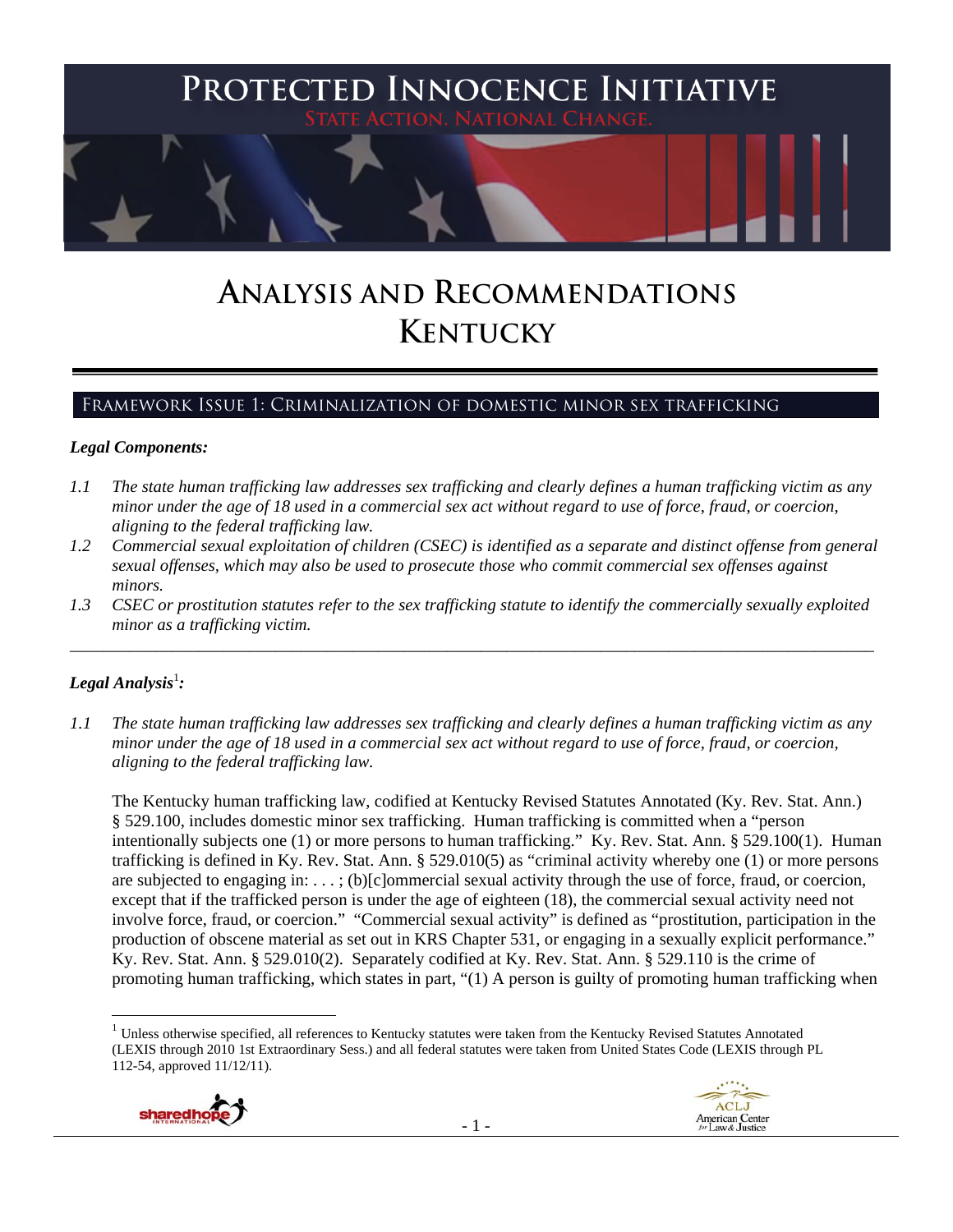the person intentionally: (a) Benefits financially or receives anything of value from knowing participation in human trafficking; or (b) Recruits, entices, harbors, transports, provides, or obtains by any means, or attempts to recruit, entice, harbor, transport, provide, or obtain by any means, another person, knowing that the person will be subject to human trafficking."

Penalties for human trafficking are enhanced to a Class B felony if a child is involved, or a Class A felony if the child was seriously physically injured. Ky. Rev. Stat. Ann. § 529.100(2)(a)–(b). Class B felonies, unless the law provides otherwise, are punishable by an imprisonment term of 10-20 years and a fine of \$1,000-\$10,000 "or double [the] gain from commission of the offense, whichever is the greater." Ky. Rev. Stat. Ann.  $\S$ § 532.060(2)(b), 534.030(1).<sup>2</sup> Class A felonies, unless the law provides otherwise, are punishable by an imprisonment term of 20-50 years or life imprisonment and a fine of \$1,000-\$10,000 "or double [the] gain from commission of the offense, whichever is the greater." Ky. Rev. Stat. Ann. §§ 532.060(2)(a), 534.030(1). The penalty for promoting sex trafficking under Ky. Rev. Stat. Ann. § 529.110 (Promoting human trafficking) is enhanced if the victim is a minor under 18 to a Class C felony with an imprisonment term of 5-10 years and a fine of \$1,000-\$10,000 "or double [the] gain from commission of the offense, whichever is the greater." Ky. Rev. Stat. Ann. §§ 534.030(1), 529.110(2), 532.060(2)(c).

*1.2 Commercial sexual exploitation of children (CSEC) is identified as a separate and distinct offense from general sexual offenses, which may also be used to prosecute those who commit commercial sex offenses against minors.*

In addition to the state human trafficking law pursuant to Ky. Rev. Stat. Ann. § 529.100 and related definitions in Ky. Rev. Stat. Ann. § 529.010, the following laws criminalize CSEC in Kentucky:

- 1. Under Ky. Rev. Stat. Ann. § 531.310(1), "A person is guilty of the use of a minor in a sexual performance if he employs, consents to, authorizes or induces a minor to engage in a sexual performance." If the minor is under 18 years of age, a violation of Ky. Rev. Stat. Ann. § 531.310 is a Class C felony punishable by an imprisonment term of 5-10 years and a fine of \$1,000–\$10,000 "or double [the] gain from commission of the offense, whichever is the greater." Ky. Rev. Stat. Ann.  $\S$ § 531.310(2)(a), 532.060(2)(c), 534.030(1). If the minor is under 16, then the crime is a Class B felony punishable by an imprisonment term of 10-20 years and a fine of \$1,000-\$10,000 "or double [the] gain from commission of the offense, whichever is the greater." Ky. Rev. Stat. Ann. §§ 531.310(2)(b), 532.060(2)(b), 534.030(1). If the minor is physically injured during the sexual performance, then the crime is a Class A felony punishable by an imprisonment term of 20-50 years or life imprisonment and a fine of \$1,000-\$10,000 "or double [the] gain from commission of the offense, whichever is the greater." Ky. Rev. Stat. Ann.  $\S$ § 531.310(2)(c), 532.060(2)(a), 534.030(1).
- 2. Under Ky. Rev. Stat. Ann. § 531.320(1), "A person is guilty of promoting a sexual performance by a minor when, knowing the character and content thereof, he produces, directs or promotes any performance which includes sexual conduct by a minor." When the minor involved is under 18, the crime is a Class C felony punishable by an imprisonment term of 5-10 years and a fine of \$1,000-\$10,000 "or double [the] gain from commission of the offense, whichever is the greater." Ky. Rev. Stat. Ann.  $\S$ § 531.320(2)(a), 532.060(2)(c), 534.030(1). When the minor involved is under 16, the crime is a Class B felony punishable by an imprisonment term of 10-20 years and a fine of \$1,000-\$10,000 "or double [the] gain from commission of the offense, whichever is the greater." Ky. Rev. Stat. Ann. §§ 531.320(2)(b), 532.060(2)(b), 534.030(1). If the minor is physically injured while engaging in the sexual performance, the crime is a Class A felony punishable by an imprisonment term of 20-50 years or life imprisonment and a fine of \$1,000-\$10,000 "or

 <sup>2</sup> During the 2011 Regular Session, the Kentucky legislature passed House Bill 463, which, among other things, amended Ky. Rev. Stat. Ann. § 532.060(2) to state in part "Unless otherwise provided by law, the authorized maximum terms of imprisonment for felonies are . . . ." 2001 Ky. Acts 2, § 38.

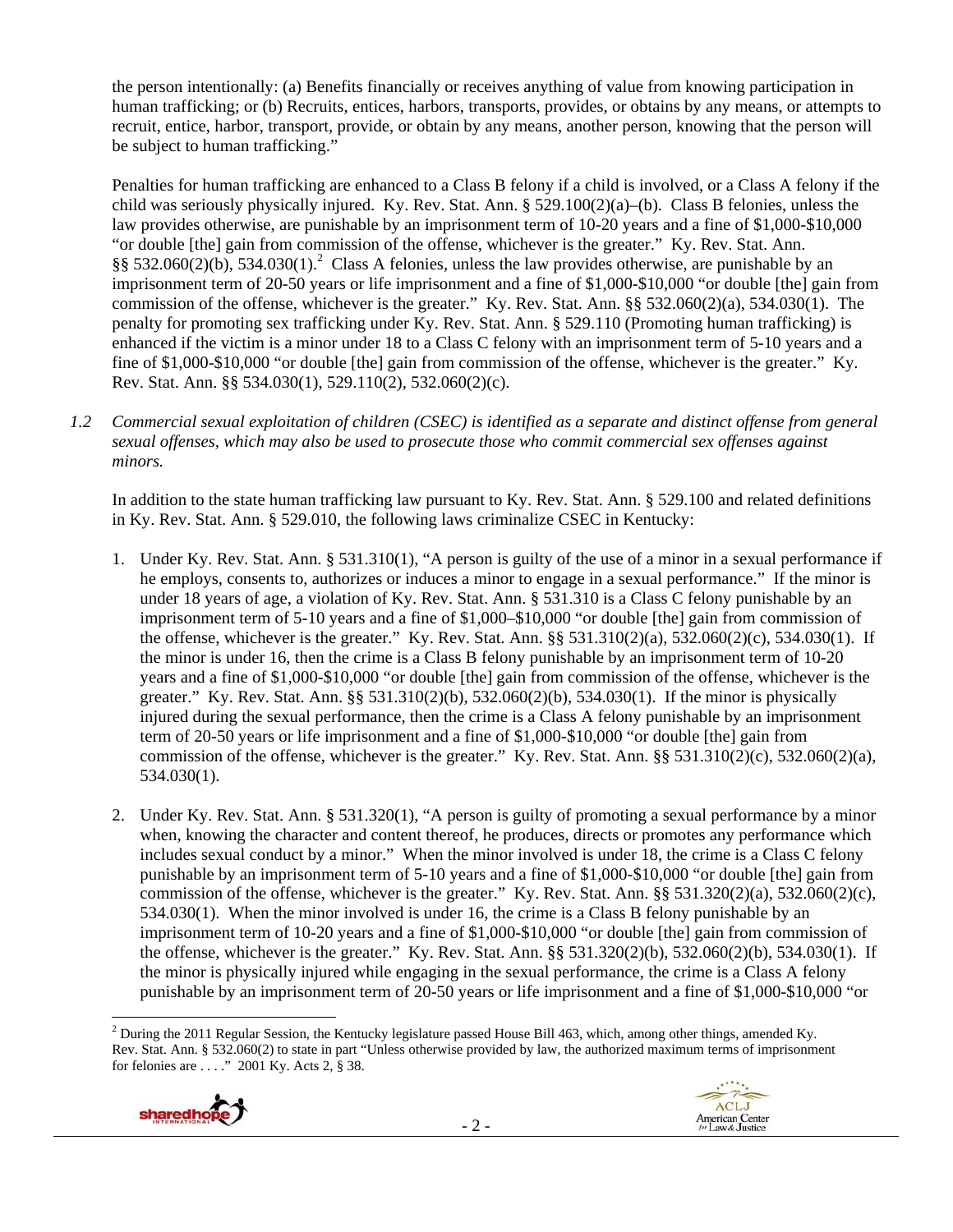double [the] gain from commission of the offense, whichever is the greater." Ky. Rev. Stat. Ann. §§ 531.320(2)(c), 532.060(2)(a), 534.030(1).

3. Under Ky. Rev. Stat. Ann. § 530.070(1)(b), "(1) A person is guilty of unlawful transaction with a minor in the third degree when: . . . . (b) He knowingly induces, assists, or causes a minor to engage in any other criminal activity." This crime is a Class A misdemeanor punishable by imprisonment up to 1 year, a fine up to \$500, or both. Ky. Rev. Stat. Ann. §§ 530.070(2), 532.090(1), 534.040(2)(a).

Though not specific to commercial sex offenses, the following offenses may also apply to commercial sexual exploitation of children cases:

- 1. Ky. Rev. Stat. Ann. § 510.040 (Rape in the first degree) makes it a Class A felony to, among other things, have sexual intercourse with a person under 12. This crime is punishable by an imprisonment term of 20-50 years or life imprisonment and a fine of \$1,000-\$10,000 "or double [the] gain from commission of the offense, whichever is the greater." Ky. Rev. Stat. Ann. §§ 510.040(2), 532.060(2)(a), 534.030(1). Ky. Rev. Stat. Ann. § 510.050 (Rape in the second degree) makes it a Class C felony, inter alia, for an individual 18 or older to have sexual intercourse with a person under 14. Ky. Rev. Stat. Ann. § 510.050. This crime is punishable by an imprisonment term of 5-10 years and a fine of \$1,000-\$10,000 "or double [the] gain from commission of the offense, whichever is the greater." Ky. Rev. Stat. Ann. §§ 510.050(2), 532.060(2)(c), 534.030(1). Finally, Ky. Rev. Stat. Ann. § 510.060 (Rape in the third degree) makes it a Class D felony, inter alia, when an individual 21 or older engages in sexual intercourse with someone under 16 years. Ky. Rev. Stat. Ann. § 510.060(1)(b), (2). This crime is punishable by an imprisonment term of 1-5 years and a fine of \$1,000-\$10,000 "or double [the] gain from commission of the offense, whichever is the greater." Ky. Rev. Stat. Ann. §§ 532.060(2)(d), 534.030(1).
- 2. Ky. Rev. Stat. Ann. § 510.110 (Sexual abuse in the first degree) makes it a crime for an individual to, among other things, "subject[] another person to sexual contact<sup>3</sup> who is incapable of consent because he or she: . . . ; 2. Is less than twelve (12) years old." Ky. Rev. Stat. Ann. § 510.110(1)(b)(2). Ky. Rev. Stat. Ann. § 510.110 also makes it a crime for an individual 21 or older to "[s]ubject[] another person who is less than sixteen (16) years old to sexual contact." Ky. Rev. Stat. Ann.  $\S 510.110(c)(1)$ . If the victim is under 12 years old, this crime is a Class C felony punishable by an imprisonment term of 5-10 years and a fine of \$1,000-\$10,000 "or double [the] gain from commission of the offense, whichever is the greater." Ky. Rev. Stat. Ann. §§ 510.110(2), 532.060(2)(c), 534.030(1). All other offenses under this statute are Class D felonies punishable by an imprisonment term of 1-5 years and a fine of \$1,000-\$10,000 "or double [the] gain from commission of the offense, whichever is the greater." Ky. Rev. Stat. Ann. §§ 510.110(2), 532.060(2)(d), 534.030(1).
- *1.3 CSEC or prostitution statutes refer to the sex trafficking statute to identify the commercially sexually exploited minor as a trafficking victim.*

Kentucky's CSEC statutes do not refer to Ky. Rev. Stat. Ann. 529.100 (Human trafficking), even though "human trafficking" is defined in Ky. Rev. Stat. Ann.  $529.010(5)(b)$  as including subjecting a person to "[c]ommercial sexual activity through the use of force, fraud, or coercion, except that if the trafficked person is under the age of eighteen (18), the commercial sexual activity need not involve force, fraud, or coercion." "Commercial sexual activity" is defined as "prostitution, participation in the production of obscene material as set out in KRS Chapter 531, or engaging in a sexually explicit performance." Ky. Rev. Stat. Ann. § 529.010(2).

 <sup>3</sup> "Sexual contact" is defined as "any touching of the sexual or other intimate parts of a person done for the purpose of gratifying the sexual desire of either party." Ky. Rev. Stat. Ann. § 510.010(7).



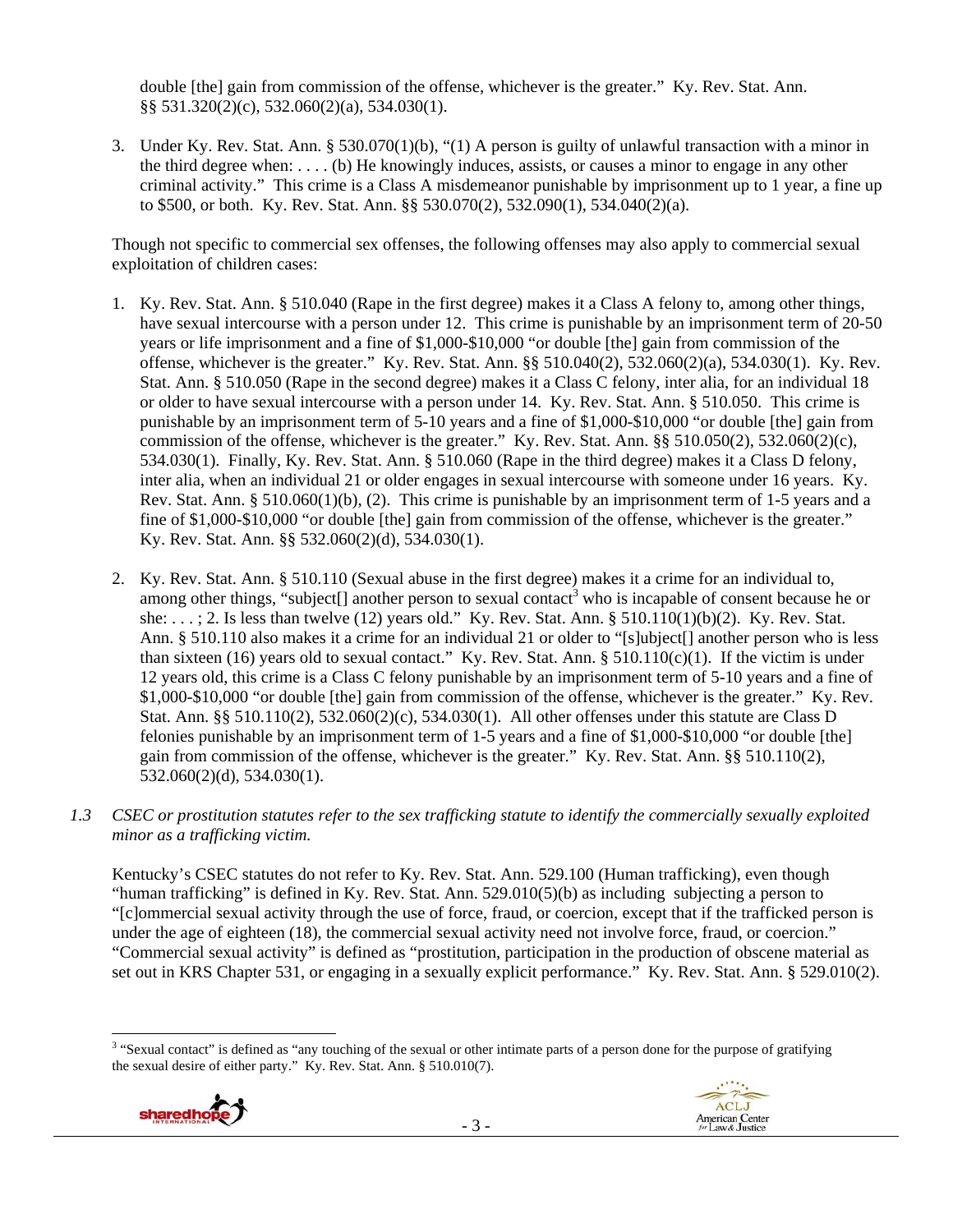1.3.1 Recommendation: Amend Ky. Rev. Stat. Ann. § 531.310 (Use of a minor in a sexual performance) and § 531.320 (Promoting a sexual performance by a minor) to refer to Ky. Rev. Stat. Ann. § 529.100 (Human trafficking) to ensure CSEC victims are identified as sex trafficking victims.

# Framework Issue 2: Criminal provisions Addressing demand

#### *Legal Components:*

- *2.1 The state sex trafficking law can be applied to buyers of commercial sex acts with a victim of domestic minor sex trafficking.*
- *2.2 Buyers of commercial sex acts with a minor can be prosecuted under CSEC laws.*
- *2.3 Solicitation of prostitution laws differentiate between buying sex acts with an adult and buying sex acts with a minor under 18.*
- *2.4 Penalties for buyers of commercial sex acts with minors are as high as federal penalties.*
- *2.5 Using the Internet to lure, entice, or purchase, or attempt to lure, entice, or purchase commercial sex acts with a minor is a separate crime or results in an enhanced penalty for buyers.*
- *2.6 No age mistake defense is permitted for a buyer of commercial sex acts with any minor under 18.*
- *2.7 Base penalties for buying sex acts with a minor are sufficiently high for all minors under 18 and not reduced for older minors.*
- *2.8 Financial penalties for buyers of commercial sex acts with minors are sufficiently high to make it difficult for buyers to hide the crime.*
- *2.9 Buying and possessing child pornography carries penalties as high as similar federal offenses.*
- *2.10 Convicted buyers of commercial sex acts with minors and child pornography are required to register as sex offenders.*

\_\_\_\_\_\_\_\_\_\_\_\_\_\_\_\_\_\_\_\_\_\_\_\_\_\_\_\_\_\_\_\_\_\_\_\_\_\_\_\_\_\_\_\_\_\_\_\_\_\_\_\_\_\_\_\_\_\_\_\_\_\_\_\_\_\_\_\_\_\_\_\_\_\_\_\_\_\_\_\_\_\_\_\_\_\_\_\_\_\_\_\_\_\_

## *Legal Analysis:*

*2.1 The state sex trafficking law can be applied to buyers of commercial sex acts with a victim of domestic minor sex trafficking.* 

It is possible that Kentucky's human trafficking statute under Ky. Rev. Stat. Ann. § 529.110 (Promoting human trafficking) could apply to buyers of commercial sex with minors. Although it is unsettled, the word "obtain" in the federal TVPA has been used to apply the crime of human trafficking to attempted buyers of commercial sex with minors.<sup>4</sup>

Ky. Rev. Stat. Ann. § 529.100 states, "A person is guilty of human trafficking when the person intentionally subjects one (1) or more persons to human trafficking." Ky. Rev. Stat. Ann. § 529.100(1). Human trafficking is defined as including "[c]ommercial sexual activity . . . that if the trafficked person is under the age of eighteen (18), the commercial sexual activity need not involve force, fraud, or coercion." Ky. Rev. Stat. Ann. § 529.010(5)(b). Since "commercial sexual activity" is defined as including "prostitution," a buyer engaging in a prostitution activity could be seen as "intentionally subject[ing]" the minor to prostitution. Ky. Rev. Stat. Ann. §§ 529.010(2), 529.100(1).

 <sup>4</sup> *See, e.g.*, Indictment at 1, United States v. Oflyng, No. 09-00084-01-CR-W-SOW (W.D. Mo. March 10, 2009); *see also* News Release, U.S. Department of Justice, Office of the Unites States Attorney for the Western District of Missouri, Human Trafficking Rescue Project, Operation Guardian Angel, Final Defendant Pleads Guilty to Sex Trafficking of a Child, (December 18, 2009), http://www.justice.gov/usao/mow/news2009/mikoloyck.ple.htm.

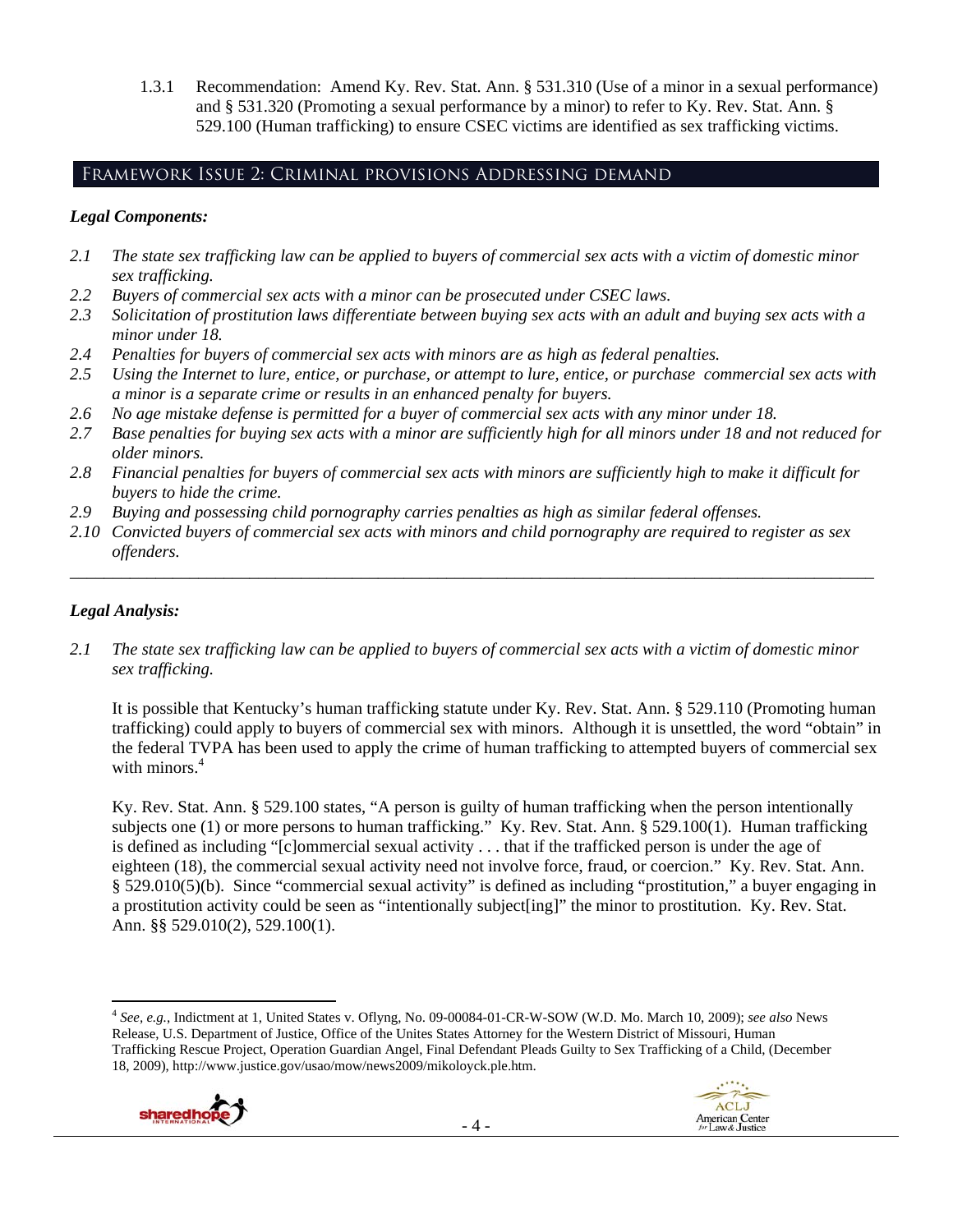2.1.1 Recommendation: Amend Ky. Rev. Stat. Ann. § 529.100 (Human trafficking) to clarify that the statute applies to buyers of commercial sex with minors.

# *2.2 Buyers of commercial sex acts with a minor can be prosecuted under CSEC laws.*

One who solicits a minor for prostitution could be found guilty of violating Ky. Rev. Stat. Ann. § 530.070 (Unlawful transaction with a minor in the third degree). This crime is committed when, among other things, an individual "knowingly induces, assists, or causes a minor to engage in any other criminal activity." Ky. Rev. Stat. Ann. § 530.070(1)(b). Ky. Rev. Stat. Ann. § 530.070 is a Class A misdemeanor punishable by imprisonment up to 1 year, a fine not to exceed \$500, or both. Ky. Rev. Stat. Ann. §§ 530.070(2), 532.090(1), 534.040(2)(a). Notably, Ky. Rev. Stat. Ann. § 530.064 (Unlawful transaction with a minor in the first degree)—a more serious crime—specifically excludes offenses involving commercial sexual activity from its scope. Under Ky. Rev. Stat. Ann. § 530.064, a person commits an offense "when he or she knowingly induces, assists, or causes a minor to engage in: (a) illegal sexual activity; or . . . ; Except those offenses involving minors in KRS Chapter 531 [pornography] and in KRS 529.100 [human trafficking] where that offense involves commercial sexual activity." Ky. Rev. Stat. Ann. § 530.064(1). A violation of § 530.064 is a Class C felony if the minor is under 18, a Class B felony if the minor is under 16, and a Class A felony if the minor is physically injured. Ky. Rev. Stat. Ann. § 530.064(2).

- 2.2.1 Recommendation: Amend Ky. Rev. Stat. Ann. § 530.070 (Unlawful transaction with a minor in the third degree) to refer to Ky. Rev. Stat. Ann. § 529.100 (Human trafficking) and Ky. Rev. Stat. Ann. § 529.110 (Promoting human trafficking) when the unlawful transaction is a "commercial sexual act" as defined in Ky. Rev. Stat. Ann. § 529.010(2).
- 2.2.2 Recommendation: Remove the exception for commercial sexual activity in Ky. Rev. Stat. Ann.  $§$  530.064(1).
- *2.3 Solicitation of prostitution laws differentiate between buying sex acts with an adult and buying sex acts with a minor under 18.*

Solicitation of prostitution does not differentiate between buying sex with an adult or a minor. Ky. Rev. Stat. Ann. § 506.030 states, "A person is guilty of criminal solicitation when, with the intent of promoting or facilitating the commission of a crime, he commands or encourages another person to engage in specific conduct which would constitute that crime or an attempt to commit that crime or which would establish the other's complicity in its commission or attempted commission." Ky. Rev. Stat. Ann. § 506.030(1). Since the crime of prostitution is a misdemeanor, criminal solicitation of prostitution would be a Class B misdemeanor punishable by imprisonment up to 90 days, a fine not to exceed \$250, or both. Ky. Rev. Stat. Ann. §§ 529.020(2), 506.030(2)(e), 532.090(2), 534.040(2)(b).

Those who purchase sex with a minor could be charged with unlawful transaction with a minor in the third degree. Ky. Rev. Stat. Ann. § 530.070. This statute makes it a Class A misdemeanor when another "knowingly induces, assists, or causes a minor to engage in any other criminal activity." Ky. Rev. Stat. Ann. § 530.070(1)(b), (2). The crime is punishable by imprisonment up to 1 year, a fine not to exceed \$500, or both. Ky. Rev. Stat. Ann. §§ 530.090(1), 534.040(2)(a).

2.3.1 Recommendation: Amend Ky. Rev. Stat. Ann. § 506.030 (Criminal solicitation) in cases in which the buying of sex with a minor is involved and Ky. Rev. Stat. Ann. § 530.070 (Unlawful transaction with a minor in the third degree), when the unlawful transaction is "commercial sexual activity" as defined in Ky. Rev. Stat. Ann. § 529.010(2), so that both statutes refer to Ky. Rev. Stat. Ann. § 529.100 (Human trafficking).



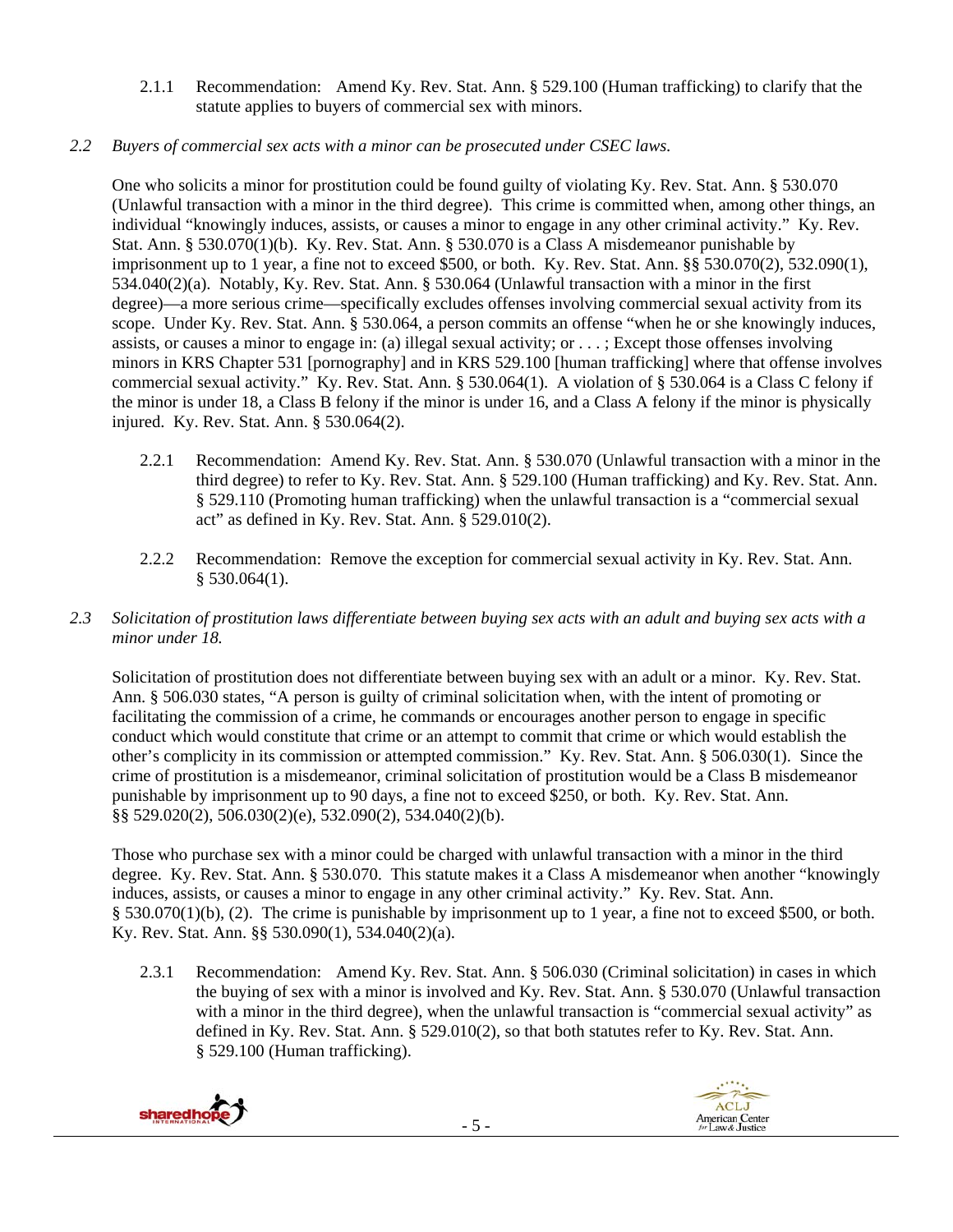#### *2.4 Penalties for buyers of commercial sex acts with minors are as high as federal penalties.*

If the human trafficking statute can be applied to a buyer, then the penalty for child sex trafficking under Ky. Rev. Stat. Ann. § 529.100 (Human trafficking) is a Class B felony, or a Class A felony if the child was seriously physically injured. Class B felonies are punishable by an imprisonment term of 10-20 years and a fine of \$1,000-\$10,000 "or double [the] gain from commission of the offense, whichever is the greater." Ky. Rev. Stat. Ann. §§ 532.060(2)(b), 534.030(1). Class A felonies are punishable by an imprisonment term of 20-50 years or life imprisonment and a fine of \$1,000-\$10,000 "or double [the] gain from commission of the offense, whichever is the greater." Ky. Rev. Stat. Ann. §§ 532.060(2)(a), 534.030(1).

Ky. Rev. Stat. Ann. § 530.070 (Unlawful transaction with a minor in the third degree) is a Class A misdemeanor with possible imprisonment not to exceed one year and a possible fine not to exceed \$500. Ky. Rev. Stat. Ann. §§ 530.070(2); 532.090(1), 534.040(2)(a).

In comparison, if the victim is under the age of 14, a conviction under the Trafficking Victims Protection Act  $(TVPA)^5$  for child sex trafficking is punishable by 15 years to life imprisonment and a fine not to exceed \$250,000. 18 U.S.C. §§ 1591(b)(1), 3559(a)(1), 3571(b)(3). If the victim is between the ages of 14–17 a conviction is punishable by 10 years to life imprisonment and a fine not to exceed \$250,000. 18 U.S.C. §§ 1591(b)(2), 3559(a)(1), 3571(b)(3). A conviction is punishable by mandatory life imprisonment however, if the buyer has a prior conviction for a federal sex offense<sup>6</sup> against a minor. 18 U.S.C. § 3559(e)(1). To the extent buyers can be prosecuted under other federal CSEC laws,<sup>7</sup> a conviction is punishable by penalties ranging from a fine not to exceed \$250,000 to life imprisonment and a fine not to exceed \$250,000.<sup>8</sup>

- 2.4.1 Recommendation: Amend Ky. Rev. Stat. Ann. § 529.100 (Human trafficking) to include the term "purchase" and clarify that the statute applies to buyers of commercial sex with minors.
- *2.5 Using the Internet to lure, entice, or purchase, or attempt to lure, entice, or purchase commercial sex acts with a minor is a separate crime or results in an enhanced penalty for buyers.*

Ky. Rev. Stat. Ann. § 510.155(1) (Unlawful use of electronic means originating or received within the Commonwealth to induce a minor to engage in sexual or other prohibited activities) criminalizes the "knowing[] use [of] a communications system, including computers, computer networks, computer bulletin boards, cellular telephones, or any other electronic means, for the purpose of procuring or promoting the use of a minor, or a peace officer posing as a minor if the person believes that the peace officer is a minor or is wanton or reckless in that belief, for any activity in violation" of certain listed crimes, including the crimes of human trafficking

- 6 -





 <sup>5</sup> Trafficking Victims Protection Act (TVPA) of 2000, Pub. L. No. 106-386, Division A,  $\S$  103(8), (9), 114 Stat. 1464 (signed into law on October 29, 2000); codified as amended at 22 U.S.C. 7102 § 103(8), (9).

<sup>&</sup>lt;sup>6</sup> Pursuant to 18 U.S.C. § 3559(e)(2), "federal sex offense" is defined as an offense under section 1591 [18 USCS § 1591] (relating to sex trafficking of children), 2241 [18 USCS § 2241] (relating to aggravated sexual abuse), 2242 [18 USCS § 2242] (relating to sexual abuse),  $2244(a)(1)$  [18 USCS §  $2244(a)(1)$ ] (relating to abusive sexual contact),  $2245$  [18 USCS § 2245] (relating to sexual abuse resulting in death), 2251 [18 USCS § 2251] (relating to sexual exploitation of children), 2251A [18 USCS § 2251A] (relating to selling or buying of children), 2422(b) [18 USCS § 2422(b)] (relating to coercion and enticement of a minor into prostitution), or 2423(a) [18 USCS § 2423(a)] (relating to transportation of minors).<br><sup>7</sup> 18 U.S.C. §§ 2251A(b) (Selling or buying of children), 2251(a) (Sexual exploitation of children), 2423(a) (Transportat

minor with intent for minor to engage in criminal sexual activity),  $2422(a)$  (Coercion and enticement),  $2252(a)(2)$ ,  $(a)(4)$  (Certain activities relating to material involving the sexual exploitation of minors).

<sup>8</sup> 18 U.S.C. §§ 2251A(b) (conviction punishable by imprisonment for 30 years to life and a fine), 2251(e) (conviction punishable by imprisonment for 15–30 years and a fine), 2423(a) (conviction punishable by imprisonment for 10 years to life and a fine),  $2422(a)$  (conviction punishable by a fine, imprisonment up to 20 years, or both),  $2252(a)(2)$ , (4) (stating that a conviction under subsection (a)(2) is punishable by imprisonment for 5–20 years and a fine, while a conviction under subsection (a)(4) is punishable by imprisonment up to 10 years, a fine, or both.); *see also* 18 U.S.C §§ 3559(a)(1) (classifying all of the above listed offenses as felonies), 3571(b)(3) (providing a fine up to \$250,000 for any felony conviction).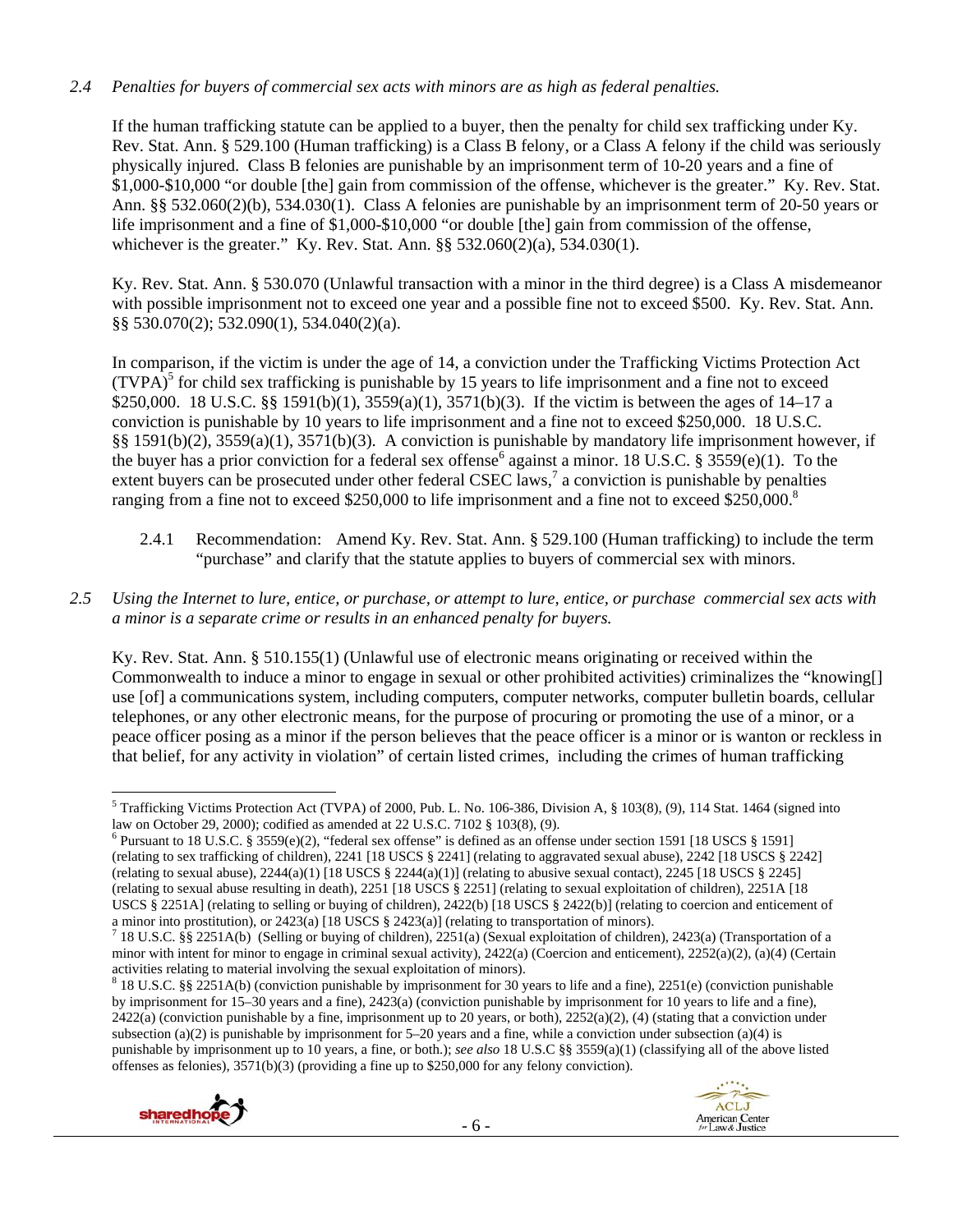pursuant to Ky. Rev. Stat. Ann. § 529.100 "where that offense involves commercial sexual activity" or Ky. Rev. Stat. Ann. Chapter 531 (pornography). This crime is a Class D felony punishable by an imprisonment term of 1-5 years and a fine of \$1,000-\$10,000 "or double [the] gain from commission of the offense, whichever is the greater." Ky. Rev. Stat. Ann. §§ 510.155(5), 532.060(2)(d), 534.030(1).

2.5.1 Recommendation: Amend Ky. Rev. Stat. Ann. § 510.155 to include the crimes of Ky. Rev. Stat. Ann. § 530.070 (Unlawful transaction with a minor in the third degree) in order to include buyers of commercial sex with minors.

#### *2.6 No age mistake defense is permitted for a buyer of commercial sex acts with any minor under 18.*

Ky. Rev. Stat. Ann. § 531.330(1) (Presumption as to minority) states that for certain offenses, including Ky. Rev. Stat. Ann. § 529.100, if the offense involves commercial sexual activity, "any person who appears to be under the age of eighteen (18), or under the age of sixteen (16), shall be presumed to be under the age of eighteen (18), or under the age of sixteen (16), as the case may be." However, Ky. Rev. Stat. Ann. § 531.330(2) states that "the defendant may prove in exculpation that he in good faith reasonably believed that the person involved in the performance was not a minor." Finally, Ky. Rev. Stat. Ann. § 531.330(3) states, "The presumption raised in subsection (1) of this section may be rebutted by any competent evidence."

Mistake of age is also a defense in the non-commercial sexual offense statutes. Ky. Rev. Stat. Ann. § 510.030 (Defenses) states,

In any prosecution under this chapter [Chapter 510 (Sexual Offenses)] in which the victim's lack of consent is based solely on his incapacity to consent because he was less than sixteen (16) years old, mentally retarded, mentally incapacitated or physically helpless, the defendant may prove in exculpation that at the time he engaged in the conduct constituting the offense he did not know of the facts or conditions responsible for such incapacity to consent.

- 2.6.1 Recommendation: Amend Ky. Rev. Stat. Ann. § 531.330(2) (Presumption as to minority) to state that in cases of human trafficking, the defendant's good faith belief may not be based solely on the minor victim's oral assertions or apparent age.
- *2.7 Base penalties for buying sex acts with a minor are sufficiently high for all minors under 18 and not reduced for older minors.*

Kentucky's human trafficking law does not provide graduated punishments for buying sex with a minor based on the age of the minor involved, but some of the commercial sexual exploitation of children laws do stagger punishments based on the minor's age. A minor is defined as "any person who has not reached the age of majority as defined in KRS § 2.015," which is 18. Ky. Rev. Stat. Ann. §§ 500.080(9), 2.015.

When the victim is under 18, human trafficking is a Class B felony or a Class A felony if the victim suffers a "serious physical injury" pursuant to Ky. Rev. Stat. Ann. § 529.100(2)(a), (b). However, unlawful transaction with a minor in the third degree is just a Class A misdemeanor pursuant to Ky. Rev. Stat. Ann. § 530.070(2), allowing buyers of sex with a minor to receive relatively inconsequential penalties of imprisonment up to 1 year, a fine up to \$500, or both. Ky. Rev. Stat. Ann. §§ 532.090(1), 534.040(2)(a).

Some of the laws against CSEC crimes do stagger punishments based on the age of the minor. Under Ky. Rev. Stat. Ann. § 531.310 (Use of a minor in a sexual performance), if the victim is under 18, the crime is a Class C felony. Ky. Rev. Stat. Ann. § 531.310(2)(a). If the victim is under 16, however, the crime is a Class B felony.



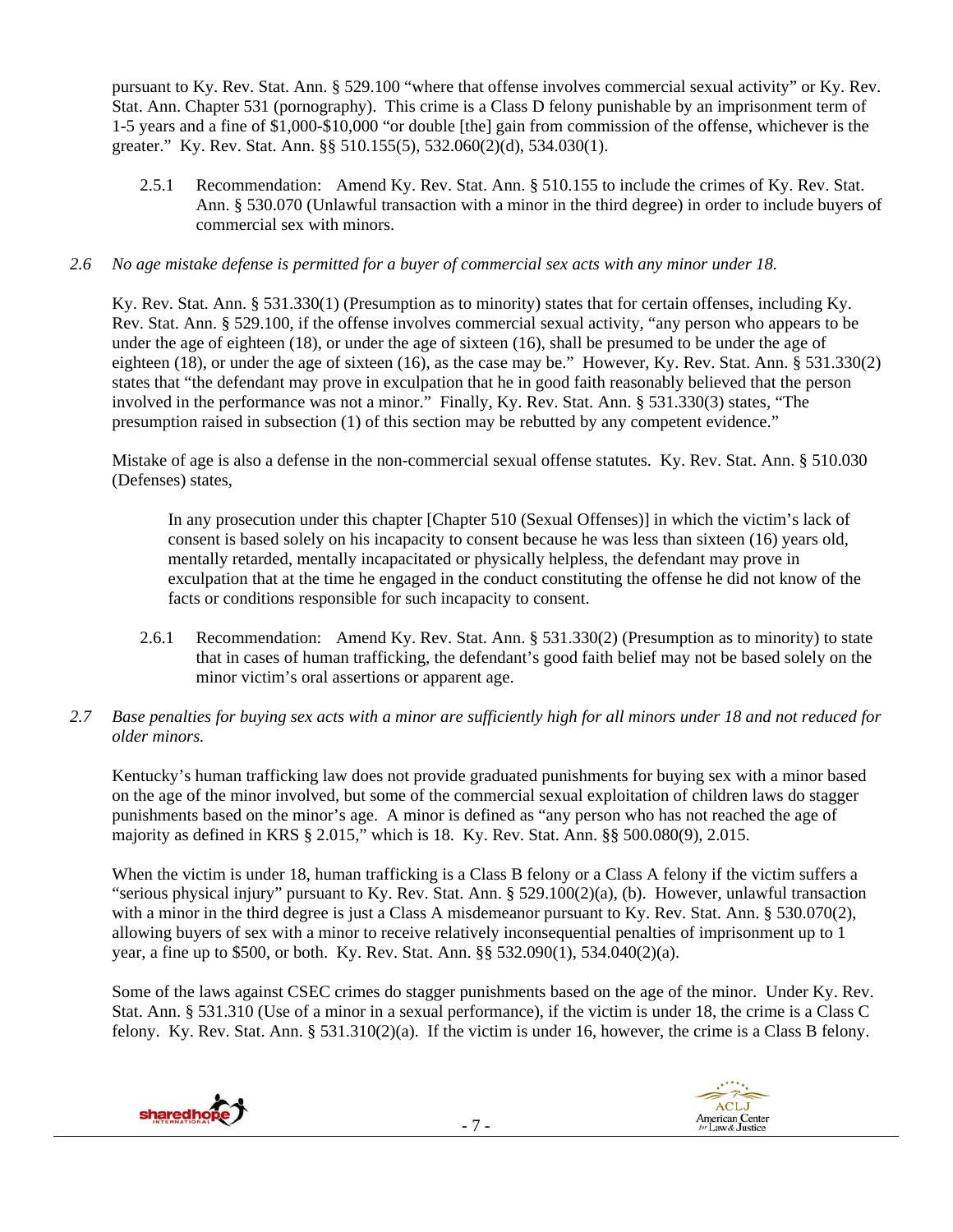Ky. Rev. Stat. Ann. § 531.310(2)(b). Likewise, under Ky. Rev. Stat. Ann. § 531.320 (Promoting a sexual performance by a minor), if the victim is under 18, the crime is a Class C felony. Ky. Rev. Stat. Ann. § 531.320(2)(a). If the victim is under 16, however, the crime is a Class B felony. Ky. Rev. Stat. Ann. § 531.320(2)(b).

- 2.7.1 Recommendation: Amend Ky. Rev. Stat. Ann. § 530.070 (Unlawful transaction with a minor in the third degree) to refer to Ky. Rev. Stat. Ann. § 529.100 (Human trafficking) when the unlawful transaction is "commercial sexual activity" as defined in Ky. Rev. Stat. Ann. § 529.010(2) in order to ensure sufficiently high penalties for buyers of sex with minors.
- 2.7.2 Recommendation: Amend Ky. Rev. Stat. Ann. § 531.310 (Use of a minor in a sexual performance) and Ky. Rev. Stat. Ann. § 531.320 (Promoting a sexual performance by a minor) to increase penalties for offenses against older minors in order to bring adequate protection to all minors under 18.

#### *2.8 Financial penalties for buyers of commercial sex acts with minors are sufficiently high to make it difficult for buyers to hide the crime.*

Fines are statutorily authorized in felony and misdemeanor commercial sexual offenses against children. Ky. Rev. Stat. Ann. § 530.070 (Unlawful transaction with a minor in the third degree), which is most likely to apply if the human trafficking provision doesn't cover buyers, is a Class A misdemeanor carrying a fine of \$500. Ky. Rev. Stat. Ann. §§ 530.070(2), 534.040(2)(a). A buyer convicted of the felony offense of Ky. Rev. Stat. Ann. § 529.100 (Human trafficking) or Ky. Rev. Stat. Ann. § 510.155 (Unlawful use of electronic means originating or received within the Commonwealth to induce a minor to engage in sexual or other prohibited activities) faces a fine of \$1,000-\$10,000 "or double his gain from commission of the offense, whichever is the greater." Ky. Rev. Stat. Ann. § 534.030(1).

A buyer may be subject to asset forfeiture if convicted of certain offenses. Ky. Rev. Stat. Ann. § 500.092(3) states,

(3) The following offenses may trigger forfeiture of personal property under subsection (1) of this section:

(a) KRS 17.546 [Registrant prohibited from using social networking Web site or instant messaging or chat room program accessible by minors].

(b) KRS 508.140 [Stalking in the first degree] and 508.150 [Stalking in the second degree] involving the use of any equipment, instrument, machine, or other device by which communication or information is transmitted, including computers, the Internet or other electronic network, cameras or other recording devices, telephones or other personal communications devices, scanners or other copying devices, and any device that enables the use of a transmitting device; (c) KRS 510.155 [Unlawful use of electronic means originating or received within the Commonwealth to induce a minor to engage in sexual or other prohibited activities];

(d) KRS 530.064(1)(a) [Unlawful transaction with a minor in the first degree];

- (e) KRS 531.030 [Distribution of obscene matter to minors];
- (f) KRS 531.040 [Using minors to distribute obscene material];
- (g) KRS 531.310 [Use of a minor in a sexual performance];
- (h) KRS 531.320 [Promoting a sexual performance by a minor];
- (i) KRS 531.335 [Possession of matter portraying a sexual performance by a minor];
- (j) KRS 531.340 [Distribution of matter portraying a sexual performance by a minor];
- (k) KRS 531.350 [Promoting sale of material portraying a sexual performance by a minor];
- (l) KRS 531.360 [Advertising material portraying a sexual performance by a minor]; and

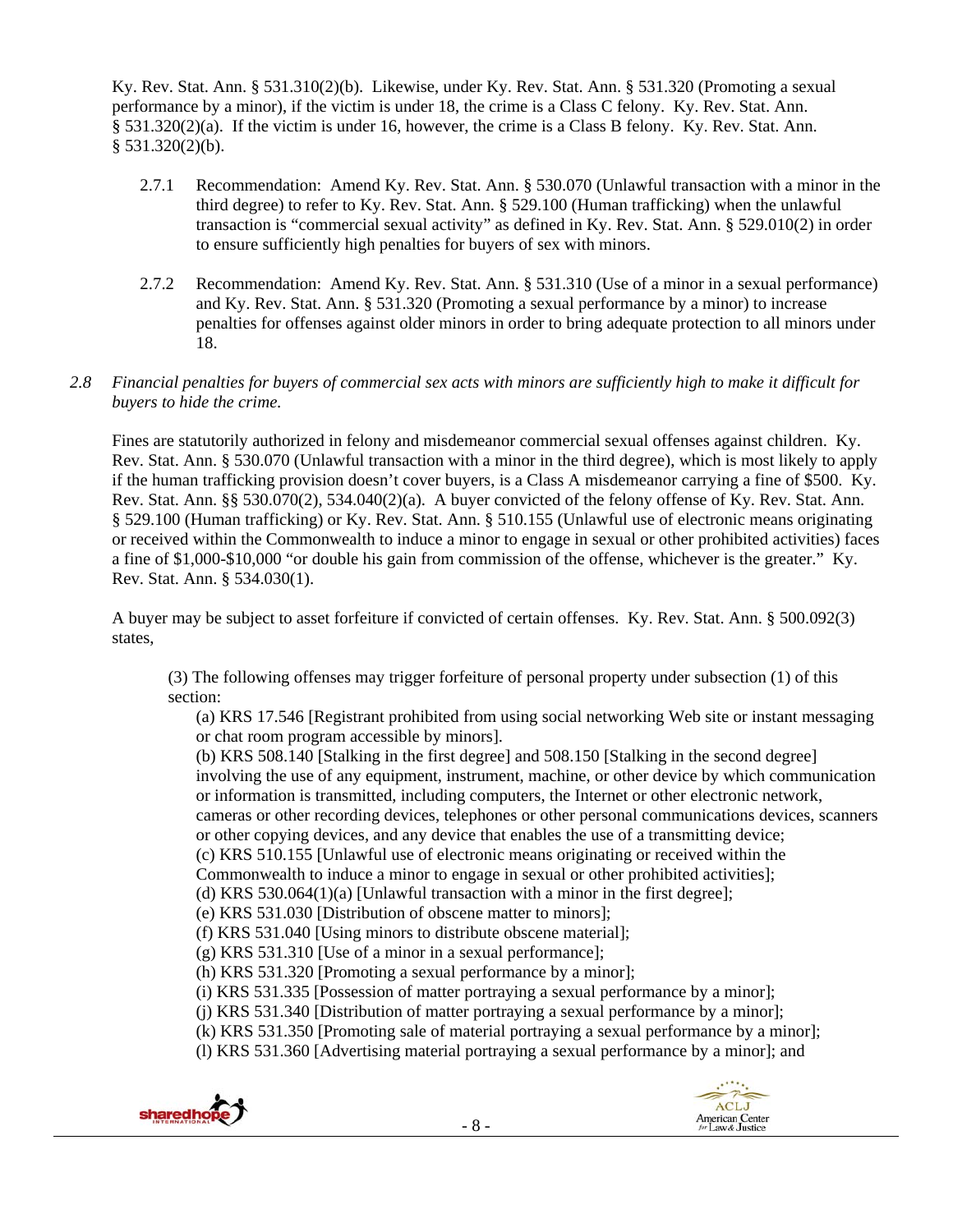(m) KRS 531.370 [Using minors to distribute material portraying a sexual performance by a minor].

Under Ky. Rev. Stat. Ann. § 500.092, property subject to forfeiture includes "all personal property which is not used as a permanent residence in this state which is used in connection with or acquired as a result of a violation or attempted violation of any of the statutes set out in subsection  $(3)$ ...." Ky. Rev. Stat. Ann. § 500.092(1). Notably absent from the list of crimes permitting forfeiture in Ky. Rev. Stat. Ann. § 500.092(3) are the crimes of human trafficking pursuant to Ky. Rev. Stat. Ann. § 529.100, promoting human trafficking pursuant to Ky. Rev. Stat. Ann. § 529.110, and promoting prostitution pursuant to Ky. Rev. Stat. Ann. § 529.040.

Ky. Rev. Stat. Ann. § 532.032 generally allows restitution to victims by stating that "[r]estitution to a named victim, if there is a named victim, shall be ordered in a manner consistent, insofar as possible, with the provisions of this section. . . ." *Fields v. Commonwealth*, 123 S.W.3d 914, 916 (Ky. Ct. App. 2003) also confirms that "under this statute restitution must now be considered during sentencing in all appropriate cases, and therefore that the General Assembly contemplated ordinary sentencing procedures as the foundation for restitutionary sentences . . . ." Ky. Rev. Stat. Ann. § 532.356(1) states in part, "Upon a person's conviction and sentencing for any nonstatus juvenile offense, moving traffic violation, criminal violation, misdemeanor, or Class D felony offense, and, for the purposes of paragraph (b) of this subsection, any Class C felony offense listed in subsection (3) of this section, the court shall impose the following sanctions in addition to any imprisonment, fine, court cost, or community service: . . ." The provision goes on to list in paragraph (a) "[r]eimbursement to the state or local government" of certain incarceration and medical expenses and, in paragraph (b), "[r]estitution to the crime victim as set out in KRS 439.563, 532.032, and 532.033." Therefore, a buyer could be sentenced to pay restitution for the misdemeanor crime of unlawful transaction with a minor in the third degree pursuant to Ky. Rev. Stat. Ann. § 530.070, which applies to buyers of commercial sex with minors.

2.8.1 Recommendation: Add mandatory restitution to Ky. Rev. Stat. Ann. § 529.100 (Human trafficking), Ky. Rev. Stat. Ann. § 529.110 (Promoting human trafficking), Ky. Rev. Stat. Ann. § 531.310 (Use of a minor in a sexual performance), and Ky. Rev. Stat. Ann. § 531.320 (Promoting a sexual performance by a minor).

## *2.9 Buying and possessing child pornography carries penalties as high as similar federal offenses.*

Ky. Rev. Stat. Ann. § 531.335(1) (Possession of matter portraying a sexual performance by a minor) criminalizes possession of child pornography when an individual "having knowledge of its content, character, and that the sexual performance<sup>9</sup> is by a minor, ... knowingly has in his or her possession or control any matter which visually depicts an actual sexual performance by a minor person." This crime is a Class D felony punishable by an imprisonment term of 1-5 years and a fine of \$1,000-\$10,000 "or double [the] gain from commission of the offense, whichever is the greater." Ky. Rev. Stat. Ann. §§ 531.335(2), 532.060(2)(d), 534.030(1). Ky. Rev. Stat. Ann. § 531.335 also subjects the buyer to asset forfeiture. Ky. Rev. Stat. Ann. § 500.092(3)(i).

In comparison, a federal conviction for possession of child pornography $^{10}$  is generally punishable by imprisonment for 5–20 years and a fine not to exceed \$250,000.<sup>11</sup> Subsequent convictions, however, are punishable by imprisonment up to 40 years and a fine not to exceed  $$250,000$ <sup>12</sup>

<sup>&</sup>lt;sup>9</sup> "Sexual performance" is defined for purposes of this provision as "any performance or part thereof which includes sexual conduct by a minor." Ky. Rev. Stat. Ann. § 531.300(6). "Performance" is defined as "any play, motion picture, photograph or dance. Performance also means any other visual representation exhibited before an audience." Ky. Rev. Stat. Ann. § 531.300(5). <sup>10</sup> 18 U.S.C. §§ 2252(a)(2), (a)(4) (Certain activities relating to material involving the se 2252A(a)(2)–(3) (Certain activities relating to material constituting or containing child pornography), 1466A(a), (b) (Obscene visual representations of the sexual abuse of children).

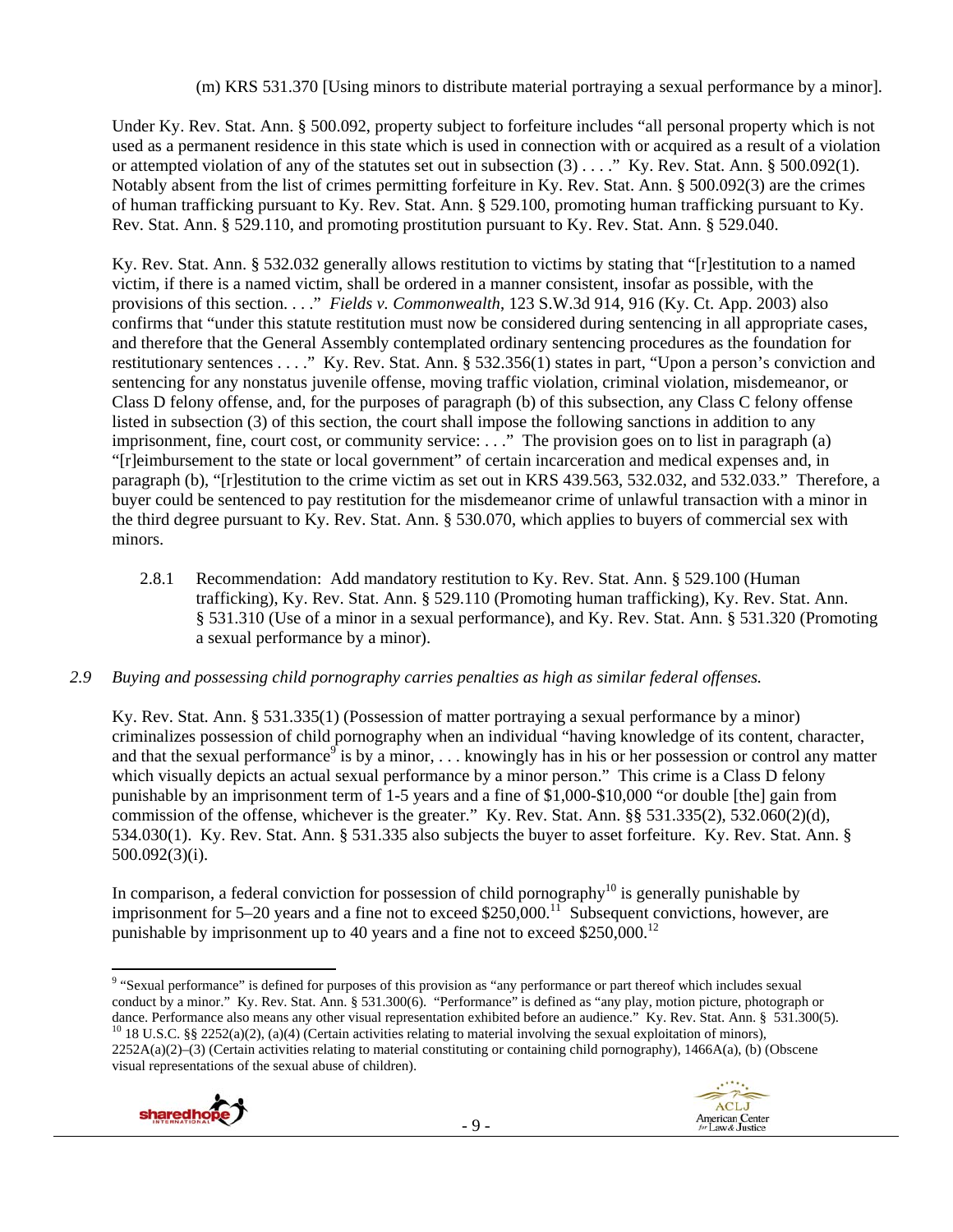*2.10 Convicted buyers of commercial sex acts with minors and child pornography are required to register as sex offenders.*

Under Ky. Rev. Stat. Ann. § 17.510(2) (Registration system for adults who have committed sex crimes or crimes against minors—Persons required to register), "A registrant shall, on or before the date of his or her release by the court, the parole board, the cabinet, or any detention facility, register with the appropriate local probation and parole office in the county in which he or she intends to reside. The person in charge of the release shall facilitate the registration process." The definition section, Ky. Rev. Stat. Ann. § 17.500, defines "registrant" as including "[a]ny person eighteen (18) years of age or older at the time of the offense or any youthful offender, as defined in KRS 600.020, who has committed: 1. A sex crime; <sup>13</sup> or 2. A criminal offense against a victim who is a minor." Ky. Rev. Stat. Ann. § 17.500(5)(a). A "criminal offense against a victim who is a minor" is defined in Ky. Rev. Stat. Ann. § 17.500(3), which states,

(3)(a) Except as provided in paragraph (b) of this subsection, "criminal offense against a victim who is a minor" means any of the following offenses if the victim is under the age of eighteen (18) at the time of the commission of the offense:

- 1. Kidnapping, as set forth in KRS 509.040, except by a parent;
- 2. Unlawful imprisonment, as set forth in KRS 509.020, except by a parent;
- 3. Sex crime;
- 4. Promoting a sexual performance of a minor, as set forth in KRS 531.320;
- 5. Human trafficking involving commercial sexual activity, as set forth in KRS 529.100;

6. Promoting prostitution, as set forth in KRS 529.040, when the defendant advances or profits from the prostitution of a person under the age of eighteen (18);

- 7. Use of a minor in a sexual performance, as set forth in KRS 531.310;
- 8. Sexual abuse, as set forth in KRS 510.120 and 510.130;
- 9. Unlawful transaction with a minor in the first degree, as set forth in KRS  $530.064(1)(a)$ ;

10. Any offense involving a minor or depictions of a minor, as set forth in KRS Chapter 531 [Pornography];

11. Any attempt to commit any of the offenses described in subparagraphs 1. to 10. of this paragraph; and

12. Solicitation to commit any of the offenses described in subparagraphs 1. to 10. of this paragraph.

offenses], or KRS 530.020[Incest], 530.064(1)(a)[Unlawful transaction with a minor in the first degree], 531.310 [Use of a minor in a sexual performance], or 531.320[Promoting a sexual performance by a minor]; (b) A felony attempt to commit a felony offense specified in paragraph (a) of this subsection;  $\dots$ ."



<sup>&</sup>lt;sup>11</sup> 18 U.S.C. §§ 2252(b) (stating that a conviction under subsection (a)(2) is punishable by imprisonment for 5–20 years and a fine, while a conviction under subsection (a)(4) is punishable by imprisonment up to 10 years, a fine, or both),  $2252A(b)(1)$  (a conviction is punishable by imprisonment for  $5-20$  years and a fine),  $1466A(a)$ , (b) (stating that a conviction under subsection (a) is "subject to the penalties provided in section 2252A(b)(1)," imprisonment for 5–20 years and a fine, while a conviction under subsection (b) is "subject to the penalties provided in section 2252A(b)(2)," imprisonment up to 10 years, a fine, or both); *see also* 18 U.S.C §§ 3559(a)(1) (classifying all of the above listed offenses as felonies), 3571(b)(3) (providing a fine up to \$250,000 for any felony conviction).

<sup>&</sup>lt;sup>12</sup> 18 U.S.C. §§ 2252(b) (stating if a person has a prior conviction under subsection (a)(2), or a list of other statutes, a conviction is punishable by a fine and imprisonment for 15–40 years, but if a person has a prior conviction under subsection (a)(4), or a list of other statutes, a conviction is punishable by a fine and imprisonment for 10–20 years), 2252A(b)(1) (stating if a person has a prior conviction under subsection (a)(2), (a)(3), or a list of other statutes, a conviction is punishable by a fine and imprisonment for 15–40 years), 1466A(a), (b) (stating that the penalty scheme for section 2252A(b) applies); *see also* 18 U.S.C §§ 3559(a)(1) (classifying all of the above listed offenses as felonies),  $3571(b)(3)$  (providing a fine up to \$250,000 for any felony conviction).<br><sup>13</sup> "Sex crime" is defined in Ky. Rev. Stat. Ann. § 17.500(8) as "(a) A felony offense d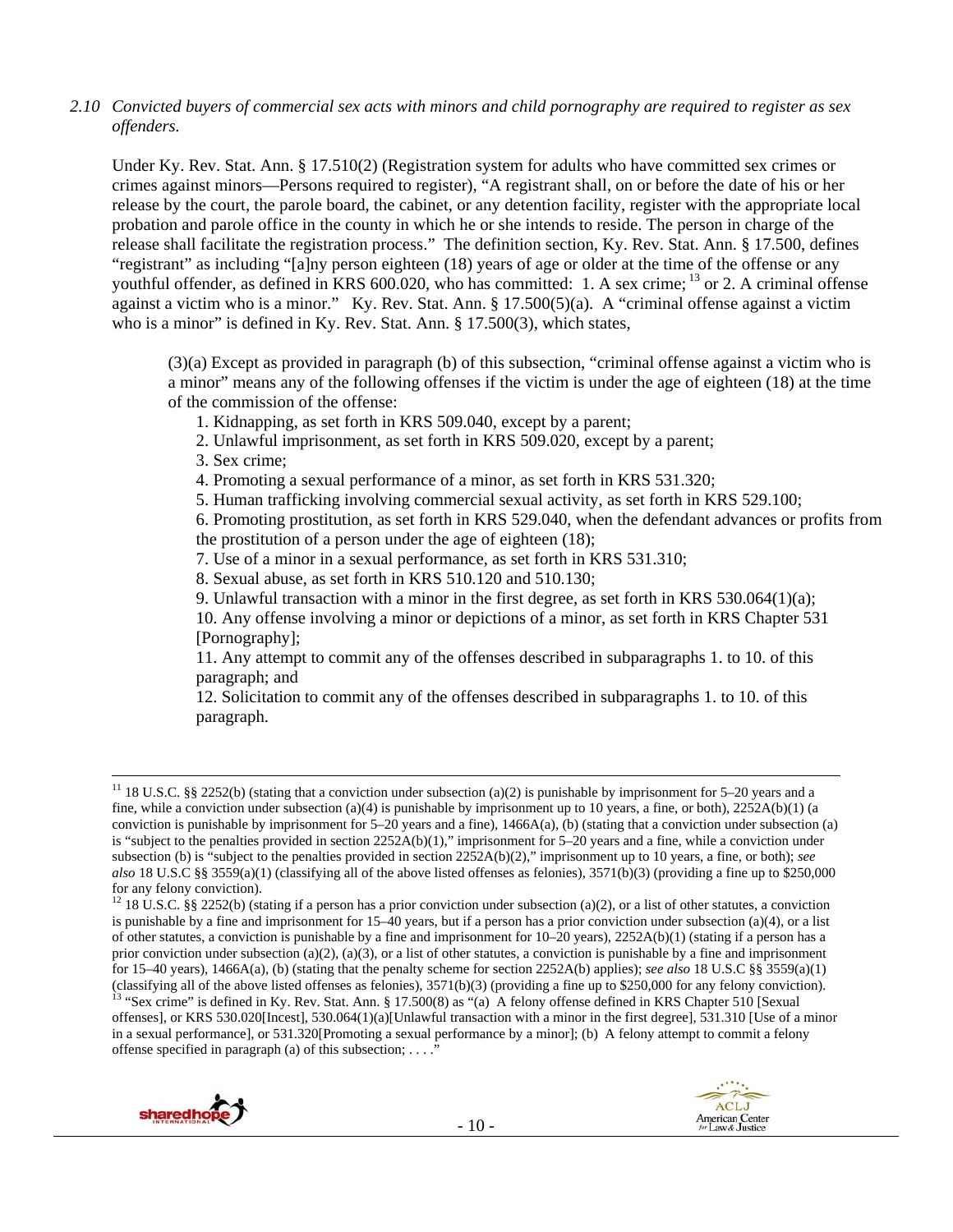(b) Conduct which is criminal only because of the age of the victim shall not be considered a criminal offense against a victim who is a minor if the perpetrator was under the age of eighteen (18) at the time of the commission of the offense;

Ky. Rev. Stat. Ann. § 530.070 (Unlawful transaction with a minor in the third degree), however, is not included in the definition.

2.10.1 Recommendation: Amend Ky. Rev. Stat. Ann. § 17.500 to include a violation of Ky. Rev. Stat. Ann. § 530.70 (Unlawful transaction with a minor in the third degree) as a "criminal offense against a victim who is a minor" requiring sex offender registration if the offense involves commercial sexual activity with a minor.

## Framework Issue 3: Criminal provisions for traffickers

#### *Legal Components:*

- *3.1 Penalties for trafficking a child for sexual exploitation are as high as federal penalties.*
- *3.2 Creating and distributing child pornography carries penalties as high as similar federal offenses.*
- *3.3 Using the Internet to lure, entice, recruit, or sell commercial sex acts with a minor is a separate crime or results in an enhanced penalty for traffickers.*
- *3.4 Financial penalties for traffickers, including asset forfeiture, are sufficiently high*.
- *3.5 Convicted traffickers are required to register as sex offenders.*
- *3.6 Laws relating to termination of parental rights for certain offenses include sex trafficking or CSEC offenses in order to remove the children of traffickers from their control and potential exploitation.*

*\_\_\_\_\_\_\_\_\_\_\_\_\_\_\_\_\_\_\_\_\_\_\_\_\_\_\_\_\_\_\_\_\_\_\_\_\_\_\_\_\_\_\_\_\_\_\_\_\_\_\_\_\_\_\_\_\_\_\_\_\_\_\_\_\_\_\_\_\_\_\_\_\_\_\_\_\_\_\_\_\_\_\_\_\_\_\_\_\_\_\_\_\_\_* 

#### *Legal Analysis:*

*3.1 Penalties for trafficking a child for sexual exploitation are as high as federal penalties.* 

Traffickers of children for commercial sexual exploitation are subject to prosecution under several criminal statutes. Human trafficking of a minor for commercial sexual activity, including prostitution, pornography and sexual performance, is a Class B felony punishable by an imprisonment term of 10-20 years and a possible fine of \$1,000-\$10,000 "or double [the] gain from commission of the offense, whichever is the greater." Ky. Rev. Stat. Ann. §§ 529.100, 529.010(2),(5) 532.060(2)(b), 534.030(1). Additionally, if serious physical injury occurs to the minor victim, the crime becomes a Class A felony with an imprisonment term of 20-50 years or life imprisonment and a possible fine of \$1,000-\$10,000 "or double [the] gain from commission of the offense, whichever is the greater." Ky. Rev. Stat. Ann. §§ 529.100(2), 532.060(2)(a), 534.030(1).

Ky. Rev. Stat. Ann. § 529.110 (Promoting human trafficking) is a Class C felony if the victim is under 18 and is punishable by an imprisonment term of 5-10 years and a possible fine of \$1,000-\$10,000 "or double [the] gain from commission of the offense, whichever is the greater." Ky. Rev. Stat. Ann. §§ 529.110 (2), 532.060(2)(c), 534.030(1).

If prosecuted as a prostitution case, Ky. Rev. Stat. Ann. § 529.040(1) (Promoting prostitution) states that "[a] person is guilty of promoting prostitution when he knowingly advances<sup>14</sup> or profits from prostitution." Under

 <sup>14</sup> "A person 'advances prostitution' when acting other than as a prostitute or as a patron thereof, he knowingly causes or aids a person to engage in prostitution, procures or solicits patrons for prostitution, provides persons or premises for prostitution



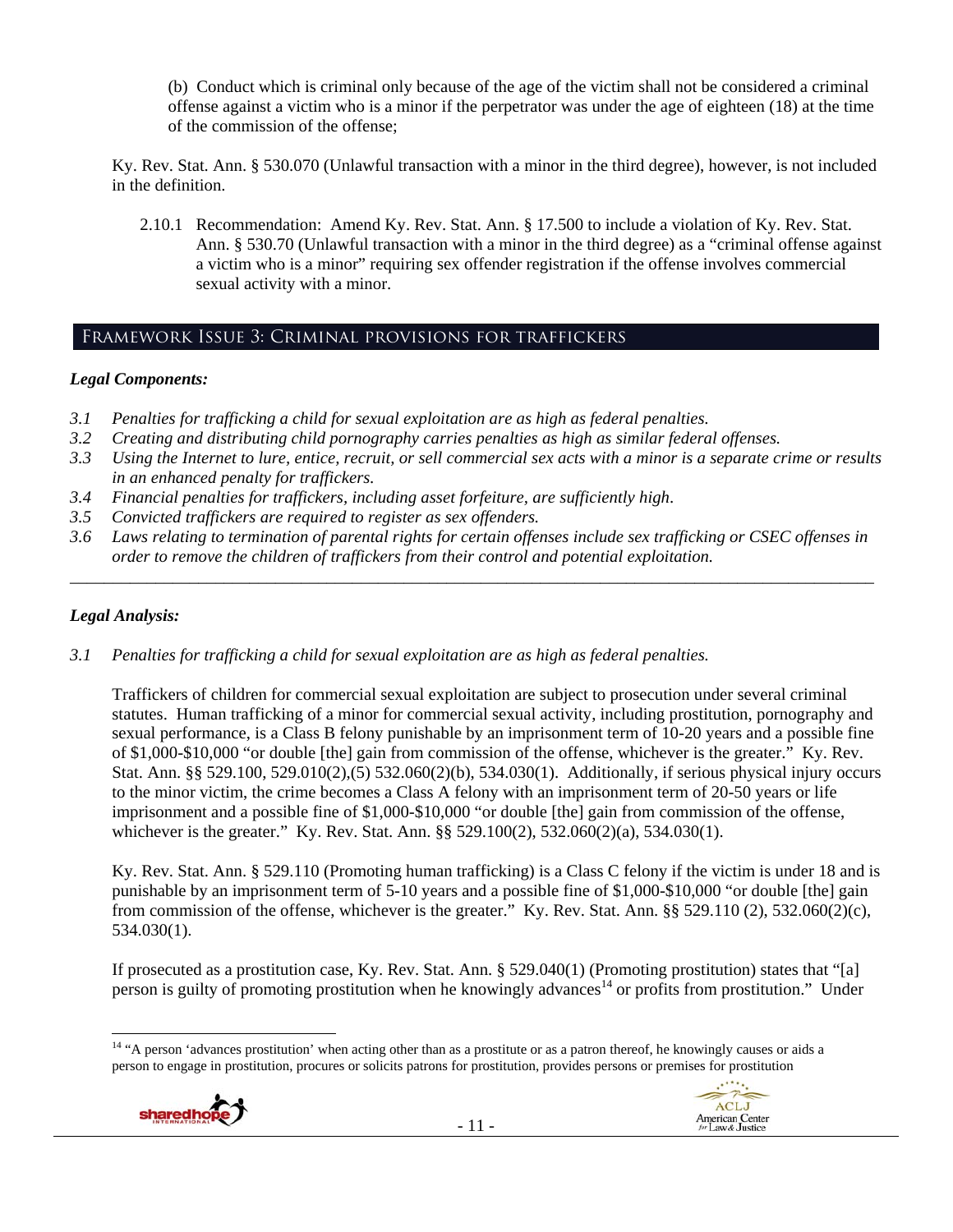subsection (2), "Promoting prostitution is a Class A misdemeanor unless the person managed, supervised, controlled, or owned, either alone or in association with others, a house of prostitution or a prostitution business or enterprise involving prostitution activity by two (2) or more prostitutes, in which case it is a Class D felony." If the crime is a Class A misdemeanor, the individual faces up to 1 year imprisonment and a fine not to exceed \$500. Ky. Rev. Stat. Ann. §§ 532.090(1), 534.040(2)(a). If it is a Class D felony, the individual faces an imprisonment term of 1-5 years and a possible fine of \$1,000-\$10,000 "or double his gain from commission of the offense, whichever is the greater." Ky. Rev. Stat. Ann.  $\S § 532.060(2)(d)$ ,  $534.030(1)$ .

A trafficker commits a Class C felony for Ky. Rev. Stat. Ann. § 531.310 (Use of a minor in a sexual performance) if the trafficker "employs, consents to, authorizes or induces a minor to engage in a sexual performance." Ky. Rev. Stat. Ann. § 531.310(1). This crime is punishable by an imprisonment term of 5-10 years and a fine of \$1,000-\$10,000 "or double [the] gain from commission of the offense, whichever is the greater." Ky. Rev. Stat. Ann. §§ 531.310(2)(a), 532.060(2)(c), 534.030(1). If the minor is under 16, the crime is a Class B felony punishable by an imprisonment term of 10-20 years and a fine of \$1,000-\$10,000 "or double [the] gain from commission of the offense, whichever is the greater." Ky. Rev. Stat. Ann. §§ 531.310(2)(b), 532.060(2)(b), 534.030(1). If the minor is physically injured during the sexual performance, the crime is a Class A felony punishable by an imprisonment term of 20-50 years and a fine of \$1,000-\$10,000 "or double [the] gain from commission of the offense, whichever is the greater." Ky. Rev. Stat. Ann. §§ 531.310(2)(c), 532.060(2)(a), 534.030(1).

Similarly, a trafficker could be charged with Ky. Rev. Stat. Ann. § 531.320 (Promoting a sexual performance by a minor), which occurs when an individual "knowing the character and content thereof, . . . produces, directs or promotes any performance which includes sexual conduct by a minor." Ky. Rev. Stat. Ann. § 531.320(1). When the minor involved is between 16 and 18, the crime is a Class C felony punishable by an imprisonment term of 5-10 years and a fine of \$1,000-\$10,000 "or double [the] gain from commission of the offense, whichever is the greater." Ky. Rev. Stat. Ann. §§ 531.320(2)(a), 532.060(2)(c), 534.030(1). When the minor involved is under 16, the crime is a Class B felony punishable by an imprisonment term of 10-20 years and a fine of \$1,000-\$10,000 "or double [the] gain from commission of the offense, whichever is the greater." Ky. Rev. Stat. Ann.§§ 531.320(2)(b), 532.060(2)(b), 534.030(1). If the minor is physically injured while engaging in the sexual performance, the crime is a Class A felony punishable by an imprisonment term of 20-50 years and a fine of \$1,000-\$10,000 "or double [the] gain from commission of the offense, whichever is the greater." Ky. Rev. Stat. Ann. §§ 531.320(2)(c), 532.060(2)(a), 534.030(1).

In comparison, if the victim is under the age of 14, a conviction under the Trafficking Victims Protection Act  $(TVPA)^{15}$  for child sex trafficking is punishable by 15 years to life imprisonment and a fine not to exceed \$250,000. 18 U.S.C. §§ 1591(b)(1), 3559(a)(1), 3571(b)(3). If the victim is between the ages of 14–17 a conviction is punishable by 10 years to life imprisonment and a fine not to exceed \$250,000. 18 U.S.C. §§ 1591(b)(2), 3559(a)(1), 3571(b)(3). A conviction is punishable by mandatory life imprisonment however, if the trafficker has a prior conviction for a federal sex offense<sup>16</sup> against a minor.

3.1.1 Recommendation: Amend Ky. Rev. Stat. Ann. § 529.040(2) (Promoting prostitution) to refer to Ky. Rev. Stat. Ann. § 529.100 (Human trafficking) to ensure that prostitution of a minor is properly classified as a sex trafficking case with its appropriately higher penalties.

purposes, operates or assists in the operation of a house of prostitution or a prostitution enterprise, or engages in any conduct designed to institute, aid or facilitate an act or enterprise of prostitution." Ky. Rev. Stat. Ann. § 529.010(1).

<u> 1989 - Johann Stein, marwolaethau a gweledydd a ganrad y ganrad y ganrad y ganrad y ganrad y ganrad y ganrad</u>

<sup>15</sup> *See supra* note 5. 16 *See supra* note 6.

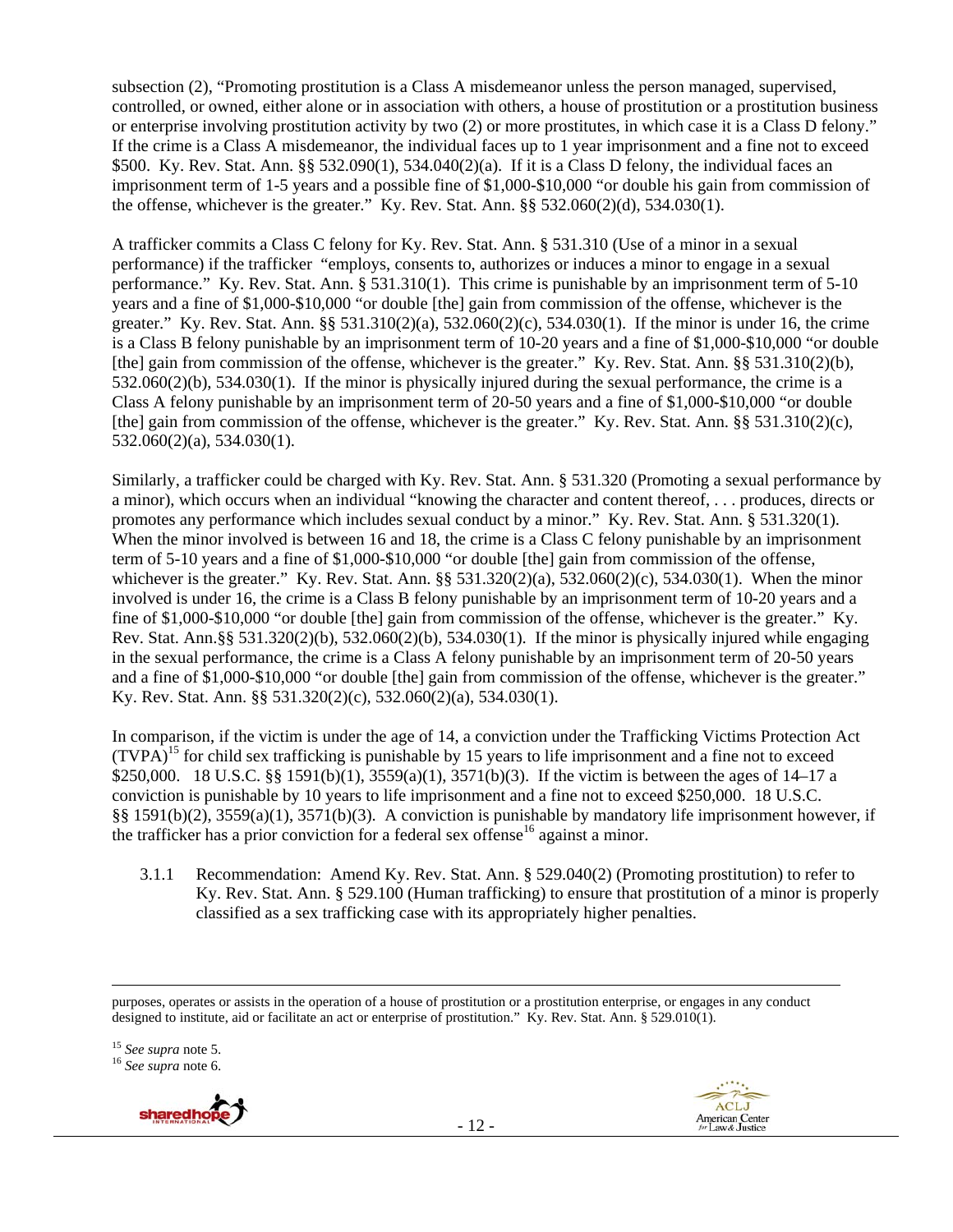#### *3.2 Creating and distributing child pornography carries penalties as high as similar federal offenses.*

Ky. Rev. Stat. Ann. § 531.310 (Use of a minor in a sexual performance)<sup>17</sup> and Ky. Rev. Stat. Ann. § 531.320 (Promoting18 a sexual performance by a minor) are Class C felonies when the minor is between 16 and 18, punishable by an imprisonment term of 5-10 years and a fine of \$1,000-\$10,000 "or double [the] gain from commission of the offense, whichever is the greater." Ky. Rev. Stat. Ann.  $\S$ § 531.310(2)(a), 531.320(2)(a), 532.060(2)(c), 534.030(1). If the minor is under 16, the crimes are Class B felonies punishable by an imprisonment term of 10-20 years and a fine of \$1,000-\$10,000 "or double [the] gain from commission of the offense, whichever is the greater." Ky. Rev. Stat. Ann. §§ 531.310(2)(b), 531.320(2)(b), 532.060(2)(b), 534.030(1). If the minor was physically injured during the sexual performance, they are Class A felonies punishable by an imprisonment term of 20-50 years and a fine of \$1,000-\$10,000 "or double [the] gain from commission of the offense, whichever is the greater." Ky. Rev. Stat. Ann. §§ 531.310(2)(c), 531.320(2)(c), 532.060(2)(a), 534.030(1).

Distribution of child pornography is a crime under Ky. Rev. Stat. Ann. § 531.340(1) (Distribution of matter portraying a sexual performance by a minor). Subsection (1) states,

A person is guilty of distribution of matter portraying a sexual performance by a minor when, having knowledge of its content and character, he or she:

- (a) Sends or causes to be sent into this state for sale or distribution; or
- (b) Brings or causes to be brought into this state for sale or distribution; or
- (c) In this state, he or she:
	- 1. Exhibits for profit or gain; or
	- 2. Distributes; or
	- 3. Offers to distribute; or

4. Has in his or her possession with intent to distribute, exhibit for profit or gain or offer to distribute, any matter portraying a sexual performance by a minor.

The first offense is a Class D felony punishable by an imprisonment term of 1-5 years and a fine of \$1,000- \$10,000 "or double [the] gain from commission of the offense, whichever is the greater." Ky. Rev. Stat. Ann. §§ 531.340(3), 532.060(2)(d), 534.030(1). Second and subsequent offenses are Class C felonies subject to 5-10 year sentences and a fine of \$1,000-\$10,000 "or double [the] gain from commission of the offense, whichever is the greater." Ky. Rev. Stat. Ann. §§ 531.340(3), 532.060(2)(c), 534.030(1).

In comparison, if the victim is under the age of 14, a conviction under the TVPA for child sex trafficking is punishable by 15 years to life imprisonment and a fine not to exceed \$250,000. 18 U.S.C. §§ 1591(b)(1),  $3559(a)(1)$ ,  $3571(b)(3)$ . If the victim is between the ages of  $14-17$  a conviction is punishable by 10 years to life imprisonment and a fine not to exceed \$250,000. 18 U.S.C. §§ 1591(b)(2), 3559(a)(1), 3571(b)(3). A conviction is punishable by mandatory life imprisonment however, if the trafficker has a prior conviction for a federal sex offense<sup>19</sup> against a minor. Additionally, a federal conviction for distribution of child pornography<sup>20</sup>

<sup>19</sup> *See supra* note 6.



 <sup>17</sup> "Sexual performance" is defined as "any performance or part thereof which includes sexual conduct by a minor." Ky. Rev. Stat. Ann. § 531.300(6). "Performance" is defined as "any play, motion picture, photograph or dance. Performance also means any other visual representation exhibited before an audience." Ky. Rev. Stat. Ann. § 531.300(5). *Logston v. Commonwealth*, 973 S.W.2d 70, 73 (Ky. Ct. App. 1998) notes that "[t]he prohibition against 'sexual conduct by a minor' set forth in KRS 531.300(4) is directed at forbidding child pornography; therefore, ... the state is not required to limit that prohibition to obscene sexual conduct as obscenity is defined in  $Miller$ ."  $Id$ .

<sup>&</sup>lt;sup>18</sup> "Promot[ing]" is defined as "to prepare, publish, print, procure or manufacture, or to offer or agree to do the same." Ky. Rev. Stat. Ann. § 531.300(7).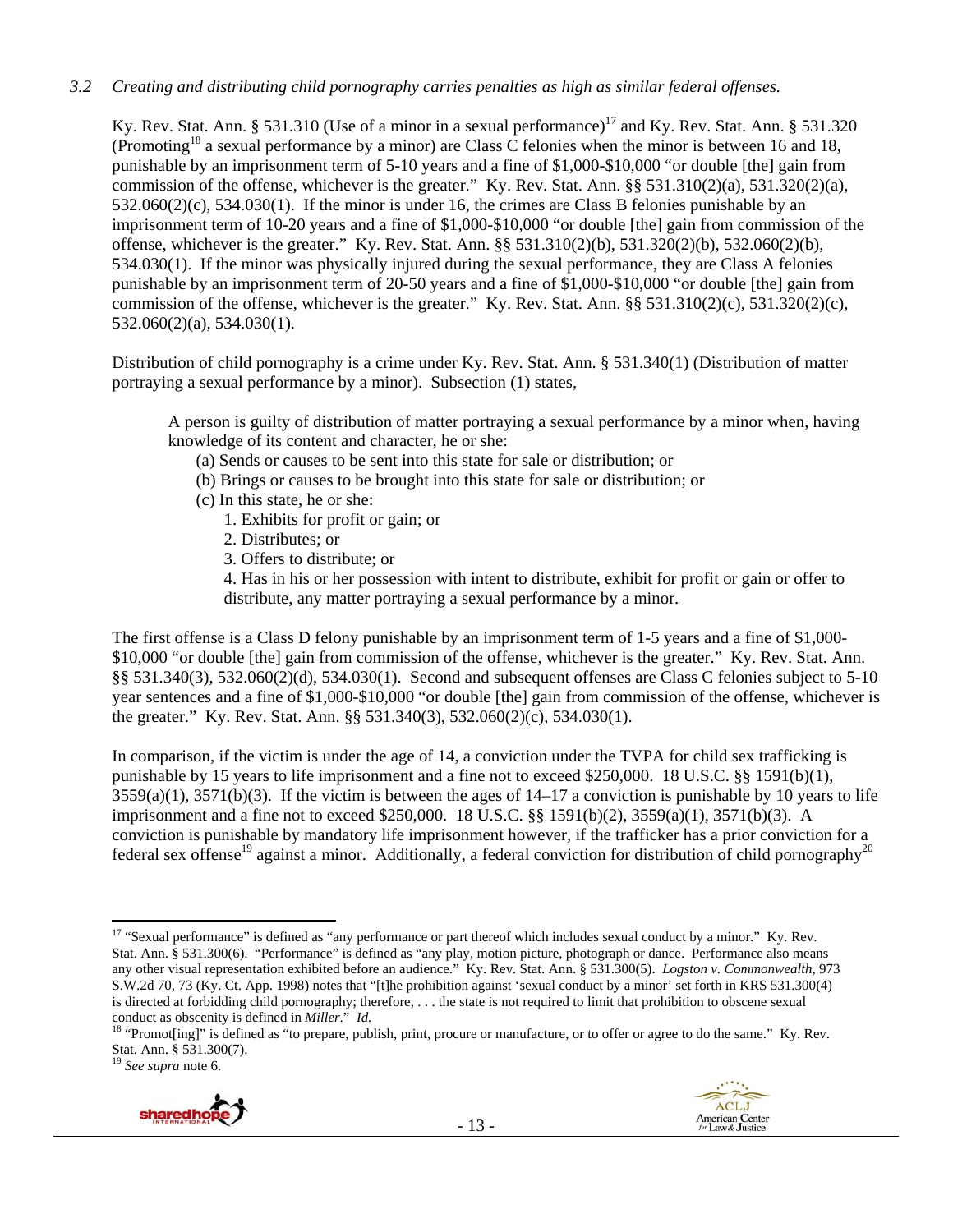is generally punishable by imprisonment for  $5-20$  years and a fine not to exceed \$250,000.<sup>21</sup> Subsequent convictions, however, are punishable by imprisonment up to 40 years and a fine not to exceed \$250,000.<sup>22</sup>

*3.3 Using the Internet to lure, entice, recruit, or sell commercial sex acts with a minor is a separate crime or results in an enhanced penalty for traffickers.* 

Ky. Rev. Stat. Ann. § 510.155(1) (Unlawful use of electronic means originating or received within the Commonwealth to induce a minor to engage in sexual or other prohibited activities) states that "[i]t shall be unlawful for any person to knowingly use a communications system, including computers, computer networks, computer bulletin boards, cellular telephones, or any other electronic means, for the purpose of procuring or promoting the use of a minor, or a peace officer posing as a minor if the person believes that the peace officer is a minor or is wanton or reckless in that belief, for any activity in violation of KRS 510.040 [Rape in the first degree], 510.050 [Rape in the second degree], 510.060 [Rape in the third degree], 510.070 [Sodomy in the first degree], 510.080 [Sodomy in the second degree], 510.090 [Sodomy in the third degree], 510.110 [Sexual abuse in the first degree], 529.100 [Human trafficking] where that offense involves commercial sexual activity, or 530.064(1)(a), or KRS Chapter 531." This crime is a Class D felony punishable by an imprisonment term of 1- 5 years and a fine of \$1,000-\$10,000 "or double [the] gain from commission of the offense, whichever is the greater." Ky. Rev. Stat. Ann. §§ 510.155(5), 532.060(2)(d), 534.030(1).

- 3.3.1 Recommendation: Amend Ky. Rev. Stat. Ann. § 510.155 to include the crimes of promoting human trafficking pursuant to Ky. Rev. Stat. Ann. § 529.110, promoting prostitution pursuant to Ky. Rev. Stat. Ann. § 529.040(2), and promoting a sexual performance by a minor pursuant to Ky. Rev. Stat. Ann. § 531.320 as predicate crimes for the offense of "[u]nlawful use of electronic means originating or received within the Commonwealth to induce a minor to engage in sexual or other prohibited activities" under Ky. Rev. Stat. Ann. § 510.155(1).
- *3.4 Financial penalties for traffickers, including asset forfeiture, are sufficiently high.*

A trafficker convicted of the felony offenses of Ky. Rev. Stat. Ann. § 529.100 (Human trafficking), Ky. Rev. Stat. Ann. § 529.110 (Promoting human trafficking), or Ky. Rev. Stat. Ann. § 510.155 (Unlawful use of electronic means originating or received within the Commonwealth to induce a minor to engage in sexual or other prohibited activities) faces a fine of \$1,000-\$10,000 "or double his gain from commission of the offense, whichever is the greater." Ky. Rev. Stat. Ann. § 534.030(1).

A trafficker may be subject to asset forfeiture if convicted of certain offenses. Ky. Rev. Stat. Ann. § 500.092(3) allows asset forfeiture for the following crimes:

<sup>18</sup> U.S.C. §§ 2252(b) (stating if a person has a prior conviction under subsection (a)(1), (a)(2), or (a)(3) or a list of other statutes, a conviction is punishable by a fine and imprisonment for 15–40 years), 2252A(b)(1) (stating if a person has a prior conviction under subsection (a)(2), (a)(3), or a list of other statutes, a conviction is punishable by a fine and imprisonment for  $15-$ 40 years), 1466A(a), (b) (stating that the penalty scheme for section 2252A(b) applies); *see also* 18 U.S.C. §§ 3559(a)(1) (classifying all of the above listed offenses as felonies), 3571(b)(3) (providing a fine up to \$250,000 for any felony conviction).





<sup>&</sup>lt;sup>20</sup> 18 U.S.C. §§ 2252(a)(1), (a)(2), (a)(3) (Certain activities relating to material involving the sexual exploitation of minors), 2252A(a)(2), (a)(3) (Certain activities relating to material constituting or containing child pornography), 1466A(a) (Obscene visual representations of the sexual abuse of children).

<sup>&</sup>lt;sup>21</sup> 18 U.S.C. §§ 2252(b) (stating that a conviction under subsection (a)(1), (a)(2) or (a)(3) is punishable by imprisonment for 5–20 years and a fine), 2252A(b)(1) (a conviction is punishable by imprisonment for 5–20 years and a fine), 1466A(a), (b) (stating that a conviction under subsection (a) is "subject to the penalties provided in section 2252A(b)(1)," imprisonment for 5–20 years and a fine, while a conviction under subsection (b) is "subject to the penalties provided in section 2252A(b)(2)," imprisonment up to 10 years, a fine, or both); *see also* 18 U.S.C §§ 3559(a)(1) (classifying all of the above listed offenses as felonies), 3571(b)(3) (providing a fine up to \$250,000 for any felony conviction).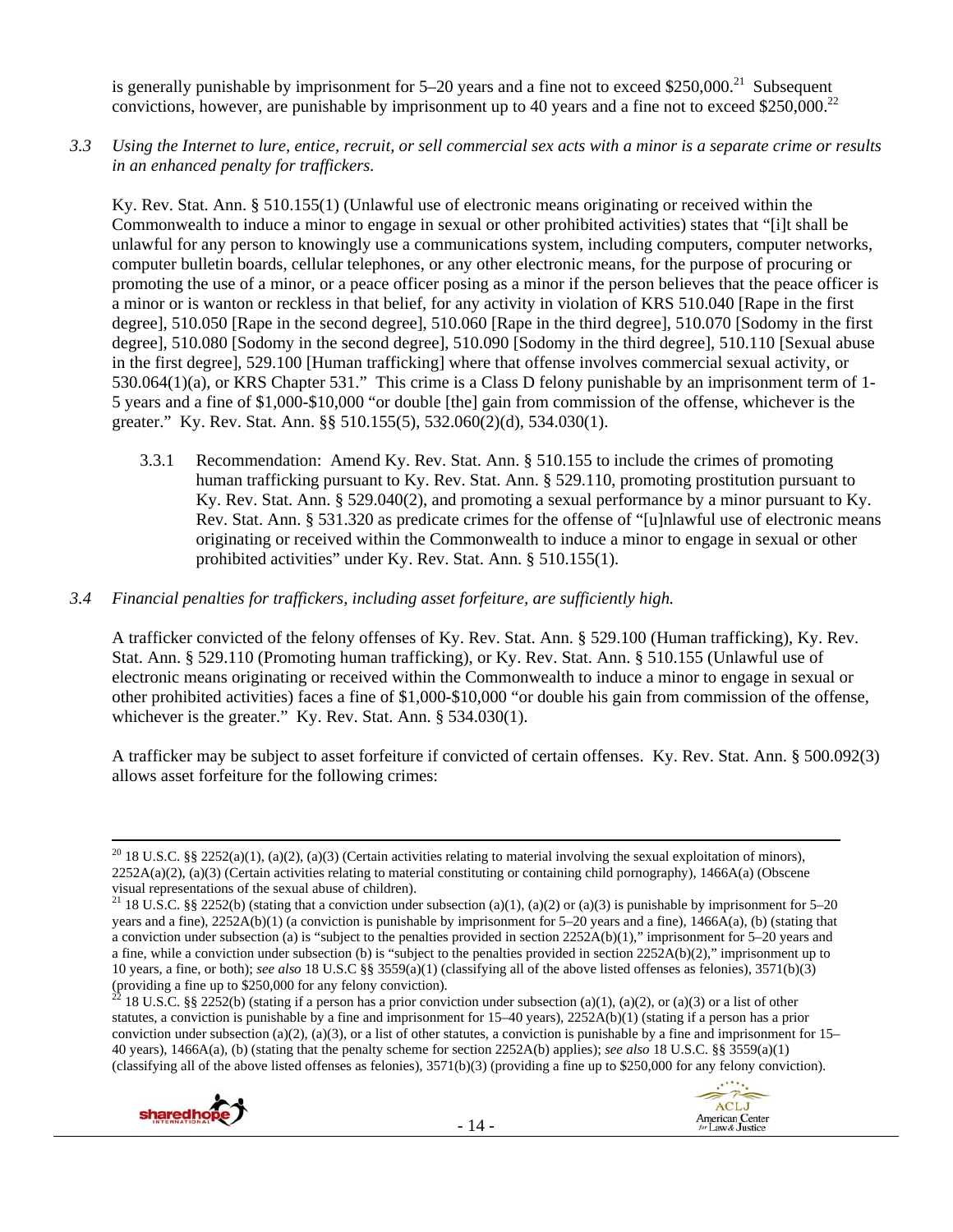(a) KRS 17.546 [Registrant prohibited from using social networking Web site or instant messaging or chat room program accessible by minors].

(b) KRS 508.140 [Stalking in the first degree] and 508.150 [Stalking in the second degree] involving the use of any equipment, instrument, machine, or other device by which communication or information is transmitted, including computers, the Internet or other electronic network, cameras or other recording devices, telephones or other personal communications devices, scanners or other copying devices, and any device that enables the use of a transmitting device;

(c) KRS 510.155 [Unlawful use of electronic means originating or received within the Commonwealth to induce a minor to engage in sexual or other prohibited activities];

(d) KRS 530.064(1)(a) [Unlawful transaction with a minor in the first degree];

(e) KRS 531.030 [Distribution of obscene matter to minors];

(f) KRS 531.040 [Using minors to distribute obscene material];

(g) KRS 531.310 [Use of a minor in a sexual performance];

(h) KRS 531.320 [Promoting a sexual performance by a minor];

(i) KRS 531.335 [Possession of matter portraying a sexual performance by a minor];

(j) KRS 531.340 [Distribution of matter portraying a sexual performance by a minor];

(k) KRS 531.350 [Promoting sale of material portraying a sexual performance by a minor];

(l) KRS 531.360 [Advertising material portraying a sexual performance by a minor]; and

(m) KRS 531.370 [Using minors to distribute material portraying a sexual performance by a minor].

Under this statute, property subject to forfeiture includes "all personal property which is not used as a permanent residence in this state which is used in connection with or acquired as a result of a violation or attempted violation of any of the statutes set out in subsection (3) . . . ." Ky. Rev. Stat. Ann. § 500.092(1). Notably absent from the list of crimes permitting forfeiture in Ky. Rev. Stat. Ann. § 500.092(3) are the crimes of human trafficking pursuant to Ky. Rev. Stat. Ann. § 529.100, promoting human trafficking pursuant to Ky. Rev. Stat. Ann. § 529.110, and promoting prostitution pursuant to Ky. Rev. Stat. Ann. § 529.040.

Additionally, a trafficker could be charged with Ky. Rev. Stat. Ann. § 506.120 (Engaging in organized crime), which defines "criminal syndicate" in part as meaning "five (5) or more persons . . . collaborating to promote or engage in any of the following on a continuing basis: . . . (b) Engaging in, promoting, or permitting prostitution or human trafficking in violation of KRS Chapter 529." Ky. Rev. Stat. Ann. § 506.120(3)(b). Ky. Rev. Stat. Ann. § 506.120(1) states in part,

A person, with the purpose to establish or maintain a criminal syndicate or to facilitate any of its activities, shall not do any of the following:

(a) Organize or participate in organizing a criminal syndicate or any of its activities;

(b) Provide material aid to a criminal syndicate or any of its activities, whether such aid is in the form of money or other property, or credit;

(c) Manage, supervise, or direct any of the activities of a criminal syndicate, at any level of responsibility;

(d) Knowingly furnish legal, accounting, or other managerial services to a criminal syndicate;

(e) Commit, or conspire or attempt to commit, or act as an accomplice in the commission of, any offense of a type in which a criminal syndicate engages on a continuing basis;

(f) Commit, or conspire or attempt to commit or act as an accomplice in the commission of, any offense of violence;

. . . .

If guilty of organized crime under Ky. Rev. Stat. Ann. § 506.120, a trafficker faces a Class B felony, punishable by a fine of \$1,000-\$10,000 "or double his gain from commission of the offense, whichever is the greater." Ky. Rev. Stat. Ann. §§ 506.120(2), 534.030(1).

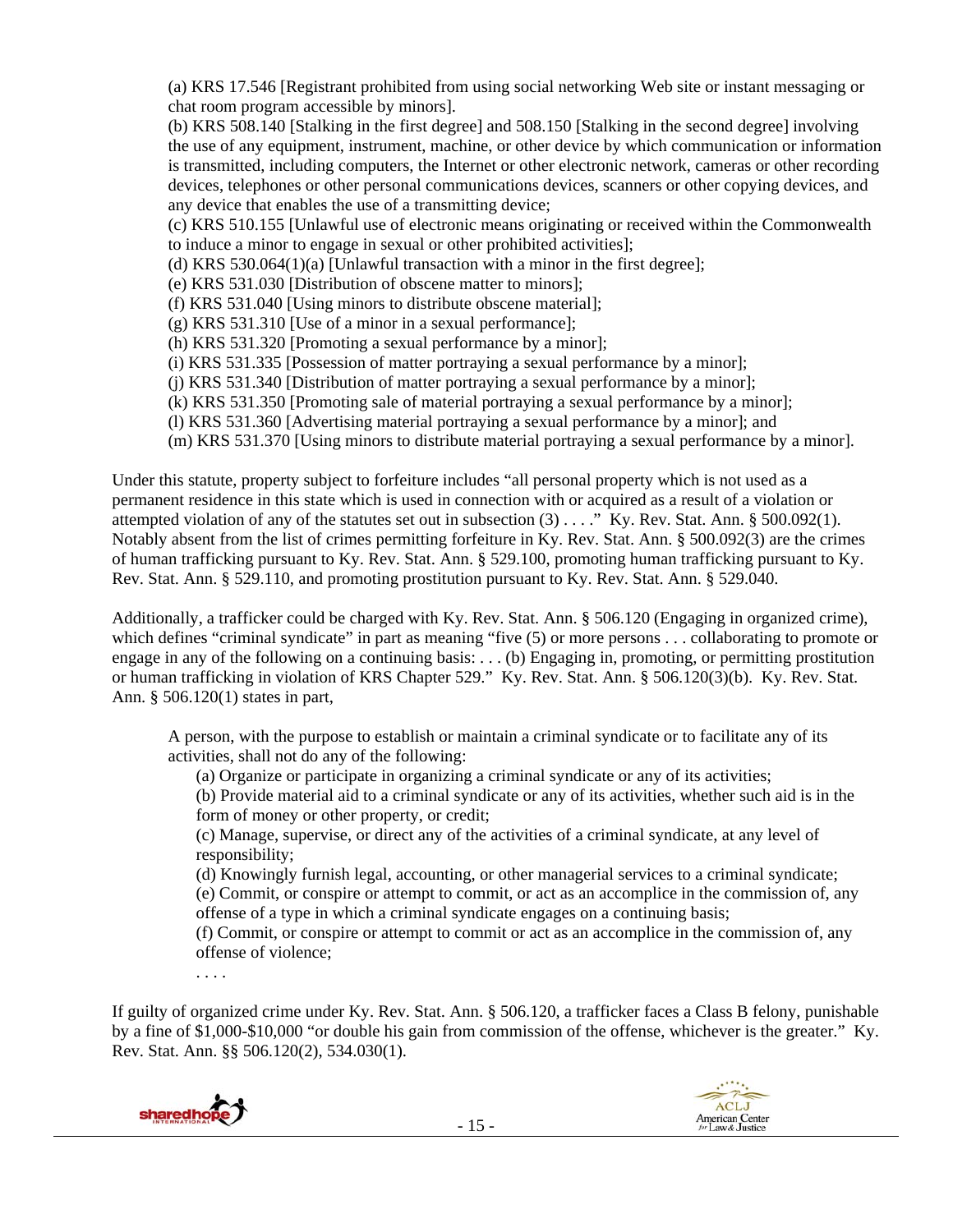Lastly, for certain crimes a court could require a trafficker to pay restitution. Ky. Rev. Stat. Ann. § 532.032 generally allows restitution to victims by stating that "[r]estitution to a named victim, if there is a named victim, shall be ordered in a manner consistent, insofar as possible, with the provisions of this section . . . ." Ky. Rev. Stat. Ann. § 532.032(1). *Fields v. Commonwealth*, 123 S.W.3d 914, 916 (Ky. Ct. App. 2003) also confirms that "under this statute restitution must now be considered during sentencing in all appropriate cases, and therefore that the General Assembly contemplated ordinary sentencing procedures as the foundation for restitutionary sentences . . . ." Ky. Rev. Stat. Ann. § 532.356(1) states in part, "Upon a person's conviction and sentencing for any nonstatus juvenile offense, moving traffic violation, criminal violation, misdemeanor, or Class D felony offense, and, for the purposes of paragraph (b) of this subsection, any Class C felony offense listed in subsection (3) of this section, the court shall impose the following sanctions in addition to any imprisonment, fine, court cost, or community service : . . ." The provision goes on to list in paragraph (a) "[r]eimbursement to the state or local government" of certain incarceration and medical expenses and, in paragraph (b), "[r]estitution to the crime victim as set out in KRS 439.563, 532.032, and 532.033."

3.4.1 Recommendation: Add the crimes of human trafficking pursuant to Ky. Rev. Stat. Ann. § 529.100, promoting human trafficking pursuant to Ky. Rev. Stat. Ann. § 529.110, and promoting prostitution pursuant to Ky. Rev. Stat. Ann. § 529.040 to the list of crimes allowing asset forfeiture under Ky. Rev. Stat. Ann. § 500.092(3).

#### *3.5 Convicted traffickers are required to register as sex offenders.*

A convicted offender of child sex trafficking is required to register under the sex offender registry law in Kentucky. Under Ky. Rev. Stat. Ann. § 17.510(2) (Registration system for adults who have committed sex crimes or crimes against minors -- Persons required to register), "A registrant shall, on or before the date of his or her release by the court, the parole board, the cabinet, or any detention facility, register with the appropriate local probation and parole office in the county in which he or she intends to reside. The person in charge of the release shall facilitate the registration process." The definition section, Ky. Rev. Stat. Ann. § 17.500, defines "registrant" as including "[a]ny person eighteen (18) years of age or older at the time of the offense or any youthful offender, as defined in KRS 600.020, who has committed: 1. A sex crime;<sup>23</sup> or 2. A criminal offense against a victim who is a minor." Ky. Rev. Stat. Ann. § 17.500(5)(a). A "criminal offense against a victim who is a minor" is defined in Ky. Rev. Stat. Ann. § 17.500(3), which states,

(3)(a) Except as provided in paragraph (b) of this subsection, "criminal offense against a victim who is a minor" means any of the following offenses if the victim is under the age of eighteen (18) at the time of the commission of the offense:

- 1. Kidnapping, as set forth in KRS 509.040, except by a parent;
- 2. Unlawful imprisonment, as set forth in KRS 509.020, except by a parent;
- 3. Sex crime;
- 4. Promoting a sexual performance of a minor, as set forth in KRS 531.320;
- 5. Human trafficking involving commercial sexual activity, as set forth in KRS 529.100;

6. Promoting prostitution, as set forth in KRS 529.040, when the defendant advances or profits from the prostitution of a person under the age of eighteen (18);

- 7. Use of a minor in a sexual performance, as set forth in KRS 531.310;
- 8. Sexual abuse, as set forth in KRS 510.120 and 510.130;

 <sup>23</sup> "Sex crime" is defined in Ky. Rev. Stat. Ann. § 17.500(8) as "(a) A felony offense defined in KRS Chapter 510 [Sexual offenses], or KRS 530.020 [Incest], 530.064(1)(a) [Unlawful transaction with a minor in the first degree], 531.310 [Use of a minor in a sexual performance], or 531.320 [Promoting a sexual performance by a minor]; (b) A felony attempt to commit a felony offense specified in paragraph (a) of this subsection; ...."

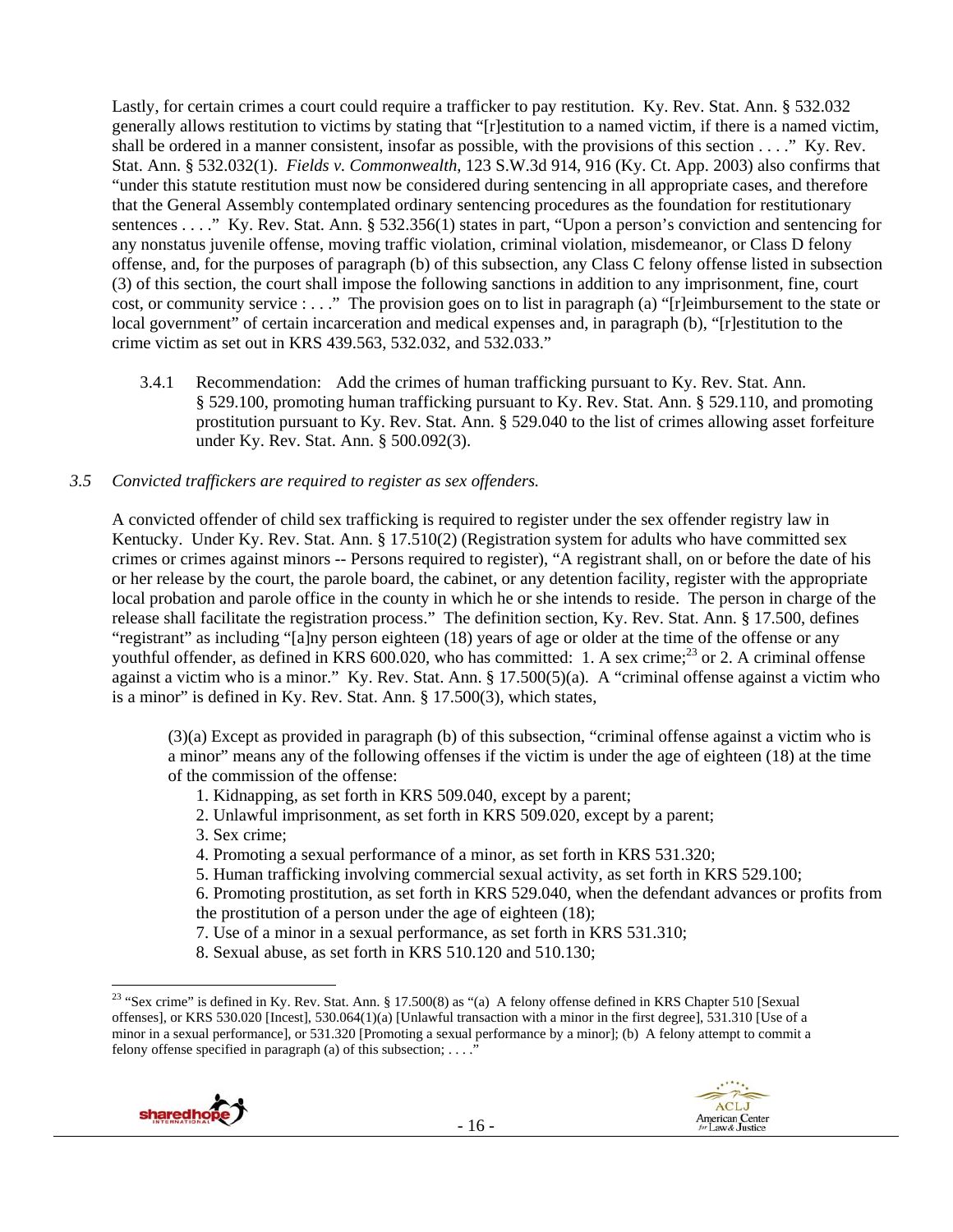9. Unlawful transaction with a minor in the first degree, as set forth in KRS 530.064(1)(a); 10. Any offense involving a minor or depictions of a minor, as set forth in KRS Chapter 531 [Pornography];

11. Any attempt to commit any of the offenses described in subparagraphs 1. to 10. of this paragraph; and

12. Solicitation to commit any of the offenses described in subparagraphs 1. to 10. of this paragraph.

(b) Conduct which is criminal only because of the age of the victim shall not be considered a criminal offense against a victim who is a minor if the perpetrator was under the age of eighteen (18) at the time of the commission of the offense;

*3.6 Laws relating to termination of parental rights for certain offenses include sex trafficking or CSEC offenses in order to remove the children of traffickers from their control and potential exploitation.*

In Kentucky, a human trafficker would likely lose parental rights under Ky. Rev. Stat. Ann. § 625.090 (Grounds for termination). Ky. Rev. Stat. Ann. § 625.090 allows for termination "if the Circuit Court finds from the pleadings and by clear and convincing evidence that: . . . ; 3. The parent has been convicted of a criminal charge relating to the physical or sexual abuse or neglect of any child and that physical or sexual abuse, neglect, or emotional injury to the child named in the present termination action is likely to occur if the parental rights are not terminated; and (b) Termination would be in the best interest of the child." Ky. Rev. Stat. Ann. § 625.090(1)(a)(3), (1)(b). Subsection (3) sets out factors to consider "[i]n determining the best interest of the child and the existence of a ground for termination . . . ." Ky. Rev. Stat. Ann. § 625.090(2) further states that "[n]o termination of parental rights shall be ordered unless the Circuit Court also finds by clear and convincing evidence the existence of one (1) or more of the following grounds: . . . ; (d) That the parent has been convicted of a felony that involved the infliction of serious physical injury to any child; . . . (f) That the parent has caused or allowed the child to be sexually abused or exploited; ...." Ky. Rev. Stat. Ann.  $\S$  625.090(2)(d), (f). Since human trafficking could seriously injure a minor victim, it is possible that parental rights can be terminated through this statute.



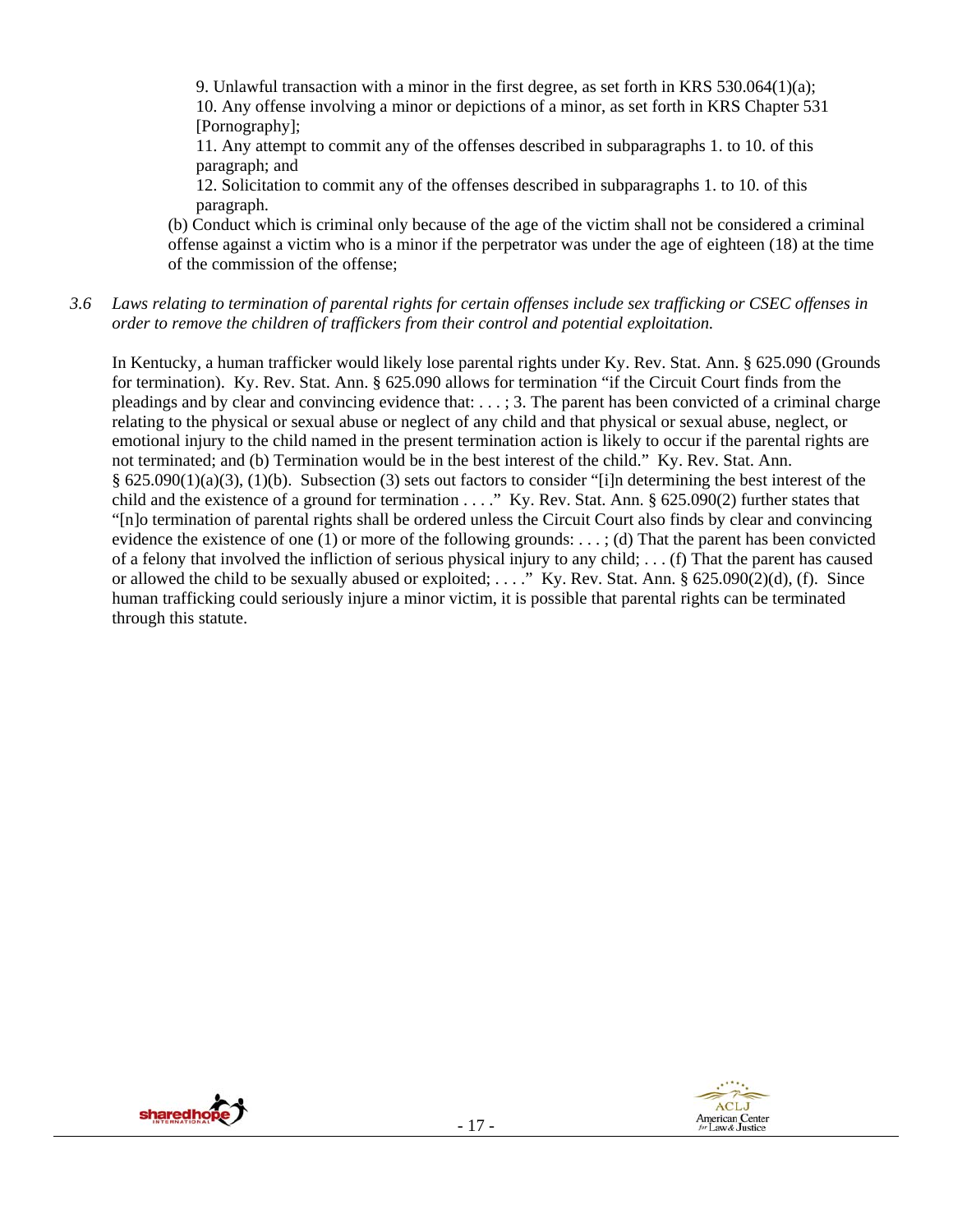#### Framework Issue 4: Criminal provisions for facilitators

#### *Legal Components:*

- *4.1 The acts of assisting, enabling, or financially benefitting from child sex trafficking are included as criminal offenses in the state sex trafficking statute.*
- *4.2 Financial penalties, including asset forfeiture laws, are in place for those who benefit financially from or aid and assist in committing domestic minor sex trafficking.*
- *4.3 Promoting and selling child sex tourism is illegal.*
- *4.4 Promoting and selling child pornography is illegal. \_\_\_\_\_\_\_\_\_\_\_\_\_\_\_\_\_\_\_\_\_\_\_\_\_\_\_\_\_\_\_\_\_\_\_\_\_\_\_\_\_\_\_\_\_\_\_\_\_\_\_\_\_\_\_\_\_\_\_\_\_\_\_\_\_\_\_\_\_\_\_\_\_\_\_\_\_\_\_\_\_\_\_\_\_\_\_\_\_\_\_\_\_\_*

## *Legal Analysis:*

*4.1 The acts of assisting, enabling, or financially benefitting from child sex trafficking are included as criminal offenses in the state sex trafficking statute.*

A facilitator can be charged with promoting human trafficking under Ky. Rev. Stat. Ann. § 529.110, which includes when a person intentionally "[b]enefits financially or receives anything of value from knowing participation in human trafficking." Ky. Rev. Stat. Ann. § 529.110(1)(a). Promoting human trafficking of a minor is a Class C felony. Ky. Rev. Stat. Ann. § 529.110(2).

A facilitator may also be charged with the Class D felony of promoting prostitution under Ky. Rev. Stat. Ann. § 529.040, which is defined as including an individual "engag[ing] in any conduct designed to institute, aid or facilitate an act or enterprise of prostitution" when two or more individuals are prostituted. Ky. Rev. Stat. Ann. §§ 529.010(1), 529.040(2).<sup>24</sup> Similarly, if the facilitator promotes the prostitution of only one victim, then the facilitator can be charged with a Class A misdemeanor. Ky. Rev. Stat. Ann. § 529.040(2). Similarly, the crime of permitting prostitution pursuant to Ky. Rev. Stat. Ann. § 529.070 applies to facilitators and creates a Class B misdemeanor when an individual "having possession or control of premises which he knows or has reasonable cause to know are being used for prostitution purposes, . . . fails to make reasonable and timely effort to halt or abate such use."

Lastly, under Ky. Rev. Stat. Ann. § 531.320 (Promoting a sexual performance by a minor) it is unlawful when an individual "knowing the character and content thereof, . . . produces, directs or promotes any performance which includes sexual conduct by a minor." Ky. Rev. Stat. Ann. § 531.320(1). A first time offender of this crime is guilty of a Class C felony if the minor is between the ages of sixteen and eighteen, a class B felony if the minor is under the age of sixteen, and a Class A felony if the minor suffers physical injury as the result of the performance. Ky. Rev. Stat. Ann. § 531.320(2). These offenses could be punishable by an imprisonment term ranging from 5-50 years or life imprisonment and a possible fine of \$1,000-\$10,000. Ky. Rev. Stat. Ann. §§ 531.320(2), 532.060(2), 534.030(1).

*4.2 Financial penalties, including asset forfeiture laws, are in place for those who benefit financially from or aid and assist in committing domestic minor sex trafficking.* 

Under Ky. Rev. Stat. Ann. § 500.092(3) a facilitator of domestic minor sex trafficking may be subject to asset forfeiture if convicted of certain offenses, including the following:

 <sup>24</sup> The definition of "advancing prostitution" from Ky. Rev. Stat. Ann. § 529.010 is used, since one is guilty of promoting prostitution under Ky. Rev. Stat. Ann. § 529.040 if one "knowingly advances or profits from prostitution."



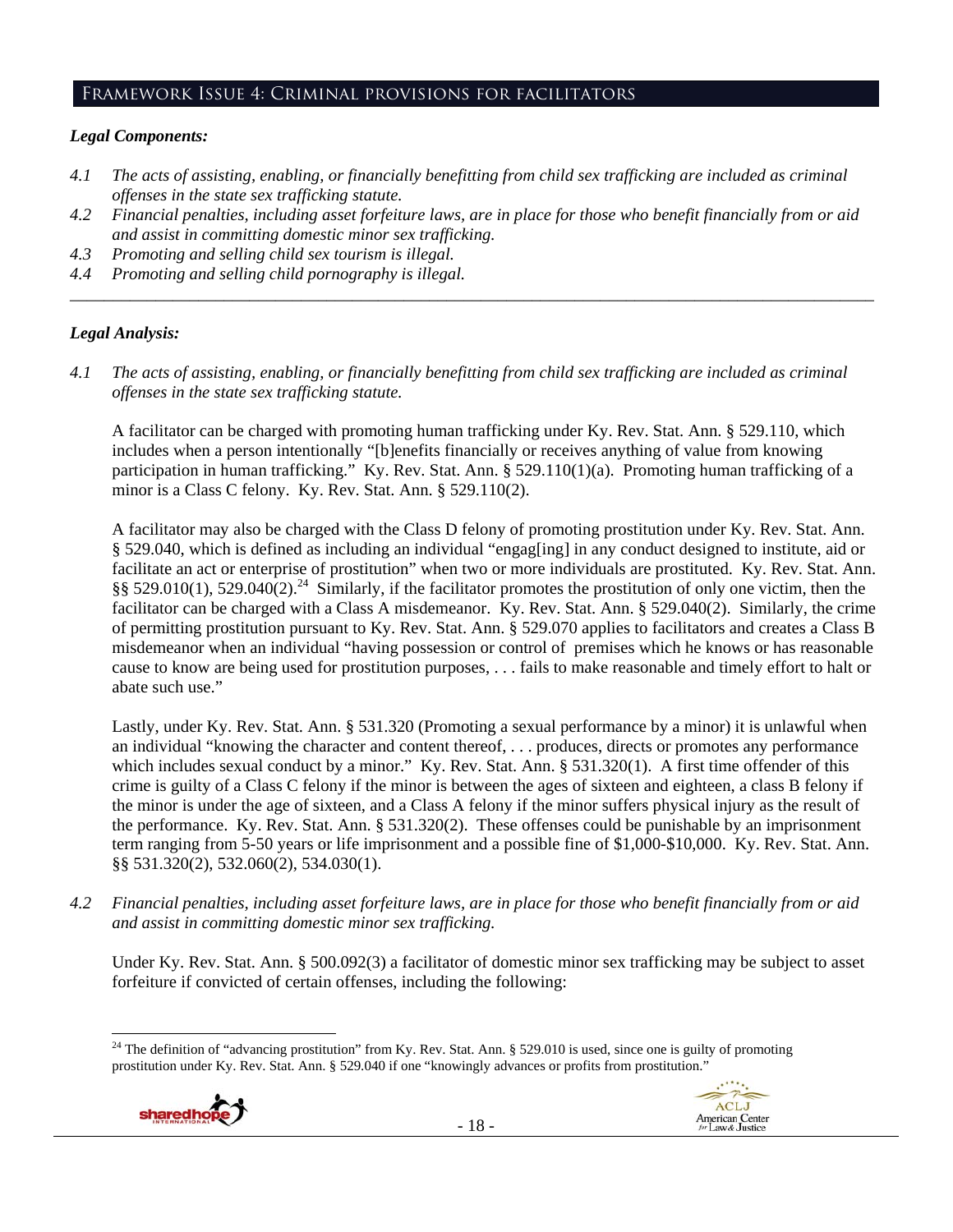(e) KRS 531.030 [Distribution of obscene matters to minors]; (f) KRS 531.040 [Using minors to distribute obscene material];

. . .

(h) KRS 531.320 [Promoting a sexual performance by a minor];

(j) KRS 531.340 [Distribution of matter portraying a sexual performance by a minor];

(k) KRS 531.350 [Promoting sale of material portraying a sexual performance by a minor];

(l) KRS 531.360 [Advertising material portraying a sexual performance by a minor]; and

(m) KRS 531.370 [Using minors to distribute material portraying a sexual performance by a minor].

Property subject to forfeiture includes "all personal property which is not used as a permanent residence in this state which is used in connection with or acquired as a result of a violation or attempted violation of any of the statutes set out in subsection (3) . . . . " Ky. Rev. Stat. Ann. § 500.092(1). Notably absent from the list of crimes permitting forfeiture in Ky. Rev. Stat. Ann. § 500.092(3) are the crimes of promoting human trafficking under Ky. Rev. Stat. Ann. § 529.110 and promoting prostitution under Ky. Rev. Stat. Ann. § 529.040.

Other financial penalties related to facilitating domestic minor sex trafficking may be imposed upon conviction. Promoting human trafficking pursuant to Ky. Rev. Stat. Ann. § 529.110 and promoting prostitution pursuant to Ky. Rev. Stat. Ann. § 529.040, in addition to prison sentences, carry fines of \$1,000-\$10,000 "or double [the] gain from commission of the offense, whichever is the greater." Ky. Rev. Stat. Ann. § 534.030(1). The same fine may be imposed on a facilitator convicted of Ky. Rev. Stat. Ann. § 506.120 (Engaging in organized crime), which defines "criminal syndicate" as meaning "five (5) or more persons . . . collaborating to promote or engage in any of the following on a continuing basis: . . . (b) Engaging in, promoting, or permitting prostitution or human trafficking in violation of KRS Chapter 529." Ky. Rev. Stat. Ann. § 506.120(3)(b). Ky. Rev. Stat. Ann. § 506.120(1) states in part,

A person, with the purpose to establish or maintain a criminal syndicate or to facilitate any of its activities, shall not do any of the following:

(a) Organize or participate in organizing a criminal syndicate or any of its activities;

(b) Provide material aid to a criminal syndicate or any of its activities, whether such aid is in the form of money or other property, or credit;

(c) Manage, supervise, or direct any of the activities of a criminal syndicate, at any level of responsibility;

(d) Knowingly furnish legal, accounting, or other managerial services to a criminal syndicate;

(e) Commit, or conspire or attempt to commit, or act as an accomplice in the commission of, any offense of a type in which a criminal syndicate engages on a continuing basis;

(f) Commit, or conspire or attempt to commit or act as an accomplice in the commission of, any offense of violence;

4.2.1 Recommendation: Add the crimes of human trafficking pursuant to Ky. Rev. Stat. Ann. § 529.100, promoting human trafficking pursuant to Ky. Rev. Stat. Ann. § 529.110, promoting prostitution pursuant to Ky. Rev. Stat. Ann. § 529.040, and engaging in organized crime pursuant to Ky. Rev. Stat. Ann. § 506.120 to the list of crimes allowing asset forfeiture under Ky. Rev. Stat. Ann. § 500.092(3).

# *4.3 Promoting and selling child sex tourism is illegal*.

Kentucky has no statute specifically related to sex tourism. However, Ky. Rev. Stat. Ann. § 529.040 (Promoting prostitution) might be applicable to certain forms of sex tourism. Under this statute, a person



. . .

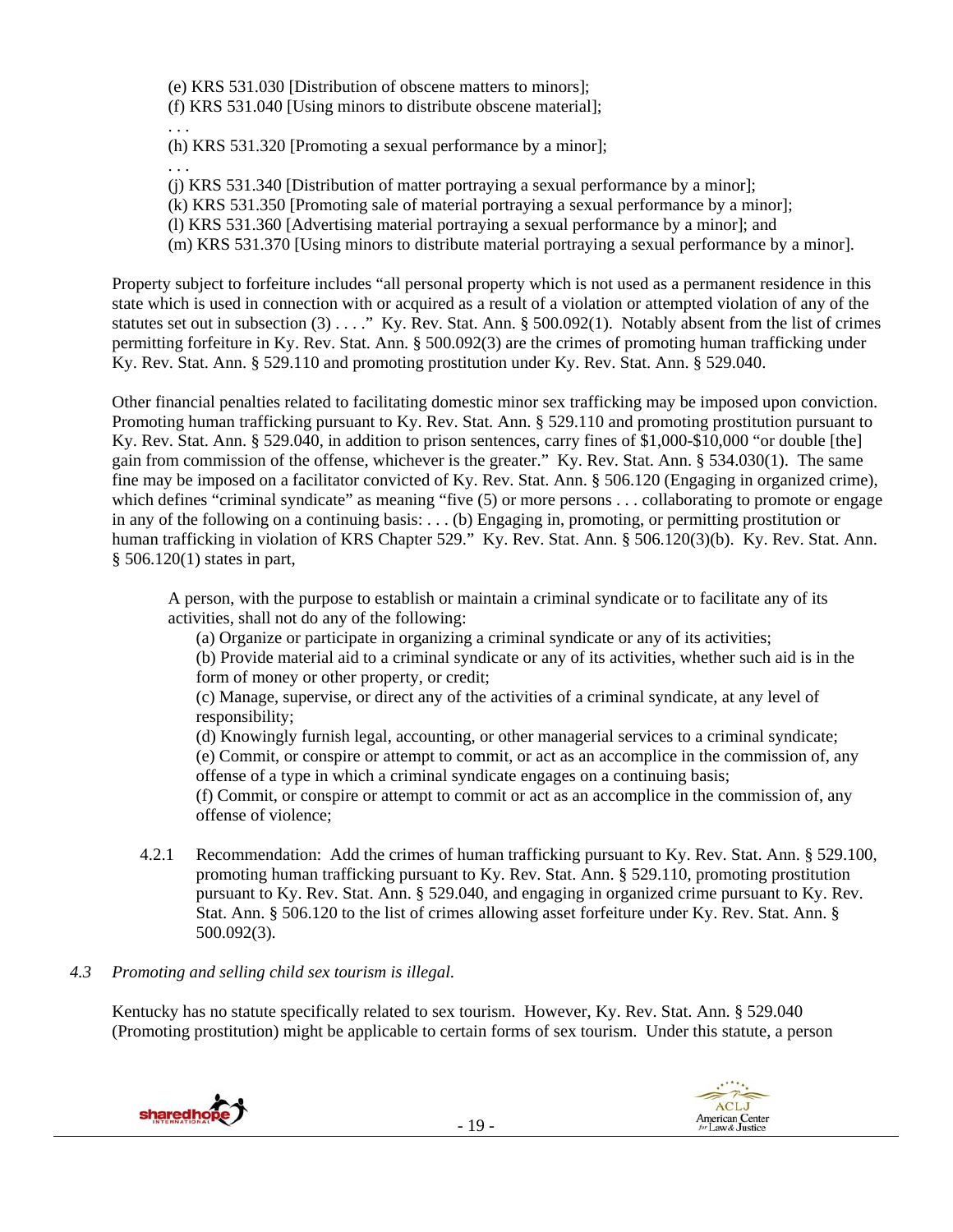commits a crime when "he knowingly advances or profits from prostitution."<sup>25</sup> Ky. Rev. Stat. Ann. § 529.040. The statute further clarifies that "[p]romoting prostitution is a Class A misdemeanor unless the person managed, supervised, controlled, or owned, either alone or in association with others, a house of prostitution or a prostitution business or enterprise involving prostitution activity by two (2) or more prostitutes, in which case it is a Class D felony." Ky. Rev. Stat. Ann. § 529.040(2).

4.3.1 Recommendation: Enact a law prohibiting selling or offering to sell travel services that include or facilitate travel for the purpose of engaging in commercial sexual exploitation of a minor or prostitution of a minor, if occurring in Kentucky.

## *4.4 Promoting and selling child pornography is illegal.*

Kentucky criminalizes promoting child pornography through Ky. Rev. Stat. Ann. § 531.340 (Distribution of matter portraying a sexual performance by a minor), which states in subsections (1) and (2),

(1) A person is guilty of distribution of matter portraying a sexual performance by a minor when, having knowledge of its content and character, he or she:

- (a) Sends or causes to be sent into this state for sale or distribution; or
- (b) Brings or causes to be brought into this state for sale or distribution; or
- (c) In this state, he or she:
	- 1. Exhibits for profit or gain; or
	- 2. Distributes; or
	- 3. Offers to distribute; or

4. Has in his or her possession with intent to distribute, exhibit for profit or gain or offer to distribute, any matter portraying a sexual performance by a minor.

(2) Any person who has in his or her possession more than one (1) unit of material coming within the provision of KRS 531.300(2) shall be rebuttably presumed to have such material in his or her possession with the intent to distribute it.

The first offense is a Class D felony punishable by a possible imprisonment term of 1-5 years and a possible fine of \$1,000-\$10,000 "or double [the] gain from commission of the offense, whichever is the greater." Ky. Rev. Stat. Ann.§§ 531.340(3), 532.060(2)(d), 534.030(1). Second and subsequent offenses are Class C felonies punishable by an imprisonment term of 5-10 years and a fine of \$1,000-\$10,000 "or double [the] gain from commission of the offense, whichever is the greater." Ky. Rev. Stat. Ann. §§ 531.340(3), 532.060(2)(c), 534.030(1).

Similarly, under Ky. Rev. Stat. Ann. § 531.360(1) an individual commits a felony if the individual "having knowledge of its content and character thereof, . . . writes or creates advertising or solicits anyone to publish such advertising or otherwise promotes the sale or distribution of matter portraying a sexual performance by a minor." A first offense of this crime is a Class D felony. Ky. Rev. Stat. Ann. § 531.360(2). Second and subsequent offenses are Class C felonies. Ky. Rev. Stat. Ann. § 531.360(2).

Lastly, a facilitator could be guilty of Ky. Rev. Stat. Ann. § 531.350 (Promoting sale of material portraying a sexual performance by a minor) when the individual "knowingly, as a condition to a sale, allocation, consignment, or delivery for resale of any paper, magazine, book, periodical, publication or other merchandise, requires that the purchaser or consignee receive any matter portraying a sexual performance by a minor, or he

 <sup>25 "A</sup> person 'advances prostitution' when acting other than as a prostitute or as a patron thereof, he knowingly causes or aids a person to engage in prostitution, procures or solicits patrons for prostitution, provides persons or premises for prostitution purposes, operates or assists in the operation of a house of prostitution or a prostitution enterprise, or engages in any conduct designed to institute, aid or facilitate an act or enterprise of prostitution." Ky. Rev. Stat. Ann. §529.010(1).



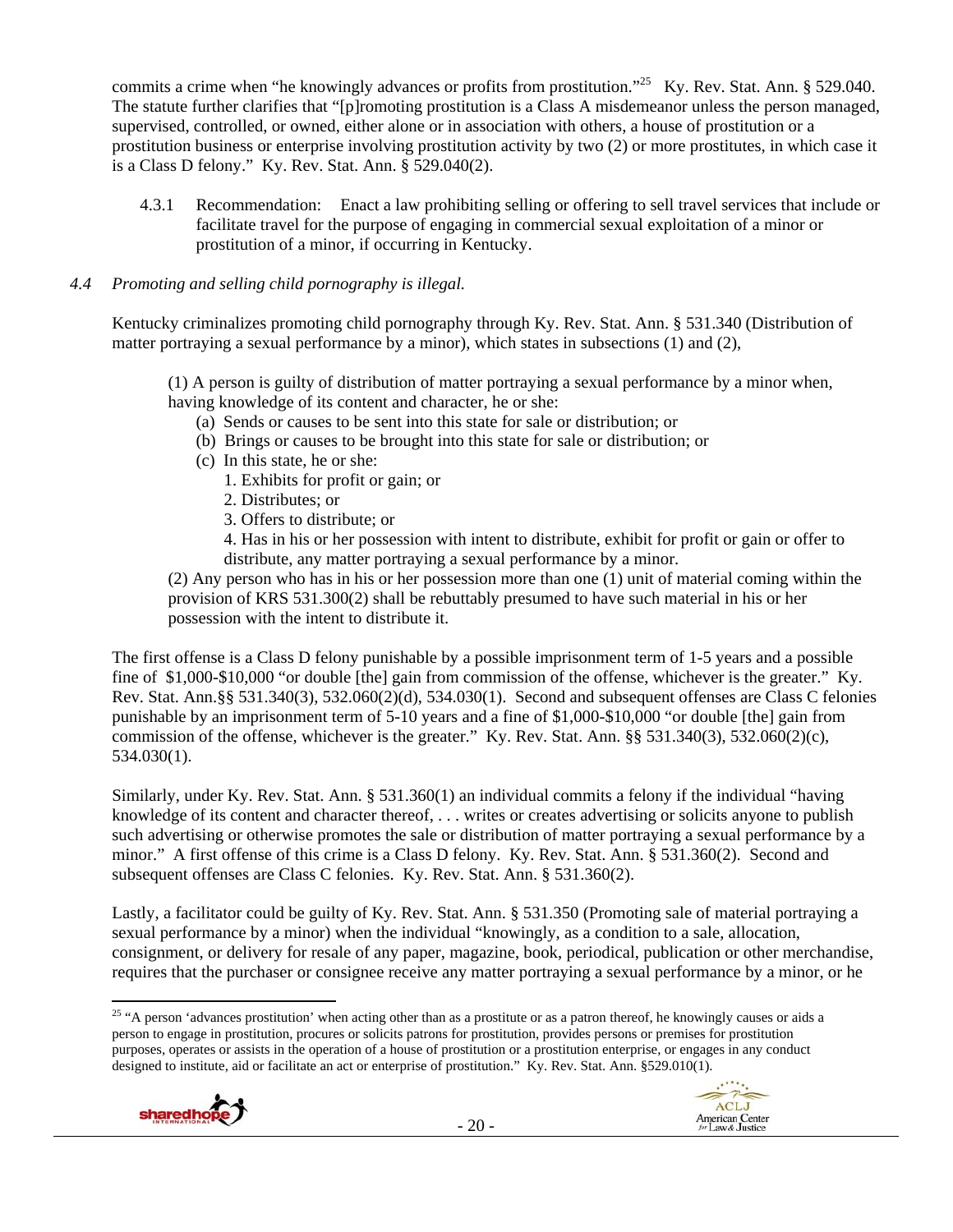denies or threatens to deny a franchise, revokes or threatens to revoke, or imposes any penalty, financial or otherwise, by reason of the failure of any person to accept such matter, or by reason of the return of such matter." Ky. Rev. Stat. Ann. § 531.350(1). A first offense of this statute is a Class A misdemeanor. Ky. Rev. Stat. Ann. § 531.350(2). A second offense is a Class D felony. Ky. Rev. Stat. Ann. § 531.350(2). Third and subsequent offenses are Class C felonies. Ky. Rev. Stat. Ann. § 531.350(2).

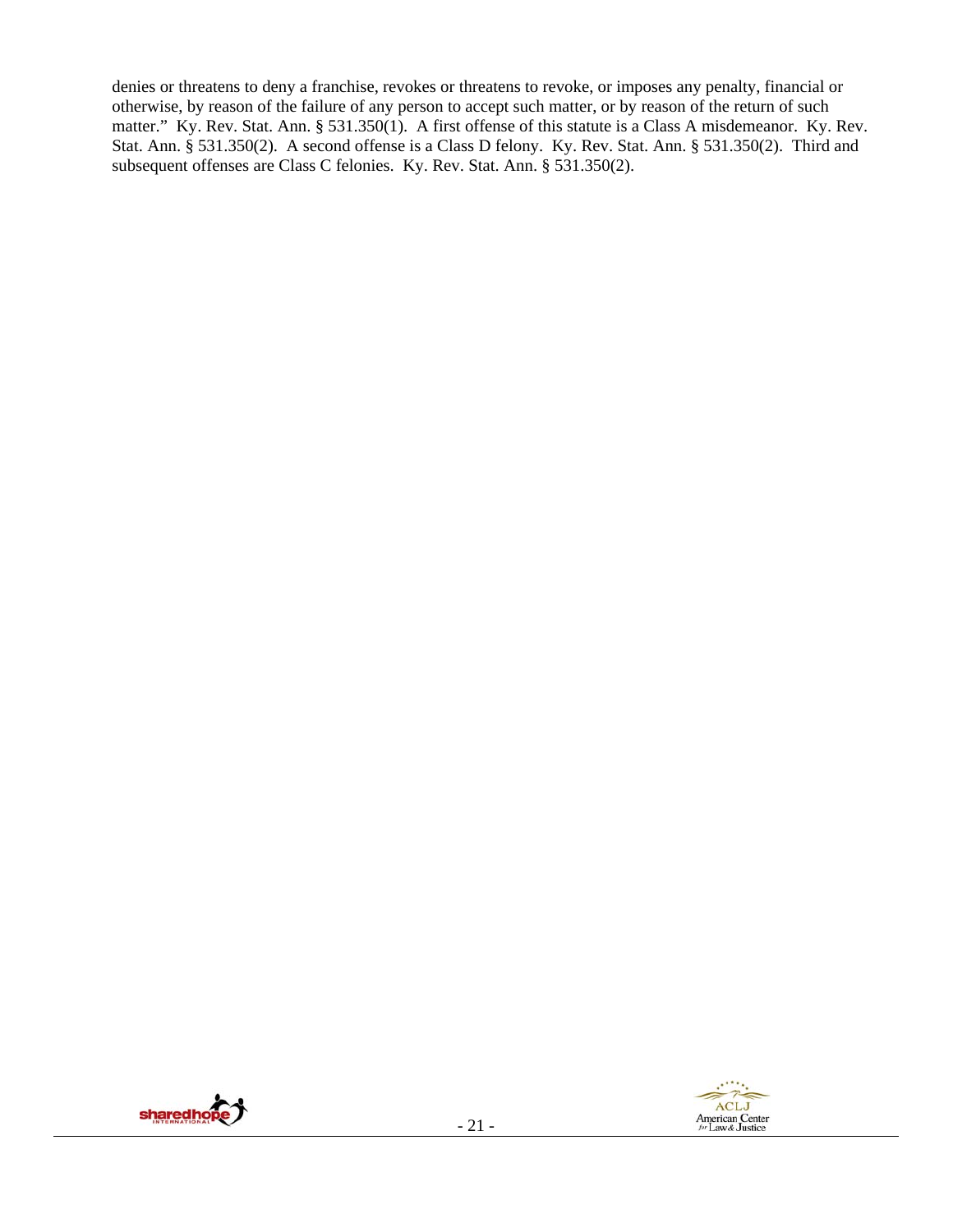# Framework Issue 5: Protective provisions for the child victims

## *Legal Components:*

- *5.1 A victim of domestic minor sex trafficking or CSEC is defined as a victim for purposes of qualifying for crime victims' compensation and other victim benefits.*
- *5.2 The state sex trafficking statute expressly prohibits a defendant from raising consent of the minor to the commercial sex acts as a defense.*
- *5.3 Prostitution laws apply only to adults, making minors under 18 specifically immune from this offense.*
- *5.4 Commercially sexually exploited children are provided with a child protection response, including specialized shelter and services, and are not detained in juvenile detention facilities.*
- *5.5 Commercial sexual exploitation or sex trafficking is identified as a type of abuse and neglect within child protection statutes.*
- *5.6 The definition of "caregiver" (or similar term) in the child welfare statutes is broad enough to include a trafficker who has custody or control of a child in order to bring a trafficked child into the protection of child protective services.*
- *5.7 Crime victims' compensation is specifically available to a child victim of sex trafficking or CSEC without regard to ineligibility factors.*
- *5.8 Victim-friendly procedures and protections are provided in the trial process for minors under 18.*
- *5.9 Expungement or sealing of juvenile arrest or criminal records resulting from arrests or adjudications for prostitution-related offenses committed as a result of, or in the course of, the commercial sexual exploitation of a minor is available within a reasonable time after turning 18.*
- *5.10 Victim restitution and civil remedies are authorized by law for minor victims of sex trafficking or CSEC.*
- *5.11 Statutes of limitations for civil and criminal actions for child sex trafficking or CSEC offenses are eliminated or lengthened sufficiently to allow prosecutors and victims a realistic opportunity to pursue criminal action and legal remedies.*

*\_\_\_\_\_\_\_\_\_\_\_\_\_\_\_\_\_\_\_\_\_\_\_\_\_\_\_\_\_\_\_\_\_\_\_\_\_\_\_\_\_\_\_\_\_\_\_\_\_\_\_\_\_\_\_\_\_\_\_\_\_\_\_\_\_\_\_\_\_\_\_\_\_\_\_\_\_\_\_\_\_\_\_\_\_\_\_\_\_\_\_\_\_* 

## *Legal Analysis:*

*5.1 A victim of domestic minor sex trafficking or CSEC is defined as a victim for purposes of qualifying for crime victims' compensation and other victim benefits.* 

For the purposes of crime victims' compensation, "victim" is defined as including "a needy person who suffers personal physical or psychological injury or death from a criminal act in Kentucky as a result of: 1. Criminally injurious conduct . . . ." Ky. Rev. Stat. Ann. § 346.020(6)(a). "Criminally injurious conduct" is broadly defined as including "conduct that occurs or is attempted in this jurisdiction, poses a substantial threat of personal physical, psychological injury, or death, and is punishable by fine, imprisonment, or death." Ky. Rev. Stat. Ann. § 346.020(4).

For the purpose of crime victim and witness protection statutes, Ky. Rev. Stat. Ann. §§ 421.500–421.575, the term "victim" includes "an individual who suffers direct or threatened physical, financial, or emotional harm as a result of the commission of a crime classified as stalking, unlawful imprisonment, use of a minor in a sexual performance, unlawful transaction with a minor in the first degree, terroristic threatening, menacing, harassing communications, intimidating a witness, criminal homicide, robbery, rape, assault, sodomy, kidnapping, burglary in the first or second degree, sexual abuse, wanton endangerment, criminal abuse, or incest." Ky. Rev. Stat. Ann. § 421.500(1). Notably absent from this definition are the crimes of human trafficking pursuant to Ky. Rev. Stat. Ann. § 529.100, promoting human trafficking pursuant to Ky. Rev. Stat. Ann. § 529.110, promoting prostitution pursuant to Ky. Rev. Stat. Ann. § 529.040, and unlawful transaction with a minor in the



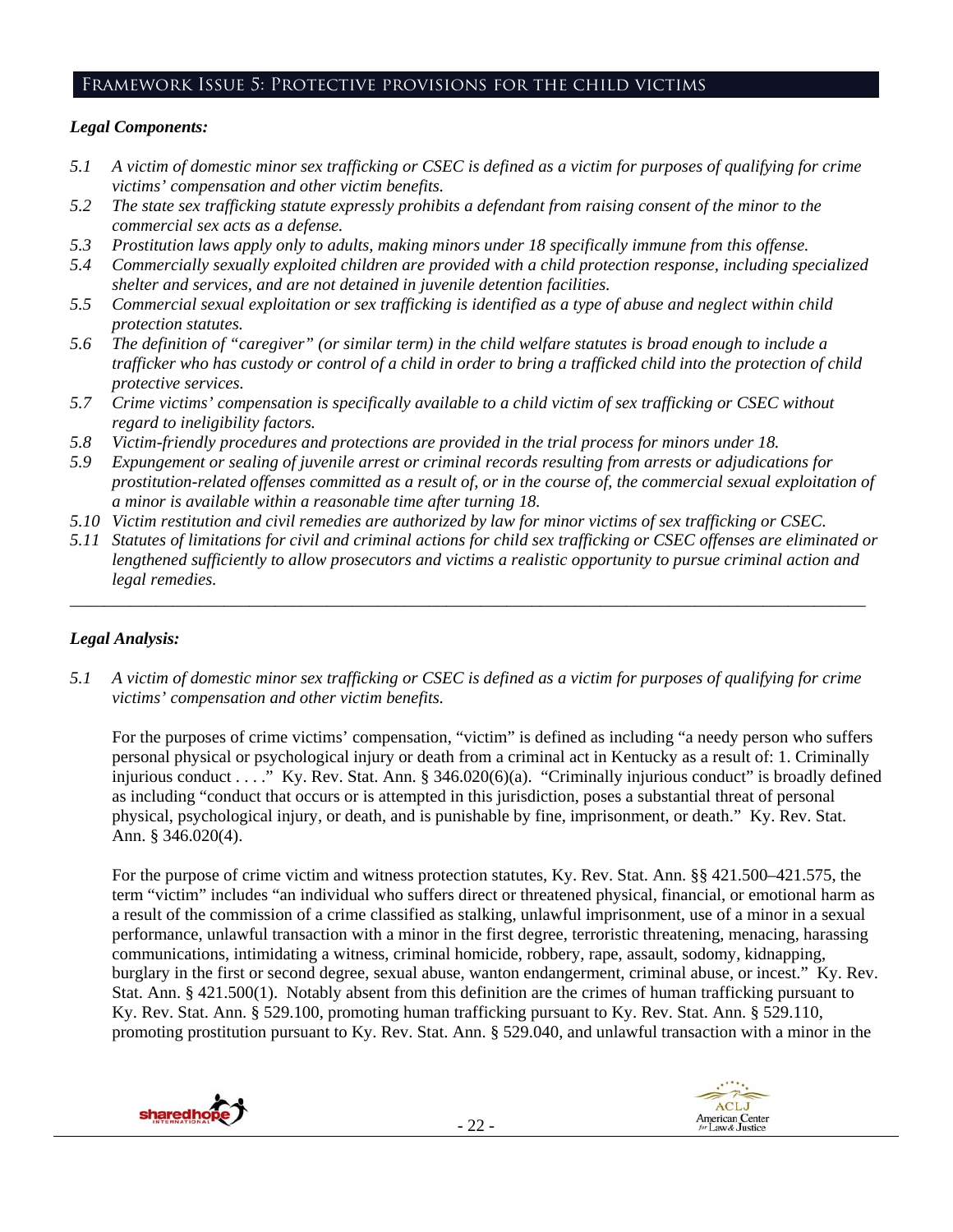third degree pursuant to Ky. Rev. Stat. Ann. § 530.070. Thus, victims of these crimes are not considered victims for the purpose of crime victim and witness protection.

Some crimes related to commercial sexual exploitation of children are specifically included in the definition of "child sexual abuse and exploitation," in Ky. Rev. Stat. Ann. § 15.900, which provides the definitions for Ky. Rev. Stat. Ann. § 15.905–Ky. Rev. Stat. Ann. § 15.940, some of the statutes concerning the "State Child Sexual Abuse and Exploitation Board." Specifically, "child sexual abuse and exploitation" is defined as "harm to a child's health or welfare by any person, responsible or not for the child's health or welfare, which harm occurs or is threatened through nonaccidental sexual contact which includes violations of KRS 510.040 [Rape in the first degree] to 510.150 [Indecent exposure in the second degree], 530.020 [Incest], 530.070 [Unlawful transaction with a minor in the third degree], 531.310 [Use of a minor in a sexual performance], 531.320 [Promoting a sexual performance by a minor], and 531.370 [Using minors to distribute material portraying a sexual performance by a minor]." Ky. Rev. Stat. Ann. § 15.900(2).

- 5.1.1 Recommendation: Amend both Ky. Rev. Stat. Ann. § 421.500 (Definitions for crime victim and witness protection) and Ky. Rev. Stat. Ann. § 15.900 (Definitions for child sexual abuse and exploitation prevention) to include the crimes of human trafficking pursuant to Ky. Rev. Stat. Ann. § 529.100, promoting human trafficking pursuant to Ky. Rev. Stat. Ann. § 529.110, promoting prostitution pursuant to Ky. Rev. Stat. Ann. § 529.040 when a minor is involved, and unlawful transaction with a minor in the third degree pursuant to Ky. Rev. Stat. Ann. § 530.070 in situations involving commercial sexual exploitation of children to expand the coverage of these statutes to all victims of domestic minor sex trafficking.
- *5.2 The state sex trafficking statute expressly prohibits a defendant from raising consent of the minor to the commercial sex acts as a defense.*

Ky. Rev. Stat. Ann. § 529.100 (Human trafficking), Ky. Rev. Stat. Ann. § 529.110 (Promoting human trafficking), and Ky. Rev. Stat. Ann. § 530.070 (Unlawful transaction with a minor in the third degree) do not refer to a defense based on consent of the minor to the commercial sex act. However, the code does not specifically prohibit a defendant from raising such a defense.

- 5.2.1 Recommendation: Enact a provision specifically prohibiting a defense to any sexual crime against a minor under 18 based on consent of the child to the sex act.
- *5.3 Prostitution laws apply only to adults, making minors under 18 specifically immune from this offense.*

Ky. Rev. Stat. Ann. § 529.020 (Prostitution) does not exclude minors from prosecution. The law creates a Class B misdemeanor when a person "engages or agrees or offers to engage in sexual conduct with another person in return for a fee." Ky. Rev. Stat. Ann. § 529.020. Similarly, Ky. Rev. Stat. Ann. § 529.080 (Loitering for prostitution purposes) does not exclude minors and states, "A person is guilty of loitering for prostitution purposes when he loiters or remains in a public place for the purpose of engaging or agreeing or offering to engage in prostitution."

5.3.1 Recommendation: Amend Ky. Rev. Stat. Ann. § 529.020 and Ky. Rev. Stat. Ann. § 529.080 to make the laws inapplicable to minors under 18.

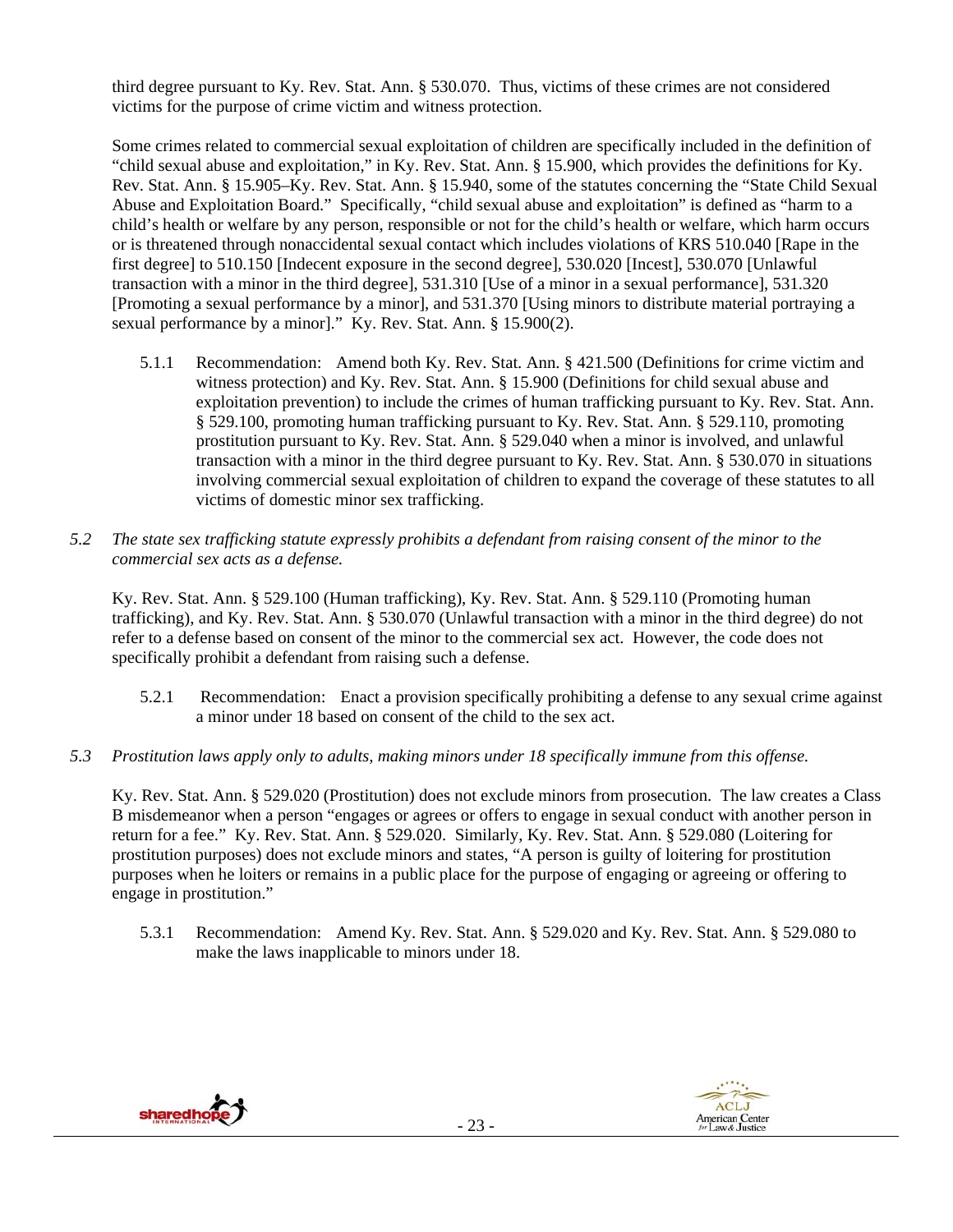#### *5.4 Commercially sexually exploited children are provided with a child protection response, including specialized shelter and services, and are not detained in juvenile detention facilities.*

The human trafficking laws and the CSEC laws do not refer to a specific protective response to the child victims of these crimes. However, if a minor's case is successfully identified and prosecuted as a human trafficking case, then Ky. Rev. Stat. Ann. § 431.063 (Human trafficking victim not to be incarcerated pending trial— Exceptions) could prohibit the detention of a human trafficking victim for any offenses the victim committed as a result of the trafficking prior to trial. The statute states, "A victim of human trafficking shall not be held in a detention center, jail, or other secure facility pending trial for an offense arising from the human trafficking situation, except where the incarceration is found to be the least restrictive alternative to securing the appearance of that person before the court or the release of the person under any other reasonable condition would be a clear threat to public safety." However, this statute does not ensure that domestic minor sex trafficking victims will receive a child protective response because it does not direct these victims into the child protective system or other protective therapeutic response system. Additionally, many domestic minor sex trafficking victims may not be identified as victims of human trafficking if their case is brought under a CSEC law or if they are themselves prosecuted for prostitution or prostitution-related offenses.

Domestic minor sex trafficking victims frequently commit status offenses while being trafficked, leading to arrest and a juvenile justice response.<sup>26</sup> Under Chapter 630 (Status offenders), a minor may be taken into custody by law enforcement: "(1) Pursuant to an order of the court for failure to appear before the court for a previous status offense; or (2) If there are reasonable grounds to believe that the child has been an habitual runaway from his parent or person exercising custodial control or supervision of the child." Ky. Rev. Stat. Ann. § 630.030.

After being taken into custody as a status offender, pursuant to Ky. Rev. Stat. Ann. § 630.040, the law enforcement officer must follow a series of sequential steps. Under subsection (2), the law enforcement officer must "[c]ontact a court designated worker who shall have the responsibility for determining appropriate placement pursuant to KRS § 610.200(5)." Ky. Rev. Stat. Ann. § 610.200(5) states,

Unless the child is subject to trial as an adult, if the child is not released, the peace officer shall contact the court-designated worker who may:

- (a) Release the child to his parents;
- (b) Release the child to such other persons or organizations as are authorized by law;
- (c) Release the child to either of the above subject to stated conditions; or

(d) Except as provided in subsection (6) of this section, authorize the peace officer to retain custody of the child for an additional period not to exceed twelve (12) hours during which the peace officer may transport the child to a secure juvenile detention facility, a juvenile holding facility, or a nonsecure facility. If the child is retained in custody, the court-designated worker shall give notice to the child's parents or person exercising custodial control or supervision of the fact that the child is being retained in custody.

As the final step, if the child was not released, under Ky. Rev. Stat. Ann. § 630.040, "The peace officer taking the child into custody shall within three (3) hours of taking a child into custody file a complaint with the court, stating the basis for taking the child into custody and the reason why the child was not released to the parent or

  $26$  A "'[s]tatus offense action' is any action brought in the interest of a child who is accused of committing acts, which if committed by an adult, would not be a crime. Such behavior shall not be considered criminal or delinquent and such children shall be termed status offenders. Status offenses shall include: 1. Beyond the control of school or beyond the control of parents; 2. Habitual runaway; 3. Habitual truant; 4. Tobacco offenses as provided in KRS 438.305 to 438.340; and 5. Alcohol offenses as provided in KRS 244.085. (b) Status offenses shall not include violations of state or local ordinances which may apply to children such as a violation of curfew." Ky. Rev. Stat. Ann. § 600.020(59).



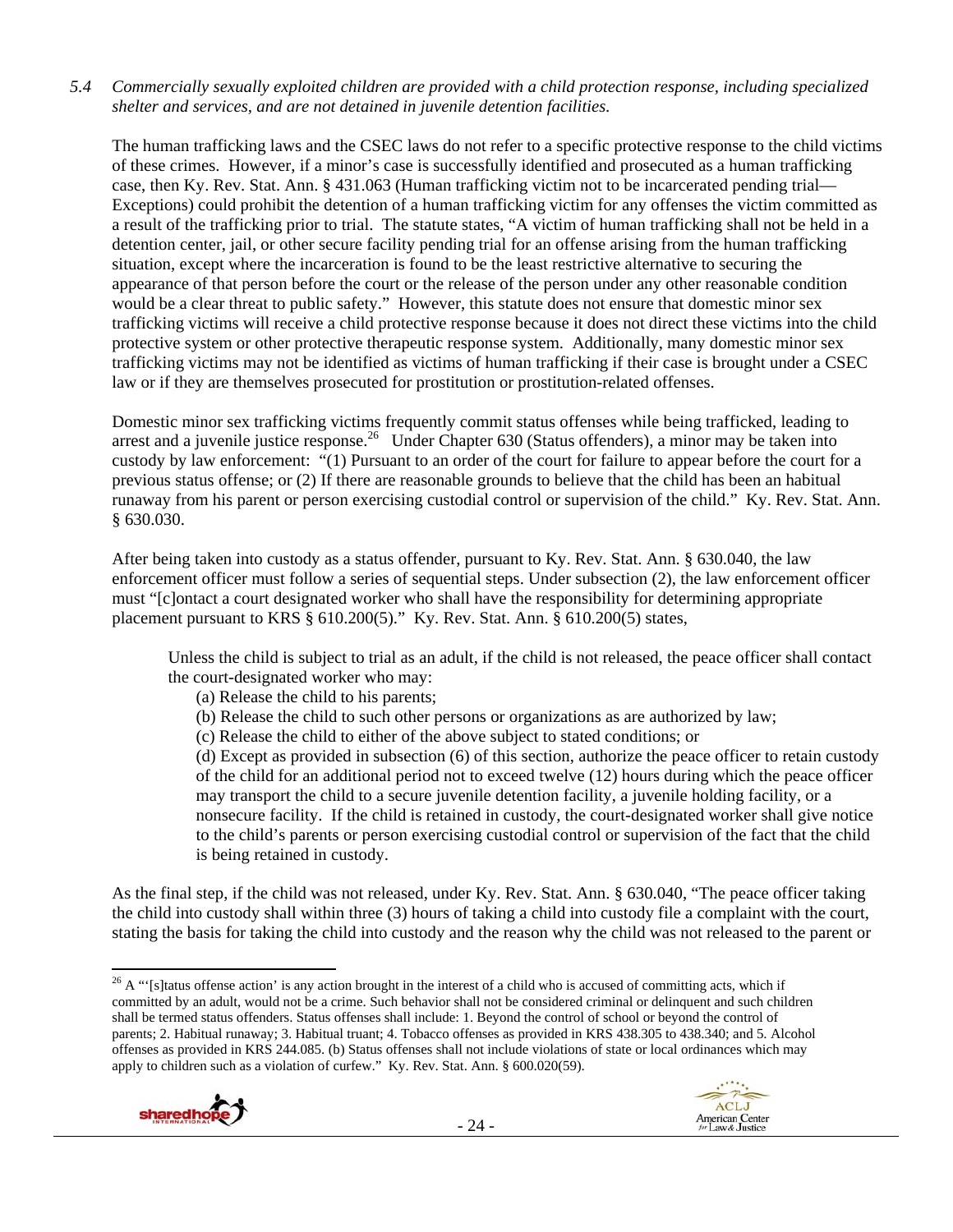other adult exercising custodial control or supervision of the child, relative or other responsible adult, a court designated agency, an emergency shelter or medical facility," and could release the status offender to "a responsible adult who can provide adequate care and supervision." Ky. Rev. Stat. Ann. § 630.040(7).

Before an alleged status offender enters any judicial proceedings on the alleged offense, pursuant to Ky. Rev. Stat. Ann. § 630.050,

[T]he party or parties seeking such court action shall meet for a conference with a court-designated worker for the express purpose of determining whether or not:

(1) To refer the matter to the court by assisting in the filing of a petition under KRS 610.020 [Complaints];

- (2) To refer the child and his family to a public or private social service agency. . . . ; or
- (3) To enter into a diversionary agreement.

If the status offender is sent to a detention proceeding, the court could order that the status offender be detained in juvenile detention under Ky. Rev. Stat. Ann. § 630.080, which states in subsections (1) and (2), "(1) In order for the court to detain a child after the detention hearing, the Commonwealth shall establish probable cause at the detention hearing that the child is a status offender and that further detention of the child is necessary for the protection of the child or the community. . . . If grounds are established that the child is a status offender, and that further detention is necessary, the child may be placed in a nonsecure setting approved by the Department of Juvenile Justice; (2) A status offender may be securely detained if the cabinet has initiated or intends to initiate transfer of the youth by competent document under the provisions of the interstate compact pursuant to KRS Chapter 615."

The commercially sexually exploited minor may also enter the juvenile justice system as a "public offender" if the child has committed a crime, such as prostitution. Ky. Rev. Stat. Ann. § 635.020(1), § 610.190(1)(d). A law enforcement officer may take a minor into custody under the same rules that allow for any public offender to be taken into custody, which include with a warrant or "without a warrant when a misdemeanor as defined in KRS §431.060 [Felonies, misdemeanors, and violations defined], has been committed in his presence." Ky. Rev. Stat. Ann. § 610.190(1), § 431.005(1)(a), (d). If the domestic minor sex trafficking victim is taken into custody for a crime, first, the court will determine how the minor will be adjudicated under Ky. Rev. Stat. Ann. § 635.020(1), which provides that if reasonable cause exists to believe a minor committed a felony (with certain exceptions, one of which is related to prior felonies) or a misdemeanor, the court should proceed with the public offender provisions. This custody is only termed an "arrest" when the court decides to try the minor as an adult. The detention of a potential public offender is allowed following adjudication, as well as before disposition if the court finds, "by a preponderance of the evidence that the circumstances surrounding the child are such as to endanger his safety or welfare or that of the community." Ky. Rev. Stat. Ann. § 635.050.

When the dispositional hearing occurs for a public offender, the court has several options available pursuant to Ky. Rev. Stat. Ann. § 635.060 if the court finds that the minor is a public offender, including:

(2) Place the child under parental supervision in the child's own home or in a suitable home or boarding home, upon the conditions that the court shall determine, or place the child on probation under conditions that the court shall determine. . . . ; or

(3) Commit or recommit the child to the custody of the Department of Juvenile Justice, or grant guardianship to a child-caring facility, a child-placing agency authorized to care for the child, or place the child under the custody and supervision of a suitable person. . . . ; or

(4) If the child is fourteen (14) years of age but less than sixteen (16) years of age, order that the child be confined in an approved secure juvenile detention facility, juvenile holding facility, or approved detention program as authorized by the Department of Juvenile Justice in accordance with KRS Chapter

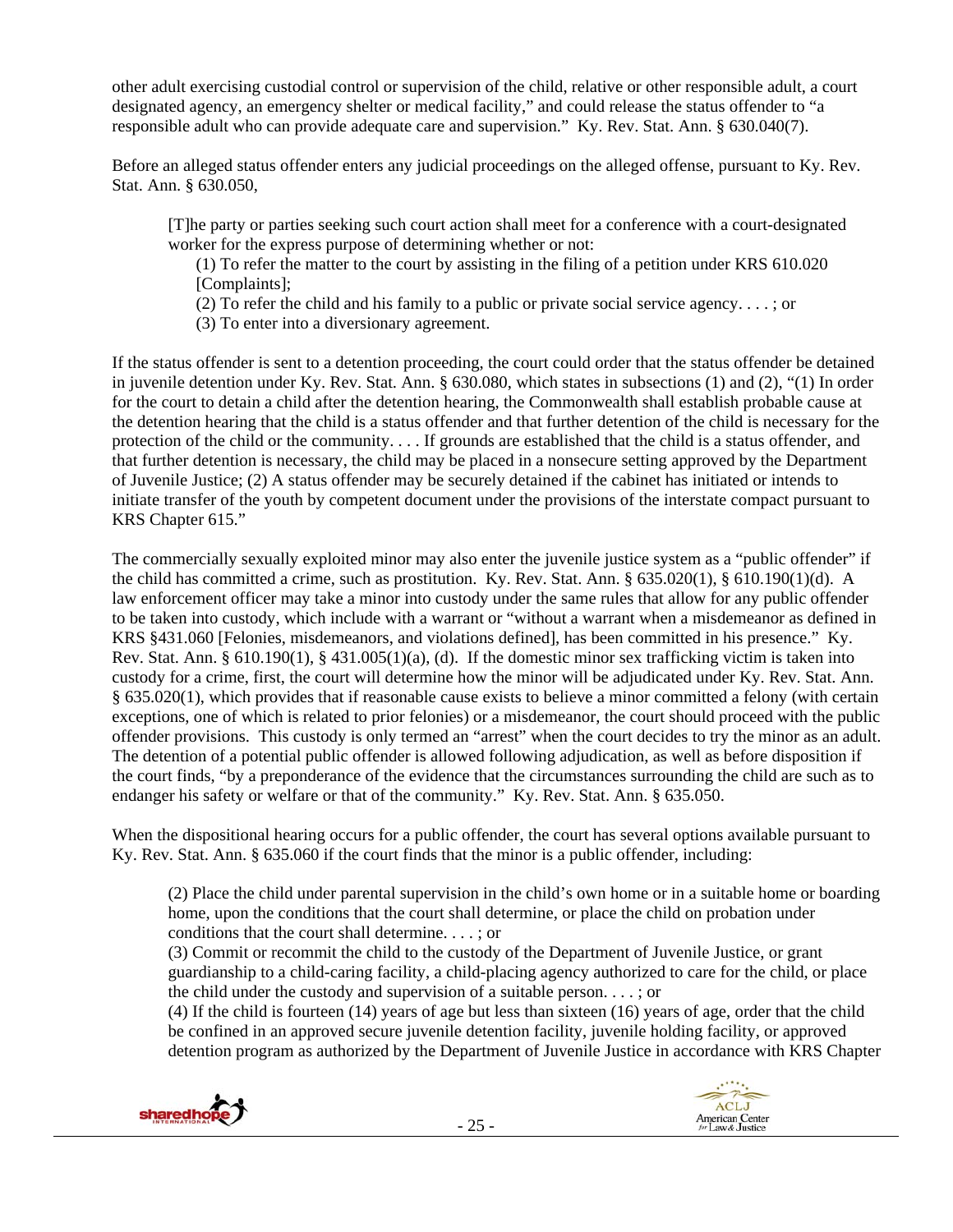15A for a period of time not to exceed forty-five (45) days; or

(5) If the child is sixteen (16) years of age or older, order that the child be confined in an approved secure juvenile detention facility, juvenile holding facility, or approved detention program as authorized by the Department of Juvenile Justice in accordance with KRS Chapter 15A for a period of time not to exceed ninety (90) days; or

(6) Any combination of the dispositions listed above except that, if a court probates or suspends a commitment in conjunction with any other dispositional alternative, that fact shall be explained to the juvenile and contained in a written order.

. . . .

As a public offender, a minor could potentially receive imposition of a fine up to \$250 for committing a misdemeanor. Ky. Rev. Stat. Ann. §§ 635.085(1)(b).

In contrast to receiving a criminal justice response, a commercially sexually exploited minor may be considered dependent, $2<sup>7</sup>$  neglected, or abused and receive a child protective response. The court may take emergency custody of a potentially dependent, neglected, or abused child under Ky. Rev. Stat. Ann. § 620.060, which states in part,

(1) The court for the county where the child is present may issue an ex parte emergency custody order when it appears to the court that removal is in the best interest of the child and that there are reasonable grounds to believe, as supported by affidavit or by recorded sworn testimony, that one (1) or more of the following conditions exist and that the parents or other person exercising custodial control or supervision are unable or unwilling to protect the child:

(a) The child is in danger of imminent death or serious physical injury or is being sexually abused; (b) The parent has repeatedly inflicted or allowed to be inflicted by other than accidental means physical injury or emotional injury. This condition shall not include reasonable and ordinary discipline recognized in the community where the child lives, as long as reasonable and ordinary discipline does not result in abuse or neglect as defined in KRS 600.020(1); or

(c) The child is in immediate danger due to the parent's failure or refusal to provide for the safety or needs of the child.

(2) Custody may be placed with a relative taking into account the wishes of the custodial parent and child or any other appropriate person or agency including the cabinet.

Under Ky. Rev. Stat. Ann. § 620.080, unless waived, the court must hold a temporary removal hearing, "[w]ithin seventy-two (72) hours, excluding weekends and holidays, of the time when an emergency custody order is issued or when a child is taken into custody without the consent of his parent or other person exercising custodial control or supervision; and (b) In cases commenced by the filing of a petition, within ten (10) days of the date of filing." At the hearing, the court "shall determine whether there are reasonable grounds to believe that the child would be dependent, neglected or abused if returned to or left in the custody of his parent or other person exercising custodial control or supervision . . . ."

Ky. Rev. Stat. Ann. § 620.090(1) states in part, "If, after completion of the temporary removal hearing, the court finds there are reasonable grounds to believe the child is dependent, neglected or abused, the court shall issue an order for temporary removal and shall grant temporary custody to the cabinet or other appropriate person or agency. Preference shall be given to available and qualified relatives of the child considering the wishes of the parent or other person exercising custodial control or supervision, if known. The order shall state the specific reasons for removal and show that alternative less restrictive placements and services have been considered."

 <sup>27</sup> Under Ky. Rev. Stat. Ann. § 600.020(19), "dependent child" is defined as "any child, other than an abused or neglected child, who is under improper care, custody, control, or guardianship that is not due to an intentional act of the parent, guardian, or person exercising custodial control or supervision of the child."

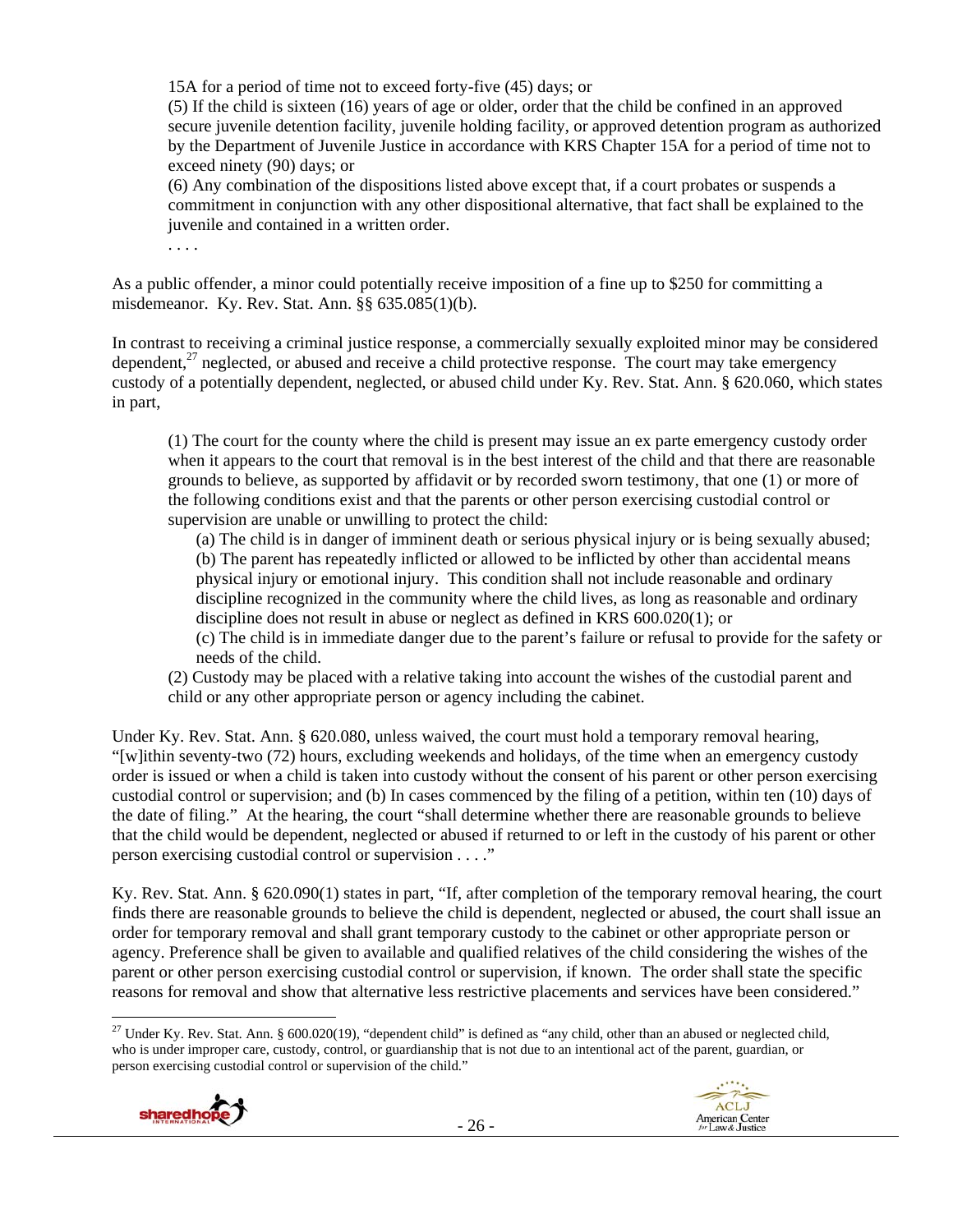Subsection (5) states, "The child shall remain in temporary custody with the cabinet for a period of time not to exceed forty-five (45) days from the date of the removal from his home. The court shall conduct the adjudicatory hearing and shall make a final disposition within forty-five (45) days of the removal of the child. The court may extend such time after making written findings establishing the need for the extension and after finding that the extension is in the child's best interest."

Under Ky. Rev. Stat. Ann. § 620.095, "[a] nonoffender, as defined in KRS 600.020 ["a child alleged to be dependent, neglected, or abused and who has not been otherwise charged with a status or public offense"], shall not be placed in secure or nonsecure detention."

Ky. Rev. Stat. Ann. § 620.130 sets out "alternatives less restrictive than removal" from custody for the court to consider in cases under Chapter 620. Ky. Rev. Stat. Ann. § 620.140 (Dispositional alternatives) sets forth possible court options for "disposition of all cases brought on behalf of dependent, neglected, or abused children," including admission of the child into "custody of the cabinet for placement" not to exceed the age of 18, or upon request 21, or for protective orders, such as:

- 1. Requiring the parent or any other person to abstain from any conduct abusing, neglecting, or making the child dependent;
- 2. Placing the child in his own home under supervision of the cabinet or its designee with services as determined to be appropriate by the cabinet; and
- 3. Orders authorized by KRS 403.740 [Emergency protective order] and 403.750 [Restraining orders]; Ky. Rev. Stat. Ann. § 620.140(b).
- 5.4.1 Recommendation: Establish a mandatory response law directing any minor involved in prostitution or who is a victim of trafficking of persons for commercial sexual exploitation under Ky. Rev. Stat. Ann. § 529.100 away from the criminal justice system and into a protective system.

# *5.5 Commercial sexual exploitation or sex trafficking is identified as a type of abuse and neglect within child protection statutes.*

Commercial sexual exploitation is a type of abuse and neglect in the Juvenile Code. An "abused or neglected child" includes "a child whose health or welfare is harmed or threatened with harm when his parent, guardian, or other person exercising custodial control or supervision of the child: . . . ; (e) Commits or allows to be committed an act of sexual abuse, sexual exploitation, or prostitution upon the child; (f) Creates or allows to be created a risk that an act of sexual abuse, sexual exploitation, or prostitution will be committed upon the child; . . . ." Ky. Rev. Stat. Ann. § 600.020(1)(e), (f). "Sexual exploitation" is further defined as behavior that "includes, but is not limited to, a situation in which a parent, guardian, or other person having custodial control or supervision of a child or responsible for his welfare, allows, permits, or encourages the child to engage in an act which constitutes prostitution under Kentucky law; or a parent, guardian, or other person having custodial control or supervision of a child or responsible for his welfare, allows, permits, or encourages the child to engage in an act of obscene or pornographic photographing, filming, or depicting of a child as provided for under Kentucky law." Ky. Rev. Stat. Ann. § 600.020(56).

*5.6 The definition of "caregiver" (or similar term) in the child welfare statutes is broad enough to include a trafficker who has custody or control of a child in order to bring a trafficked child into the protection of child protective services.* 

The Kentucky code uses the term "person exercising custodial control or supervision" over the child, which is defined for purposes of the Unified Juvenile Code (chapters 600 to 645) as meaning "a person or agency that has assumed the role and responsibility of a parent or guardian for the child, but that does not necessarily have



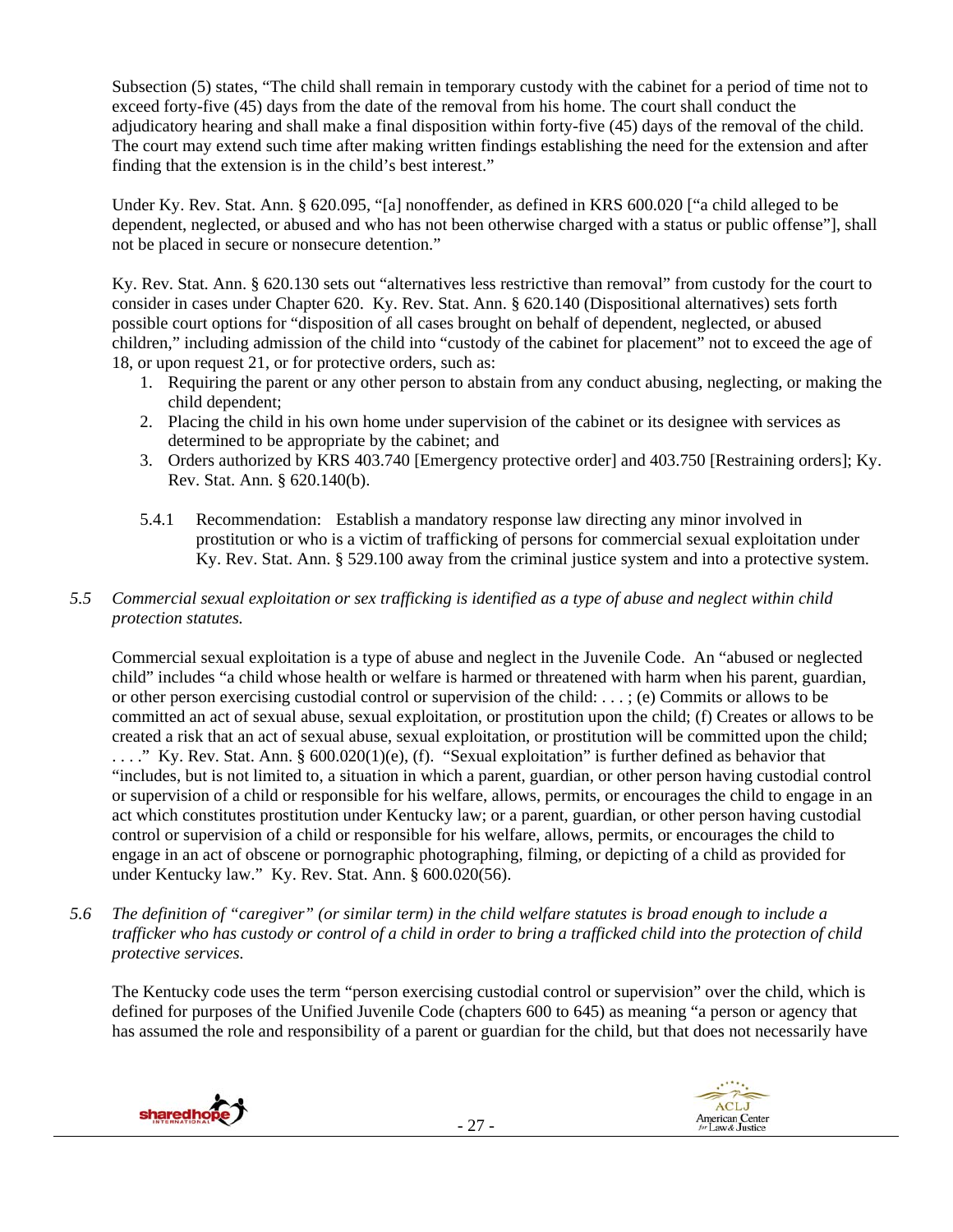legal custody of the child." Ky. Rev. Stat. Ann. § 600.020(43). This definition is likely broad enough to include a trafficker.

# *5.7 Crime victims' compensation is specifically available to a child victim of sex trafficking or CSEC without regard to ineligibility factors.*

For the purposes of crime victims' compensation, "victim" is defined as "a needy person who suffers personal physical or psychological injury or death from a criminal act in Kentucky as a result of: 1. Criminally injurious conduct; . . . ." Ky. Rev. Stat. Ann. § 346.020(6)(a). "Criminally injurious conduct" has a broad definition and includes "conduct that occurs or is attempted in this jurisdiction, poses a substantial threat of personal physical, psychological injury, or death, and is punishable by fine, imprisonment, or death." Ky. Rev. Stat. Ann. § 346.020(4). As all crimes related to commercial sexual exploitation of children have some form of fine or imprisonment, these crimes are "criminally injurious conduct," and a victim of these crimes is a victim for the purpose of victims' compensation funds.

Few barriers to recovery by domestic minor sex trafficking victims are evident in the crime victims' compensation statutes. Ky. Rev. Stat. Ann. § 346.020, et seq. Even if the commercially sexually exploited minor was living with the trafficker, she is still eligible for recovery because "[n]o victim or dependent shall be denied compensation solely because he is a relative of the offender or was living with the offender as a family or household member at the time of the injury or death. However, the board may award compensation to a victim or dependent who is a relative, family or household member of the offender only if the board can reasonably determine the offender will not receive significant economic benefit or unjust enrichment from the compensation." Ky. Rev. Stat. Ann. § 346.050(2). A crime victim has five years from the date of the injurious criminal conduct to file a claim for victim compensation, except "that upon good cause shown, the board may extend the time for filing if, in a particular case, the interest of justice so requires." Ky. Rev. Stat. Ann.  $§$  346.060(2).

One potential barrier to recovery of victim compensation for victims of domestic minor sex trafficking lies in the potential ineligibility of a victim who "because of his conduct, . . . contributed to the infliction of his injury." Ky. Rev. Stat. Ann. § 346.140(2). If the victim is found to have contributed to the injury, then the claim may be reduced or rejected. Ky. Rev. Stat. Ann. § 346.140(2). Furthermore, if it is found that the claimant will not "suffer serious financial hardships, as a result of the loss of earnings or support and the out-of-pocket expenses incurred as a result of the injury, if not granted financial assistance," then the victim may be denied compensation. Ky. Rev. Stat. Ann. § 346.140(3). Another potential ineligibility can stem from a delay in reporting the injury to police. Ky. Rev. Stat. Ann. § 346.130(1)(c) states, in part, "in no case may an award be made where the police records show that such report was made more than forty-eight (48) hours after the occurrence of such crime unless the board, for good cause shown, finds the delay to have been justified." Lastly, "The board upon finding that the claimant or victim has not fully cooperated with appropriate law enforcement agencies shall deny, reconsider, or reduce an award." Ky. Rev. Stat. Ann. § 346.130(2).

5.7.1 Recommendation: Amend Ky. Rev. Stat. Ann. § 346.060(2) to stipulate an exception for child victims of the crimes of human trafficking pursuant to Ky. Rev. Stat. Ann. § 529.100, promoting human trafficking pursuant to Ky. Rev. Stat. Ann. § 529.110, promoting prostitution pursuant to Ky. Rev. Stat. Ann. § 529.040, use of a minor in a sexual performance pursuant to Ky. Rev. Stat. Ann. § 531.310, promoting a sexual performance by a minor pursuant to Ky. Rev. Stat. Ann. § 531.320, and unlawful transaction with minor in the third degree (in which prostitution is the transaction) pursuant to Ky. Rev. Stat. Ann. § 530.070 in recognition of the challenges these victims face through trauma-bonding, denial, and delayed disclosure.

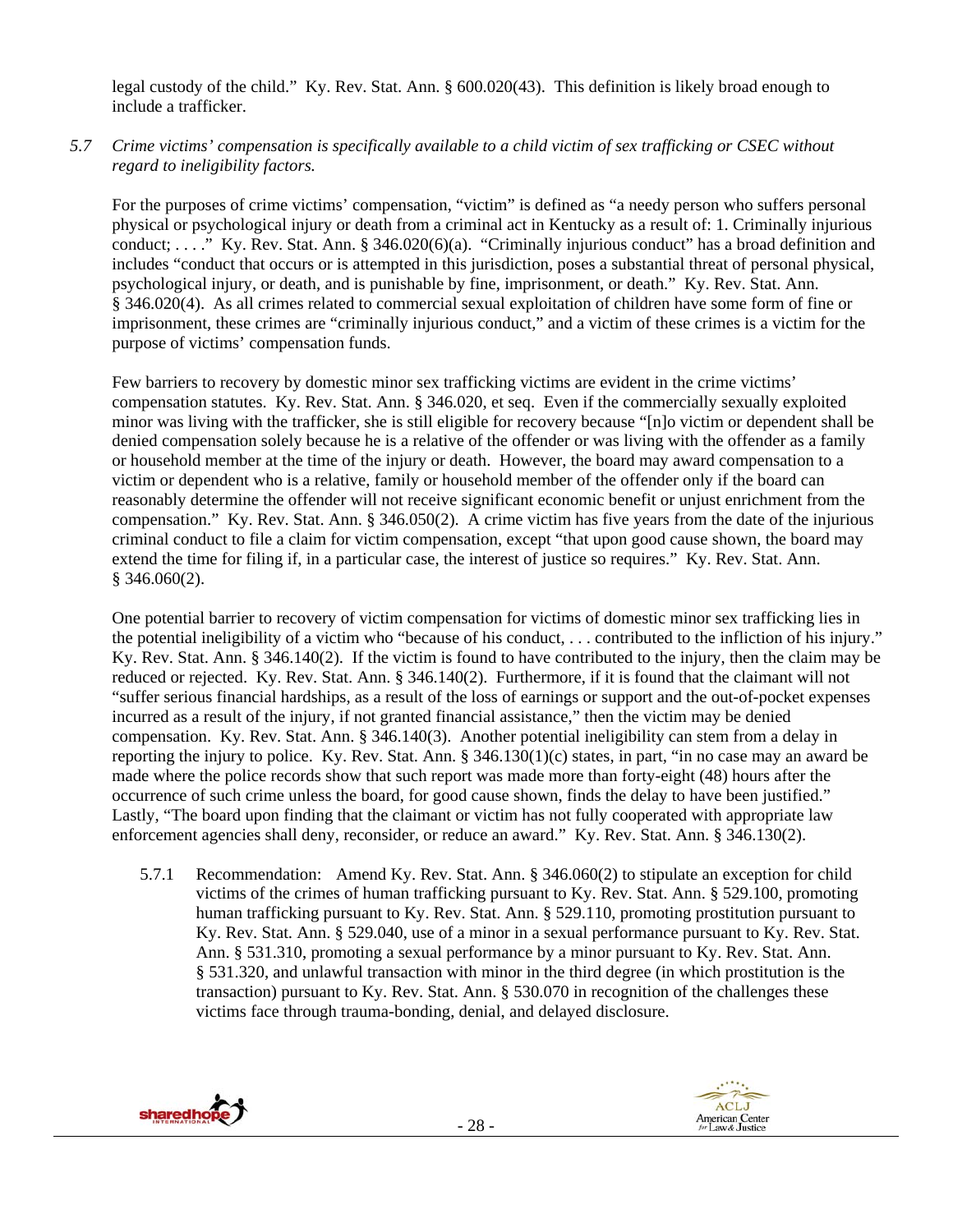# *5.8 Victim-friendly procedures and protections are provided in the trial process for minors under 18.*

Kentucky Rules of Evidence (KRE) § 412, which applies to "any civil or criminal proceeding involving alleged sexual misconduct." KRE § 412(a). Under this statute, in both civil and criminal proceedings generally, "Evidence offered to prove that any alleged victim engaged in other sexual behavior" and "[e]vidence offered to prove any alleged victim's sexual predisposition" is inadmissible with certain exceptions. KRE § 412. However, in the case of a prosecution of a trafficker for promoting prostitution under Ky. Rev. Stat. Ann. §§ 529.040, one may not be convicted of promoting prostitution "solely on the uncorroborated testimony of a person whose prostitution activity he is alleged to have advanced or from whose prostitution activity he is alleged to have profited," making a child victim's testimony potentially insufficient to convict her trafficker. Ky. Rev. Stat. Ann. § 529.060(2).

Certain protections are given to child victim-witnesses under the age of 12 in prosecutorial proceedings "under KRS 510.040 [Rape in the first degree] to 510.155 [including all degrees of rape, sodomy, sexual abuse, indecent exposure, and unlawful use of electronic means], 529.030 [Promoting prostitution in the first degree**]**  to 529.050 [including promoting prostitution in the second and third degree], 529.070 [Permitting prostitution], 530.020 [Incest], 530.060 [Endangering welfare of a minor], 530.064(1)(a) [Unlawful transaction with a minor in the first degree], 531.310 [Use of a minor in a sexual performance], 531.320 [Promoting a sexual performance by a minor], 531.370 [Using minors to distribute material portraying a sexual performance], or any specified in KRS 439.3401 [includes human trafficking] and all dependency proceedings pursuant to KRS Chapter 620, when the act is alleged to have been committed against a child twelve (12) years of age or younger, and applies to the statements or testimony of that child or another child who is twelve (12) years of age or younger who witnesses one of the offenses included in this subsection." Ky. Rev. Stat. Ann. § 421.350(1). These protections include, under particular circumstances and showing of compelling need,  $^{28}$ closed circuit testimony that allows the defendant to "observe and hear the testimony of the child in person, but shall ensure that the child cannot hear or see the defendant." Ky. Rev. Stat. Ann. § 421.350(2). The court may also order that a child's testimony be recorded out of court for use in trial with the defendant able to listen and observe but not be seen or heard by the child. Ky. Rev. Stat. Ann. § 421.350(3). The recording must be "both visual and oral" and the defendant must be "afforded an opportunity to view the recording before it is shown in the courtroom." Ky. Rev. Stat. Ann. § 421.350(3)(a), (d).

*5.9 Expungement or sealing of juvenile arrest or criminal records resulting from arrests or adjudications for prostitution-related offenses committed as a result of, or in the course of, the commercial sexual exploitation of a minor is available within a reasonable time after turning 18.* 

Ky. Rev. Stat. Ann. § 610.330(1) states in part, "Any child who has been adjudicated as coming within the purview of KRS Chapters 630, 635 (with regard to status offenses, misdemeanors, or violations only), or 645, but not KRS Chapters 620 or 640, may petition the court for the expungement of his or her juvenile court record, except for adjudications involving guilt of an offense which would have been a felony if the offense was committed by an adult." The minor must petition no sooner than "two (2) years after the date of termination of the court's jurisdiction over the person, or two (2) years after his or her unconditional release from commitment to the Department of Juvenile Justice . . . ." Ky. Rev. Stat. Ann. § 610.330(1). However, "the two (2) year period may be waived if the court finds that such extraordinary circumstances exist with regard to the petitioner as to make the waiver advisable." Ky. Rev. Stat. Ann. § 610.330(1). Since prostitution is a Class B misdemeanor, and loitering for the purpose of prostitution is either a violation or a Class B misdemeanor, these crimes with which domestic minor sex trafficking victims are frequently charged could be expunged. Ky. Rev. Stat. Ann. §§ 529.020, 529.080.

  $28$  "' $[{\rm C}]$  [C]ompelling need' is defined as the substantial probability that the child would be unable to reasonably communicate because of serious emotional distress produced by the defendant's presence." Ky. Rev. Stat. Ann. § 421.350(5).



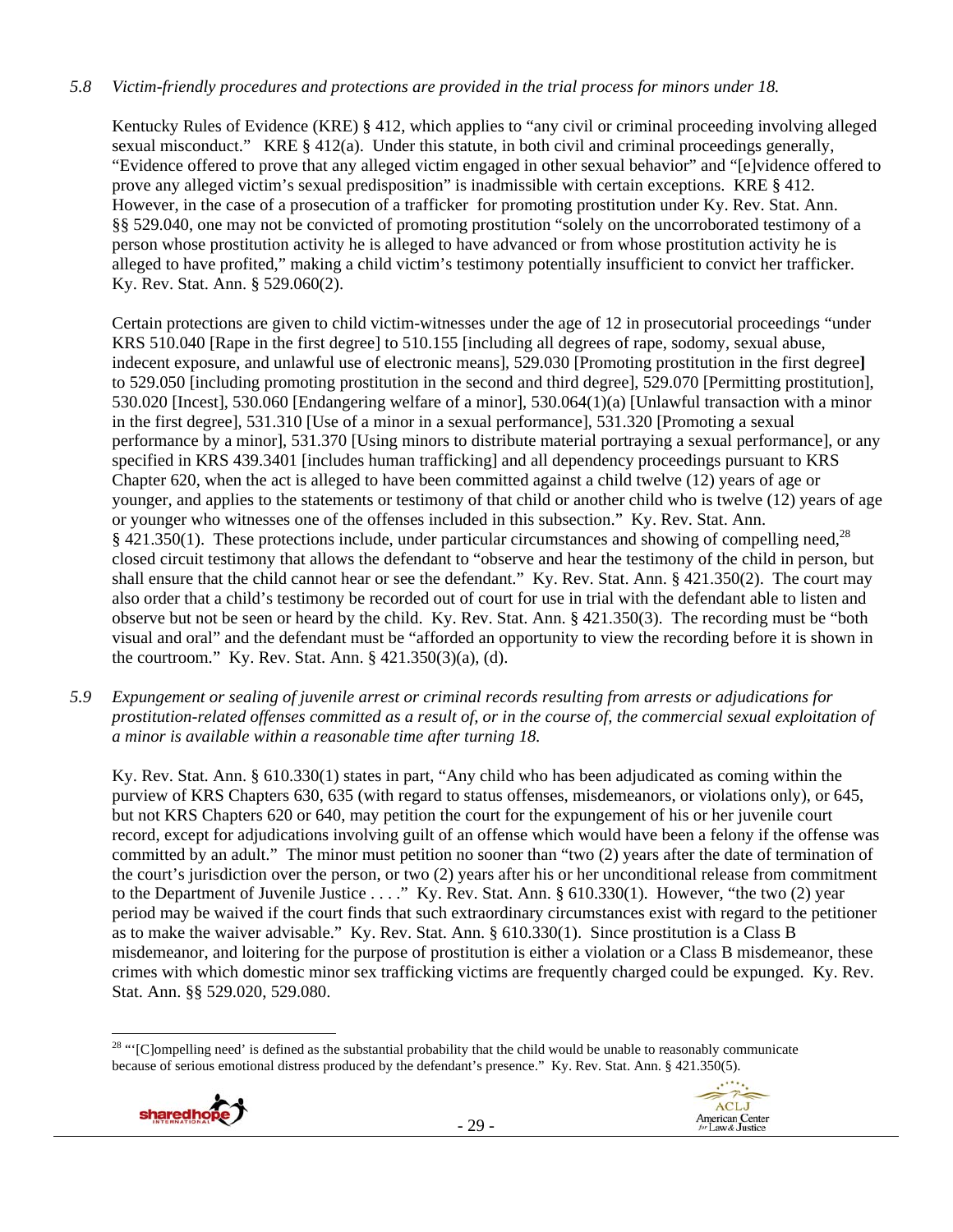#### *5.10 Victim restitution and civil remedies are authorized by law for minor victims of sex trafficking or CSEC.*

Ky. Rev. Stat. Ann. § 532.032 generally allows restitution to victims by stating that "[r]estitution to a named victim, if there is a named victim, shall be ordered in a manner consistent, insofar as possible, with the provisions of this section . . . ." *Fields v. Commonwealth*, 123 S.W.3d 914, 916 (Ky. Ct. App. 2003) also confirms that "under this statute restitution must now be considered during sentencing in all appropriate cases, and therefore that the General Assembly contemplated ordinary sentencing procedures as the foundation for restitutionary sentences . . . ." Ky. Rev. Stat. Ann. § 532.356(1) states in part, "Upon a person's conviction and sentencing for any nonstatus juvenile offense, moving traffic violation, criminal violation, misdemeanor, or Class D felony offense, and, for the purposes of paragraph (b) of this subsection, any Class C felony offense listed in subsection (3) of this section, the court shall impose the following sanctions in addition to any imprisonment, fine, court cost, or community service  $\ldots$ ." The provision goes on to list in paragraph (a) "[r]eimbursement to the state or local government" of certain incarceration and medical expenses and, in paragraph (b), "[r]estitution to the crime victim as set out in KRS 439.563, 532.032, and 532.033." Therefore, for certain crimes related to domestic minor sex trafficking that are misdemeanors or Class D felonies, including Ky. Rev. Stat. Ann. § 529.040 (Promoting prostitution), Ky. Rev. Stat. Ann. § 530.070 (Unlawful transaction with a minor in the third degree), Ky. Rev. Stat. Ann. § 531.340 (Distribution of matter portraying a sexual performance by a minor), and Ky. Rev. Stat. Ann. § 531.350 (Promoting the sale of material portraying a sexual performance by a minor), the victim can receive restitution.

In the event a defendant is sentenced to only probation or conditional discharge, restitution is also set out pursuant to Ky. Rev. Stat. Ann. § 533.030(3). "[W]here the victim suffered actual medical expenses, direct outof-pocket losses, or loss of earning as a direct result of the crime, or where the victim incurred expenses in relocating for the purpose of the victim's safety or the safety of a member of the victim's household . . . the court shall order the defendant to make restitution . . . . Restitution shall be ordered in the full amount of the damages, unless the damages exceed one hundred thousand dollars (\$100,000) or twice the amount of the gain from the commission of the offense, whichever is greater, in which case the higher of these two (2) amounts shall be awarded. The court may, in lieu of ordering monetary restitution, order the defendant to make restitution by working for or on behalf of the victim." Ky. Rev. Stat. Ann. § 533.030(3).

Under Ky. Rev. Stat. Ann. § 413.249(1)(a), domestic minor sex trafficking victims may also bring civil cases for "childhood sexual assault," which includes Ky. Rev. Stat. Ann. § 529.100 (Human trafficking). Specifically, "childhood sexual assault" for which civil cases may occur means "an act or series of acts against a person less than eighteen (18) years old and which meets the criteria defining a felony in KRS 510.040 [Rape in the first degree], 510.050 [Rape in the second degree], 510.060 [Rape in the third degree], 510.070 [Sodomy in the first degree], 510.080 [Sodomy in the second degree], 510.090 [Sodomy in the third degree], 510.110 [Sexual abuse in the first degree], 529.100 [Human trafficking] where the offense involves commercial sexual activity, 530.020 [Incest], 530.064 [Unlawful transaction with a minor in the first degree], 531.310 [Use of a minor in a sexual performance], or 531.320 [Promoting a sexual performance by a minor]." Ky. Rev. Stat. Ann.  $§$  412.249(1)(a).

5.10.1 Recommendation: Mandate restitution for convictions under Ky. Rev. Stat. Ann. § 529.100 (Human trafficking).



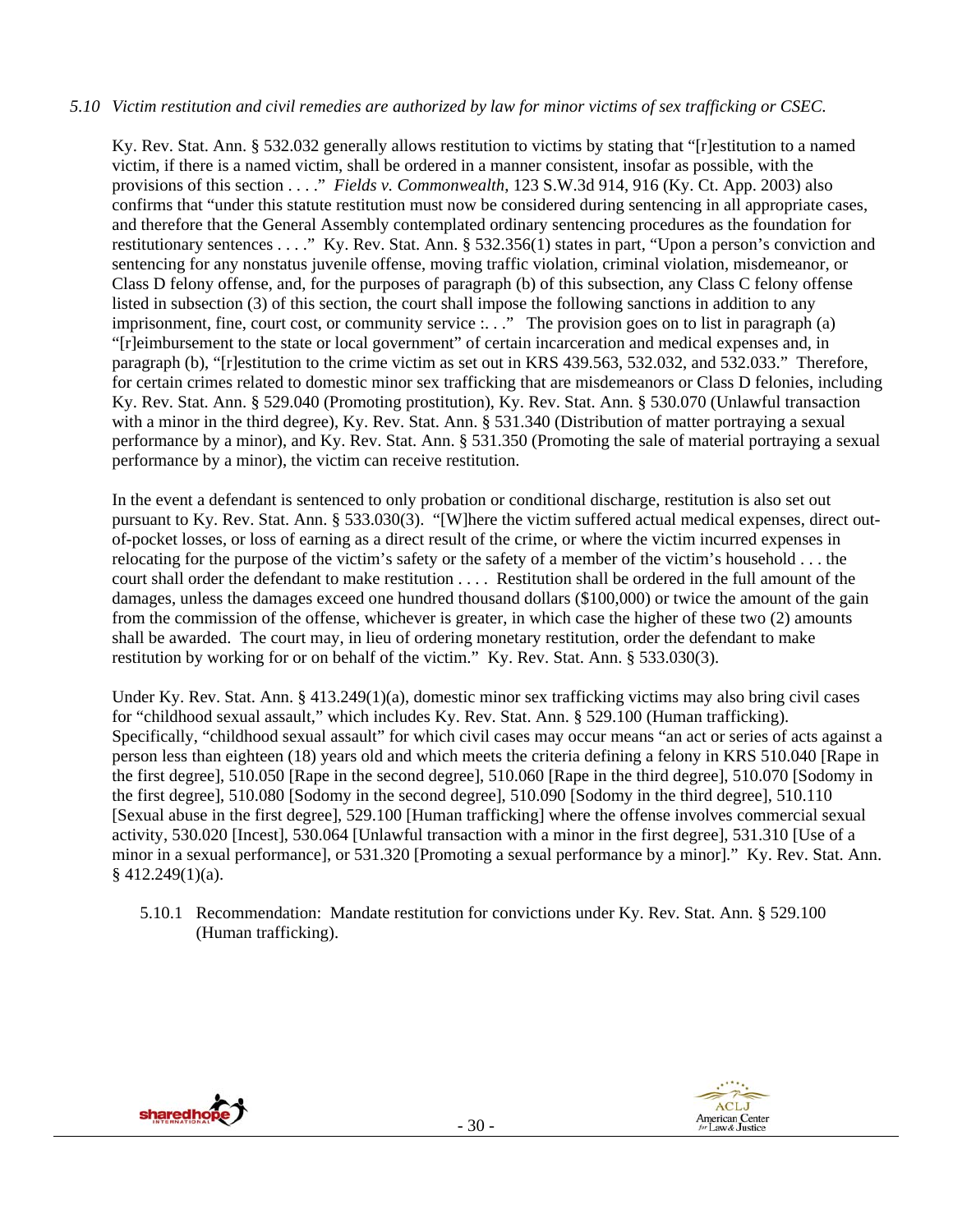*5.11 Statutes of limitations for civil and criminal actions for child sex trafficking or CSEC offenses are eliminated or lengthened sufficiently to allow prosecutors and victims a realistic opportunity to pursue criminal action and legal remedies.* 

Ky. Rev. Stat. Ann. § 500.050(1) states, "Except as otherwise expressly provided, the prosecution of a felony is not subject to a period of limitation and may be commenced at any time." If the crime charged is a misdemeanor, such as unlawful transaction with a minor in the third degree pursuant to Ky. Rev. Stat. Ann. § 530.070, promoting prostitution of only one victim pursuant to Ky. Rev. Stat. Ann. § 529.040(2), permitting prostitution pursuant to Ky. Rev. Stat. Ann. § 529.070, and a first time offense of promoting sale of material portraying a sexual performance by a minor pursuant to Ky. Rev. Stat. Ann. § 531.350, the case must be brought within one year of the offense. Ky. Rev. Stat. Ann. § 500.050(2).

The statute of limitations to bring a civil case under Ky. Rev. Stat. Ann. § 413.249(2)(a) (Action relating to childhood sexual abuse or childhood sexual assault) expires within the longest of the following periods "(a) Within five (5) years of the commission of the act or the last of a series of acts by the same perpetrator; (b) Within five (5) years of the date the victim knew, or should have known, of the act; or (c) Within five (5) years after the victim attains the age of eighteen (18) years.



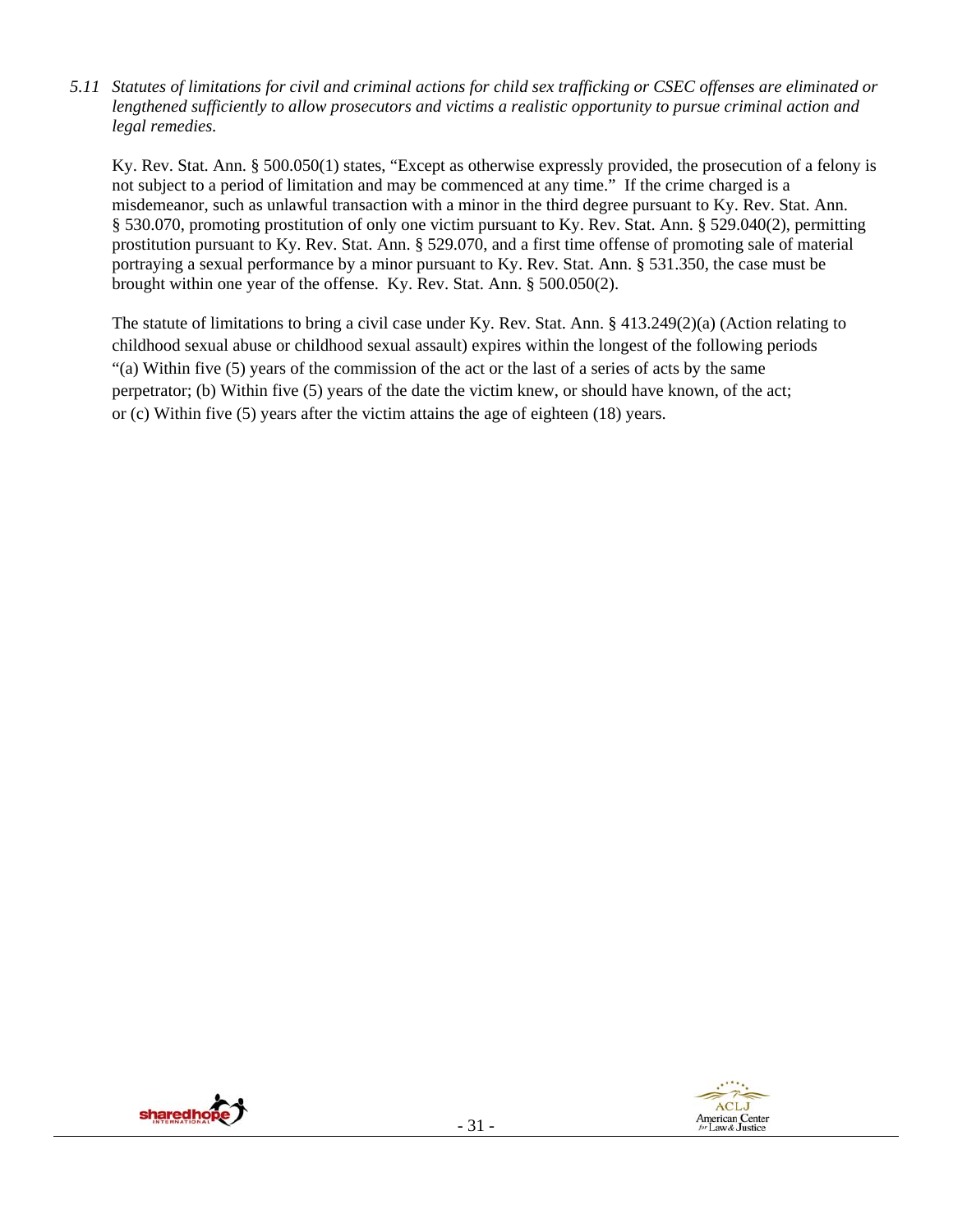# Framework Issue 6: Criminal justice tools for investigation and prosecutions

## *Legal Components:*

- *6.1 Training on human trafficking and domestic minor sex trafficking for law enforcement is statutorily mandated.*
- *6.2 Single party consent to audiotaping is permitted in law enforcement investigations.*
- *6.3 Domestic minor sex trafficking investigations may use wiretapping to investigate the crime.*
- *6.4 Using a law enforcement decoy posing as a minor to investigate buying or selling of commercial sex acts is not a defense to soliciting, purchasing, or selling sex with a minor.*
- *6.5 Using the Internet to investigate buyers and traffickers is a permissible investigative technique.*
- *6.6 Law enforcement and child welfare agencies are mandated to promptly report missing and recovered children. \_\_\_\_\_\_\_\_\_\_\_\_\_\_\_\_\_\_\_\_\_\_\_\_\_\_\_\_\_\_\_\_\_\_\_\_\_\_\_\_\_\_\_\_\_\_\_\_\_\_\_\_\_\_\_\_\_\_\_\_\_\_\_\_\_\_\_\_\_\_\_\_\_\_\_\_\_\_\_\_\_\_\_\_\_\_\_\_\_\_\_\_\_\_*

## *Legal Analysis:*

*6.1 Training on human trafficking and domestic minor sex trafficking for law enforcement is statutorily mandated.*

Under Ky. Rev. Stat. Ann. § 15.946 (In-service training for peace officers on child sexual abuse), "The Kentucky Law Enforcement Council shall provide an in-service training program for peace officers in child development, the dynamics of physical and sexual abuse, the impact of violence on child development, the treatment of offenders, and related issues. Each peace officer desiring to participate in the Kentucky Law Enforcement Foundation Fund program, if eligible to participate, shall successfully complete the in-service training."

Also, certain other training related to child sexual abuse and victim protections is provided for law enforcement. Ky. Rev. Stat. Ann. § 15.942 (Training plan for investigation of child sexual abuse and protection of victims) states, "The Justice and Public Safety Cabinet, the Attorney General, the Administrative Office of the Courts, and the Cabinet for Health and Family Services shall develop a training plan for investigation of child sexual abuse cases and protection of child sexual abuse victims within the Commonwealth. They may seek assistance from any educational, legal, and mental and physical health-care professionals needed for implementation of training programs."

Ky. Rev. Stat. Ann. § 15.900, which provides the definitions for Ky. Rev. Stat. Ann. §§ 15.910-15.940, defines "child sexual abuse and exploitation" for this section related to training as "harm to a child's health or welfare by any person, responsible or not for the child's health or welfare, which harm occurs or is threatened through nonaccidental sexual contact which includes violations of KRS 510.040 [Rape in the first degree] to 510.150 [Indecent exposure in the second degree], 530.020 [Incest], 530.070 [Unlawful transaction with a minor in the third degree], 531.310 [Use of a minor in a sexual performance], 531.320 [Promoting a sexual performance by a minor], and 531.370 [Using minors to distribute material portraying a sexual performance by a minor]." Ky. Rev. Stat. Ann. § 15.900(2). These CSEC crimes and domestic minor sex trafficking-related crimes are included therefore in the training parameters.

6.1.1 Recommendation: Amend Ky. Rev. Stat. Ann. § 15.946 (In-service training) to specifically include domestic minor sex trafficking in the statutorily provided in-service training for law enforcement officers and require all officers to participate in one of these trainings. Also add "child sexual abuse and exploitation" as defined in Ky. Rev. Stat. Ann. § 15.900 to the training program set out in Ky. Rev. Stat. Ann. § 15.946.

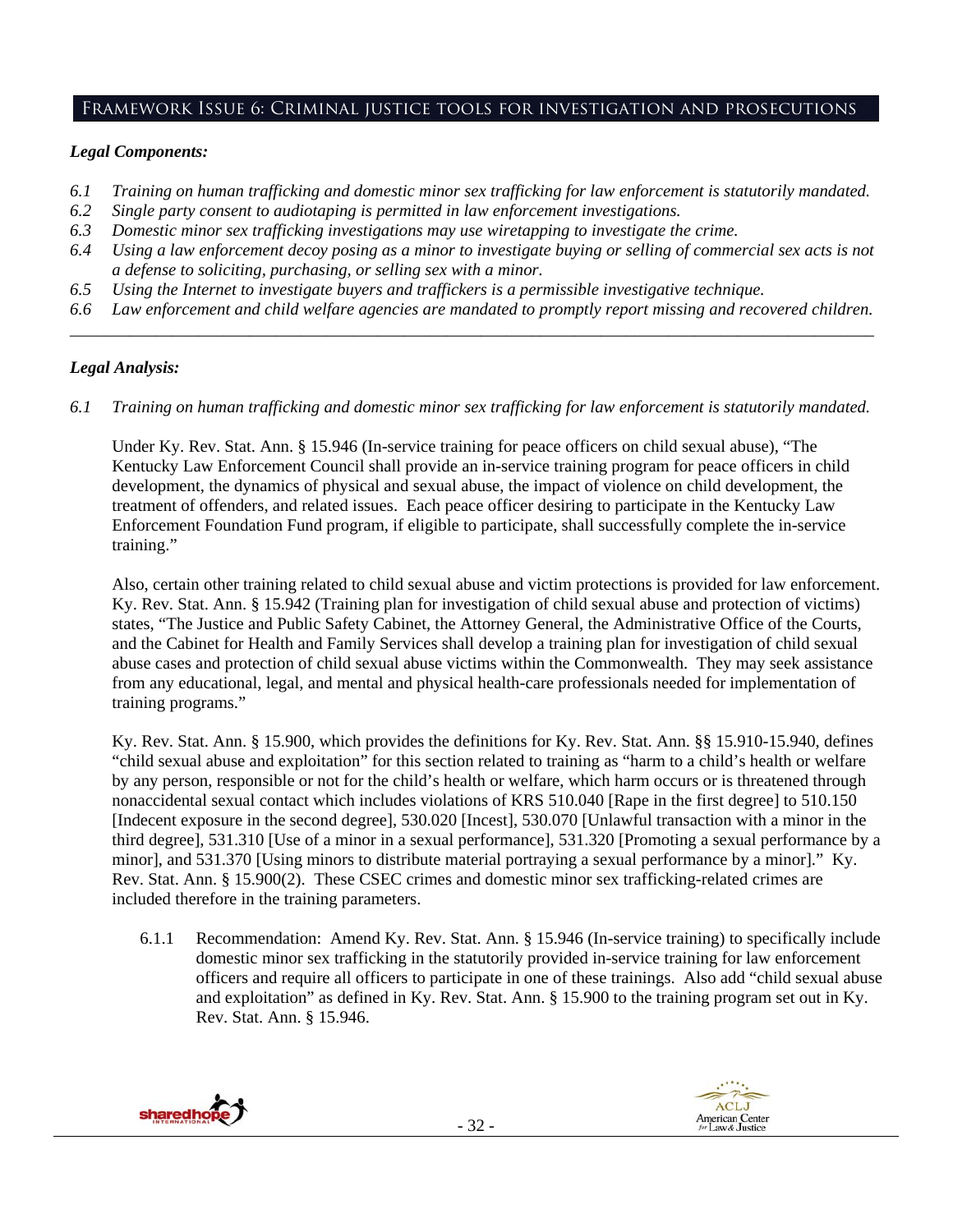- 6.1.2 Recommendation: Expand the applicability of Ky. Rev. Stat. Ann. § 15.900 to include Ky. Rev. Stat. Ann. § 15.946. Amend the definition of "child sexual abuse and exploitation" in Ky. Rev. Stat. Ann. § 15.900 to clearly include all CSEC crimes, adding Ky. Rev. Stat. Ann. § 529.100 (Human Trafficking), Ky. Rev. Stat. Ann. § 529.110 (Promoting human trafficking), and Ky. Rev. Stat. Ann. § 529.040 (Promoting prostitution).
- *6.2 Single party consent to audiotaping is permitted in law enforcement investigations.*

Kentucky allows for single party consent to audiotaping. Eavesdropping is a crime defined as "to overhear, record, amplify or transmit any part of a wire or oral communication of others without the consent of at least one (1) party thereto by means of any electronic, mechanical or other device." Ky. Rev. Stat. Ann. §§ 526.010, 526.020.

*6.3 Domestic minor sex trafficking investigations may use wiretapping to investigate the crime.* 

Kentucky law prohibits wiretaps without exception. *Basham v. Commonwealth*, 675 S.W.2d 376, 379 (Ky. 1984), reemphasizes, "Kentucky has not enacted legislation authorizing electronic surveillance by state law enforcement officials. Such an operation by the Kentucky State Police, just as with any other person, is unlawful under the Kentucky statute prohibiting eavesdropping." *Id. Basham* notes that the legislature has the prerogative "to exclude all use of evidence obtained by electronic surveillance or eavesdropping, wheresoever and however obtained. But we must resist the impulse to legislate an evidentiary exclusion that the legislation does not itself provide." *Id.* at 381. The only way information from a wiretap may enter a state prosecution is if the prosecution uses information "obtained by federal officers conducting electronic surveillance in Kentucky pursuant to a federal wiretap order."29 *Id.*

- 6.3.1 Recommendation: Introduce an exception to the state wiretap prohibition to allow wiretaps and make resulting evidence admissible in investigations of domestic minor sex trafficking as a lifesaving and harm prevention tool for law enforcement investigating these dangerous crimes.
- *6.4 Using a law enforcement decoy posing as a minor to investigate buying or selling of commercial sex acts is not a defense to soliciting, purchasing, or selling sex with a minor.*

There is no specific statutory authority for law enforcement to use a decoy in investigating domestic minor sex trafficking. However, Ky. Rev. Stat. Ann. § 531.330(1) (Presumption as to minority) establishes a presumption in prosecutions under "KRS 529.040 [Promoting prostitution] or 529.100 [Human trafficking] where the offense involves commercial sexual activity and for the purposes of KRS § 530.070 [Unlawful transaction with a minor in the third degree], 531.080, and 531.300 to 531.370 [Sexual exploitation of minors]" and says that "any person who appears to be under the age of eighteen (18), or under the age of sixteen (16), shall be presumed to be under the age of eighteen (18), or under the age of sixteen (16), as the case may be." The statute's presumption suggests the possibility that law enforcement can use a decoy.

6.4.1 Recommendation: Enact a law explicitly permitting the use of a decoy to investigate domestic minor sex trafficking related crimes. Alternatively, amend Ky. Rev. Stat. Ann. § 531.310 (Use of a minor in a sexual performance), Ky. Rev. Stat. Ann. § 531.320 (Promoting a sexual performance by a minor), Ky. Rev. Stat. Ann. § 530.070 (Unlawful transaction with a minor in the third degree), Ky. Rev. Stat. Ann. § 529.100 (Human trafficking), Ky. Rev. Stat. Ann. § 529.110 (Promoting

> $\cdot$ ACLJ

American Center<br>for Law & Justice

 <sup>29</sup> *See also Howard v. Commonwealth,* 787 S.W.2d 264, 265 (Ky. App. Ct. 1989), which states, "In *Basham v. Commonwealth*, Ky., 675 S.W.2d 376 (1984), the Supreme Court ruled evidence obtained in a wiretap operation conducted by federal law enforcement officers in accordance with federal law and pursuant to a federal court order is admissible in state court proceedings absent collusion between the state and federal authorities to circumvent the state statute prohibiting wiretaps."

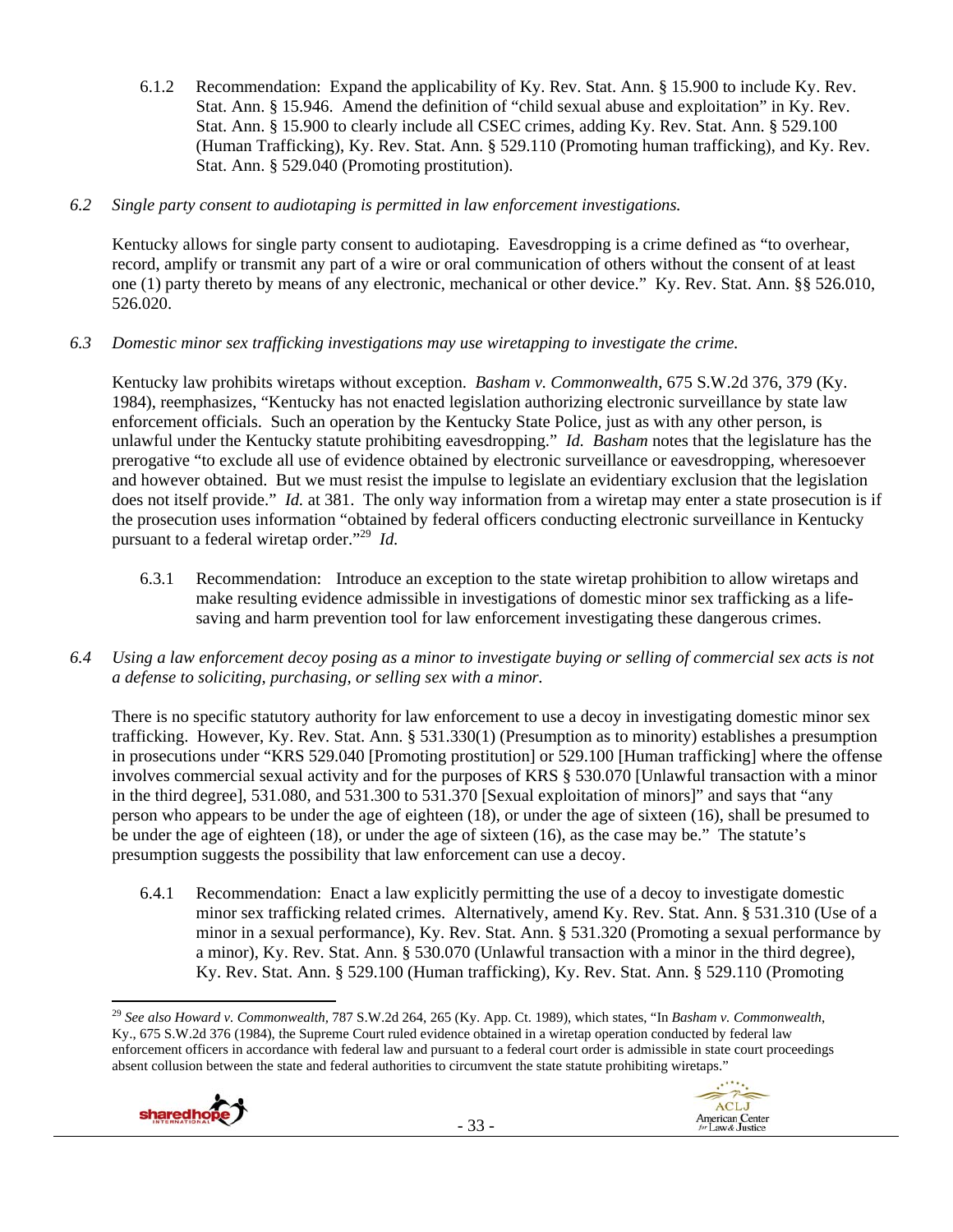human trafficking), and Ky. Rev. Stat. Ann. § 529.040 (Promoting prostitution) when a minor is the victim to add a provision preventing a defense based on the supposed minor in the interaction actually being law enforcement or someone acting on behalf of law enforcement.

#### *6.5 Using the Internet to investigate buyers and traffickers is a permissible investigative technique.*

Law enforcement officers may use the Internet to investigate buyers and traffickers of domestic minor sex trafficking. Ky. Rev. Stat. Ann. § 510.155(1) (Unlawful use of electronic means originating or received within the Commonwealth to induce a minor to engage in sexual or other prohibited activities) states,

It shall be unlawful for any person to knowingly use a communications system, including computers, computer networks, computer bulletin boards, cellular telephones, or any other electronic means, for the purpose of procuring or promoting the use of a minor, or a peace officer posing as a minor if the person believes that the peace officer is a minor or is wanton or reckless in that belief, for any activity in violation of KRS 510.040 [Rape in the first degree], 510.050 [Rape in the second degree], 510.060 [Rape in the third degree], 510.070 [Sodomy in the first degree], 510.080 [Sodomy in the second degree], 510.090 [Sodomy in the third degree], 510.110 [Sexual abuse in the first degree], 529.100 [Human trafficking] where that offense involves commercial sexual activity, or 530.064(1)(a) [Unlawful transaction with a minor in the first degree], or KRS Chapter 531 [Pornography].

#### *6.6 Law enforcement and child welfare agencies are mandated to promptly report missing and recovered children.*

Ky. Rev. Stat. Ann. § 17.450(1) establishes the "Kentucky Missing Child Information Center" in order to create a "central repository of and clearinghouse for information about Kentucky children believed to be missing and children from other states believed to be missing in Kentucky." When law enforcement receives a report of a missing child, Ky. Rev. Stat. Ann. § 17.460 requires the following:

1. Upon notification by a parent, guardian, person exercising custodial control or supervision, or the authorized representative of the Department for Community Based Services of the Cabinet for Health and Family Services if the child is a ward of the state, that a child is missing, the law enforcement agency receiving notification shall immediately complete a missing person's report in a form prescribed by the Justice and Public Safety Cabinet which shall include information the Justice and Public Safety Cabinet deems necessary for the identification of the missing child, including the child's physical description, last known location, and known associates.

2. Within twenty-four (24) hours after completion of the missing person's report form, the law enforcement agency shall transmit the report for inclusion within the Kentucky Missing Child Information Center computer and shall cause the report to be entered into the National Crime Information Center computer.

3. Within twenty-four (24) hours thereafter, the law enforcement agency shall investigate the report, shall inform all appropriate law enforcement officers of the existence of the missing child report, and shall communicate the report to every other law enforcement agency having jurisdiction in the area. . . . .

5. Within twenty-four (24) hours after a missing child is located and returned to the appropriate caretaker pursuant to subsection (4) of this section, the law enforcement agency which transported, found, or returned the missing child shall notify both the Missing Child Information Center and the National Crime Information Center of that fact.